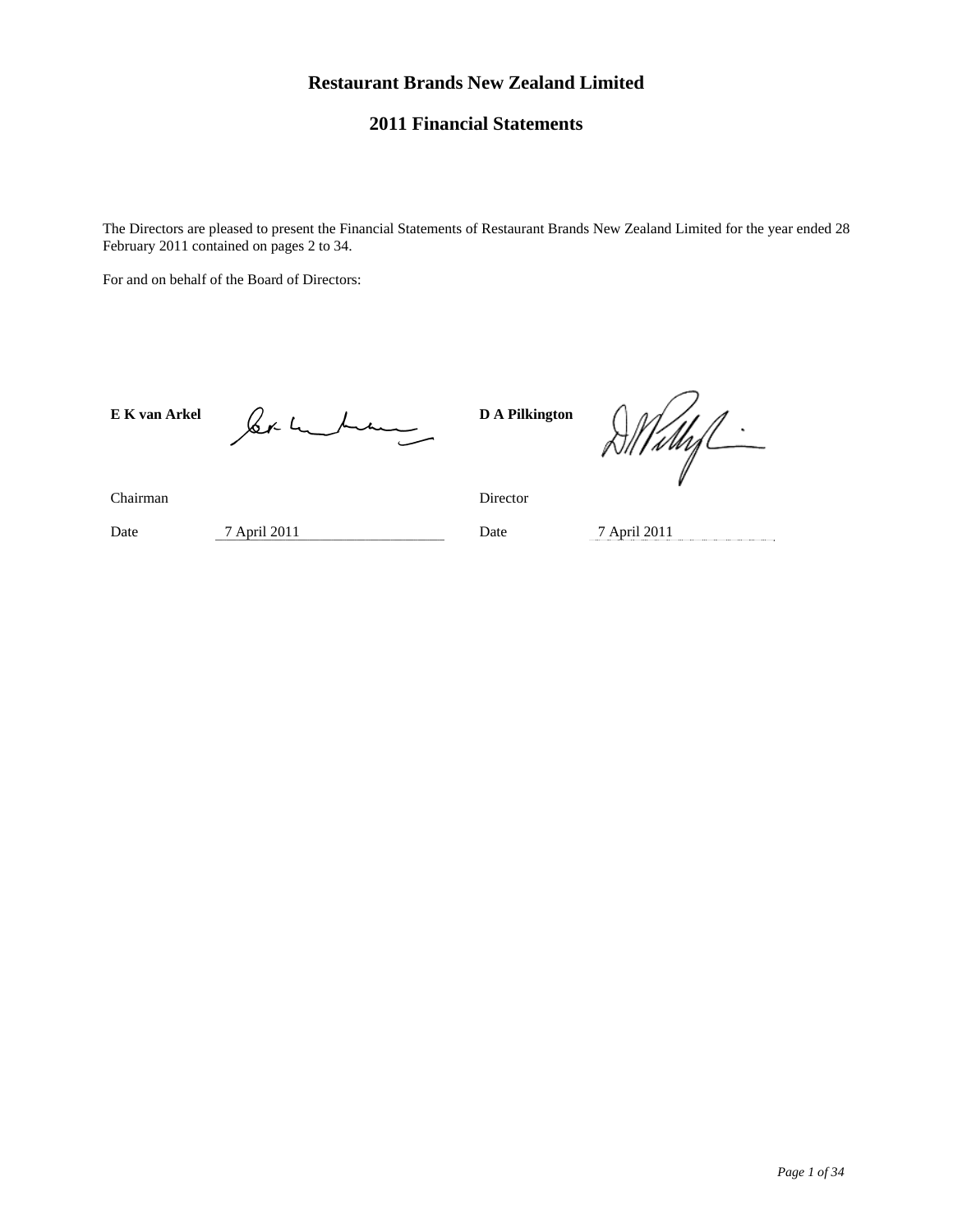## **RESTAURANT BRANDS NEW ZEALAND LIMITED STATEMENTS OF COMPREHENSIVE INCOME FOR THE YEAR ENDED 28 FEBRUARY 2011**

|                                                                           |      | Company   |            |          |         |
|---------------------------------------------------------------------------|------|-----------|------------|----------|---------|
| <b>\$NZ000's</b>                                                          | Note | 2011      | 2010       | 2011     | 2010    |
| <b>Continuing operations</b>                                              |      |           |            |          |         |
| Store sales revenue                                                       | 3    | 324,384   | 317,849    |          |         |
| Other revenue                                                             | 3, 6 | 516       | 495        | 14,627   | 12,256  |
| <b>Total operating revenue</b>                                            |      | 324,900   | 318,344    | 14,627   | 12,256  |
| Cost of goods sold                                                        |      | (256,746) | (255, 136) |          |         |
| Gross profit                                                              |      | 68,154    | 63,208     | 14,627   | 12,256  |
| Distribution expenses                                                     |      | (3,461)   | (3,781)    |          |         |
| Marketing expenses                                                        |      | (15,204)  | (16,716)   |          | $\sim$  |
| General and administration expenses                                       |      | (12,743)  | (12, 945)  |          |         |
| <b>EBIT</b> before non-trading                                            |      | 36,746    | 29,766     | 14,627   | 12,256  |
| Non-trading                                                               | 7    | (2,047)   | (558)      |          |         |
| Earnings before interest and taxation (EBIT)                              | 3    | 34,699    | 29,208     | 14,627   | 12,256  |
| Interest revenue                                                          |      | 11        | 32         |          |         |
| Interest expense                                                          |      | (1, 182)  | (1, 474)   | (1,178)  | (1,370) |
| Net financing expenses                                                    | 7    | (1,171)   | (1, 442)   | (1, 178) | (1,370) |
| <b>Profit before taxation</b>                                             |      | 33,528    | 27,766     | 13,449   | 10,886  |
| Taxation expense                                                          | 8    | (9,511)   | (8,230)    | 353      | 411     |
| Profit after taxation from continuing operations attributable to          |      |           |            |          |         |
| shareholders                                                              |      | 24,017    | 19,536     | 13,802   | 11,297  |
| <b>Discontinued operation</b>                                             |      |           |            |          |         |
| Profit from discontinued operation (net of taxation)                      | 4, 7 | 295       |            |          |         |
| Total profit after taxation attributable to shareholders                  |      | 24,312    | 19,536     | 13,802   | 11,297  |
| Other comprehensive income:                                               |      |           |            |          |         |
| Exchange differences on translating foreign operations                    |      | (15)      | (1)        |          |         |
| Derivative hedging reserve                                                |      | (203)     | 203        | (203)    | 203     |
| Income tax relating to components of other comprehensive income           |      | 61        | (61)       | 61       | (61)    |
| Other comprehensive (loss) / income for the full year, net of tax         |      | (157)     | 141        | (142)    | 142     |
| Total comprehensive income for the full year attributable to shareholders |      | 24,155    | 19,677     | 13,660   | 11,439  |
|                                                                           |      |           |            |          |         |
| Basic earnings per share from continuing operations (cents)               | 19   | 24.60     | 20.11      |          |         |
| Basic earnings per share from discontinued operation (cents)              | 19   | 0.30      |            |          |         |
| Basic earnings per share from total operations (cents)                    | 19   | 24.90     | 20.11      |          |         |
| Diluted earnings per share from continuing operations (cents)             | 19   | 24.58     | 20.09      |          |         |
| Diluted earnings per share from discontinued operation (cents)            | 19   | 0.30      |            |          |         |
| Diluted earnings per share from total operations (cents)                  | 19   | 24.89     | 20.09      |          | $\sim$  |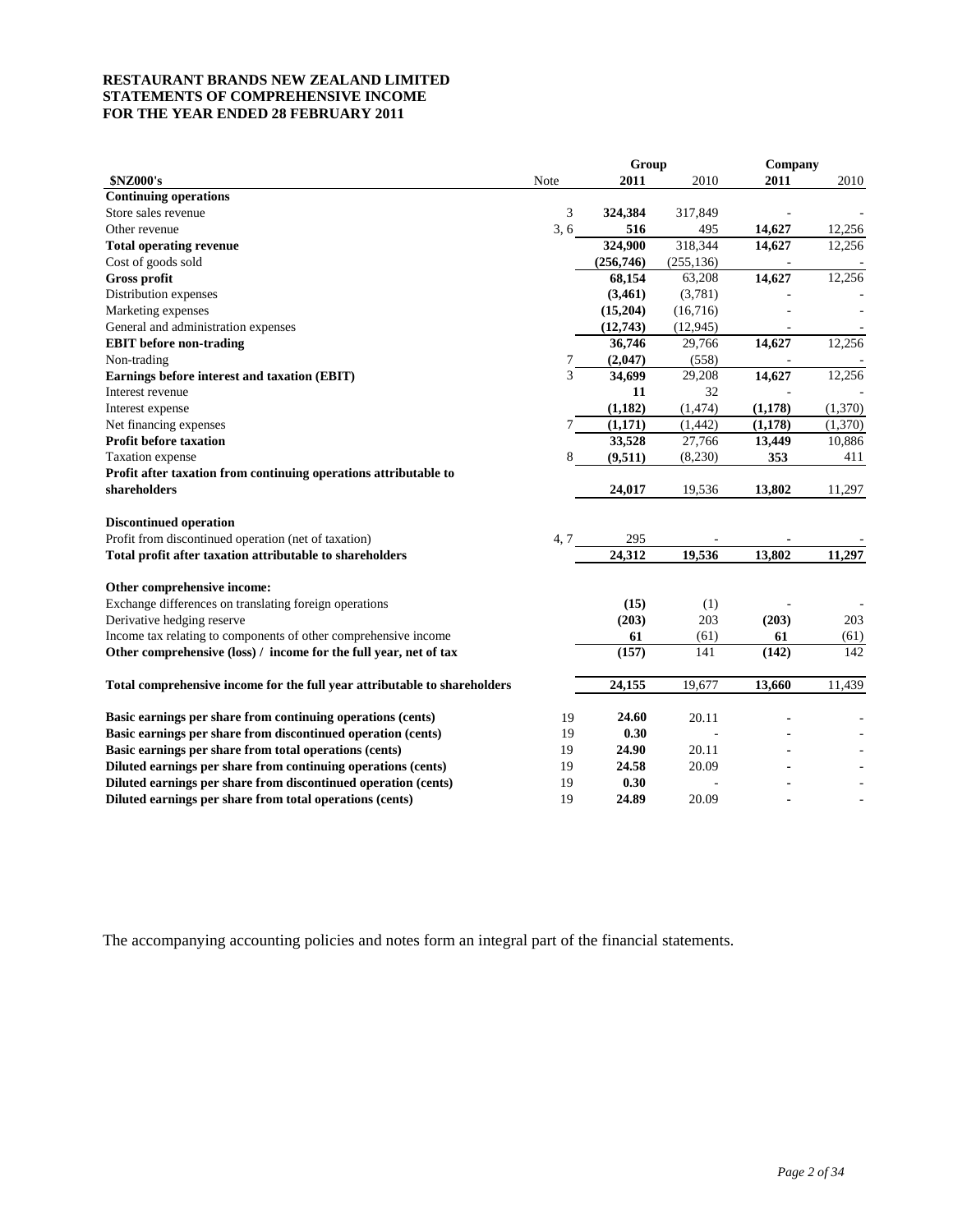## **RESTAURANT BRANDS NEW ZEALAND LIMITED STATEMENTS OF CHANGES IN EQUITY FOR THE YEAR ENDED 28 FEBRUARY 2011**

|                                                          | Note   | <b>Share</b>      | <b>Share</b><br>Option<br><b>Reserve</b> | Foreign<br><b>Currency</b><br><b>Translation</b><br><b>Reserve</b> | <b>Derivative</b><br>Hedging<br><b>Reserve</b> | <b>Retained</b>           | Total     |
|----------------------------------------------------------|--------|-------------------|------------------------------------------|--------------------------------------------------------------------|------------------------------------------------|---------------------------|-----------|
| Group \$NZ000's<br><b>Balance as at 28 February 2009</b> |        | Capital<br>25,622 | 79                                       | 69                                                                 |                                                | <b>Earnings</b><br>11,292 | 37,062    |
|                                                          |        |                   |                                          |                                                                    |                                                |                           |           |
| <b>Comprehensive income</b>                              |        |                   |                                          |                                                                    |                                                |                           |           |
| Total profit after taxation attributable to shareholders |        |                   |                                          |                                                                    |                                                | 19,536                    | 19,536    |
| Other comprehensive income                               |        |                   |                                          |                                                                    |                                                |                           |           |
| Movement in foreign currency translation reserve         |        |                   |                                          | (1)                                                                |                                                |                           | (1)       |
| Movement in derivative hedging reserve                   |        | $\overline{a}$    | $\overline{\phantom{a}}$                 | $\overline{\phantom{a}}$                                           | 142                                            | $\overline{\phantom{a}}$  | 142       |
| Total other comprehensive income                         |        |                   | ÷.                                       | (1)                                                                | 142                                            |                           | 141       |
| <b>Total comprehensive income</b>                        |        |                   |                                          | (1)                                                                | 142                                            | 19,536                    | 19,677    |
| <b>Transactions with owners</b>                          |        |                   |                                          |                                                                    |                                                |                           |           |
| Shares issued on exercise of options                     | 18     | 199               | (11)                                     |                                                                    |                                                |                           | 188       |
| Net dividends distributed                                | 17     |                   |                                          |                                                                    |                                                | (8,257)                   | (8,257)   |
| <b>Total transactions with owners</b>                    |        | 199               | (11)                                     |                                                                    |                                                | (8,257)                   | (8,069)   |
| Balance as at 28 February 2010                           | 16, 18 | 25,821            | 68                                       | 68                                                                 | 142                                            | 22,571                    | 48,670    |
| <b>Comprehensive income</b>                              |        |                   |                                          |                                                                    |                                                |                           |           |
| Total profit after taxation attributable to shareholders |        |                   |                                          |                                                                    |                                                | 24,312                    | 24,312    |
| Other comprehensive income                               |        |                   |                                          |                                                                    |                                                |                           |           |
| Movement in foreign currency translation reserve         |        |                   |                                          | (15)                                                               |                                                |                           | (15)      |
| Movement in derivative hedging reserve                   |        |                   |                                          |                                                                    | (142)                                          |                           | (142)     |
| Total other comprehensive income for the year            |        |                   | $\blacksquare$                           | (15)                                                               | (142)                                          |                           | (157)     |
| <b>Total comprehensive income</b>                        |        |                   |                                          | (15)                                                               | (142)                                          | 24,312                    | 24,155    |
| <b>Transactions with owners</b>                          |        |                   |                                          |                                                                    |                                                |                           |           |
| Shares issued on exercise of options                     | 18     | 755               | (35)                                     |                                                                    |                                                |                           | 720       |
| Net dividends distributed                                | 17     |                   |                                          |                                                                    |                                                | (14, 650)                 | (14, 650) |
| <b>Total transactions with owners</b>                    |        | 755               | (35)                                     |                                                                    |                                                | (14, 650)                 | (13,930)  |
| Balance as at 28 February 2011                           | 16, 18 | 26,576            | 33                                       | 53                                                                 | $\blacksquare$                                 | 32,233                    | 58,895    |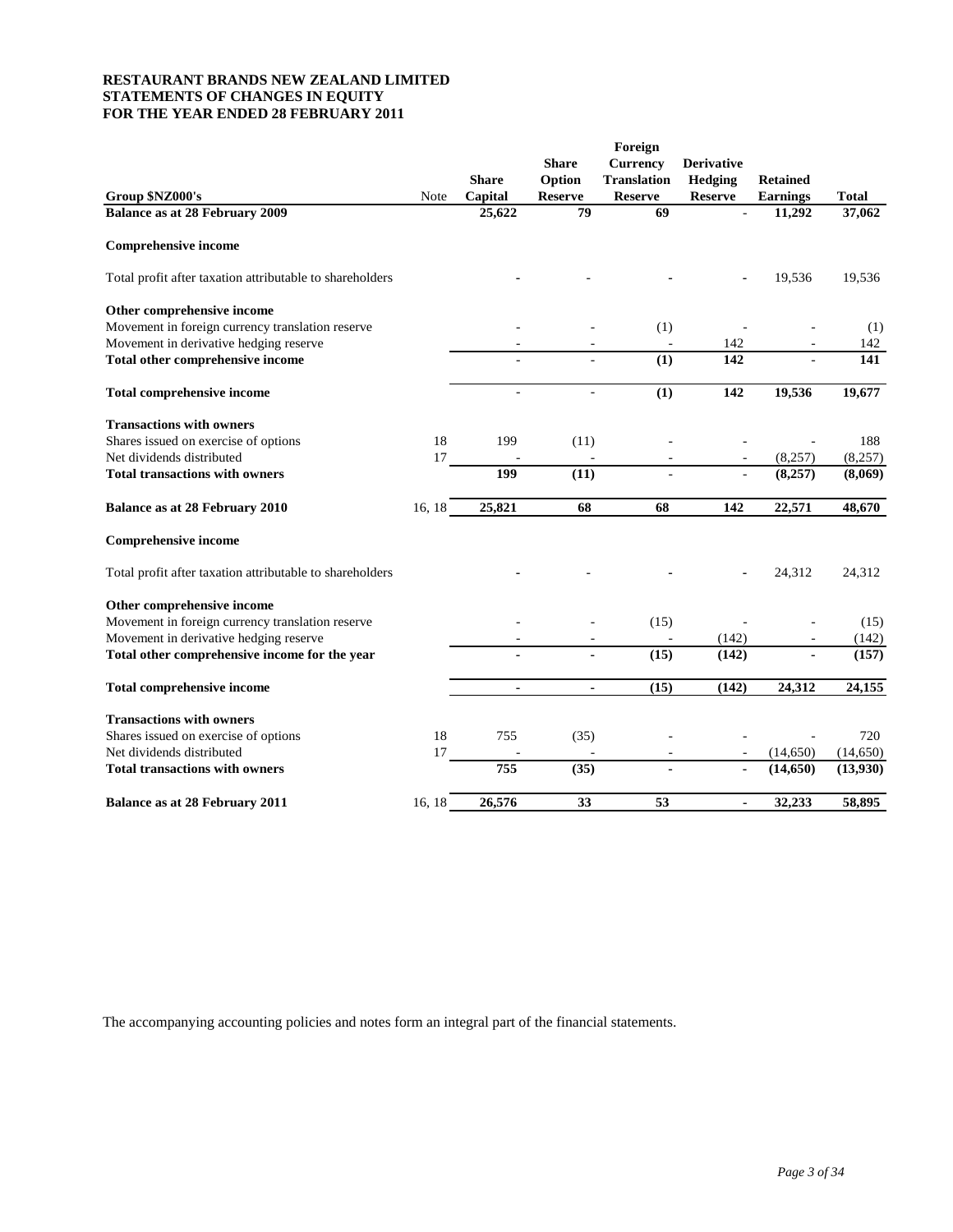# **RESTAURANT BRANDS NEW ZEALAND LIMITED STATEMENTS OF CHANGES IN EQUITY (CONTINUED) FOR THE YEAR ENDED 28 FEBRUARY 2011**

|                                                  |        |                |                | Foreign            |                   |                 |              |
|--------------------------------------------------|--------|----------------|----------------|--------------------|-------------------|-----------------|--------------|
|                                                  |        |                | <b>Share</b>   | <b>Currency</b>    | <b>Derivative</b> |                 |              |
|                                                  |        | <b>Share</b>   | Option         | <b>Translation</b> | Hedging           | <b>Retained</b> |              |
| Company \$NZ000's                                | Note   | Capital        | <b>Reserve</b> | <b>Reserve</b>     | <b>Reserve</b>    | <b>Deficit</b>  | <b>Total</b> |
| <b>Balance as at 28 February 2009</b>            |        | 25,622         | 79             | $\blacksquare$     | $\sim$            | (27, 455)       | (1,754)      |
| <b>Comprehensive income</b>                      |        |                |                |                    |                   |                 |              |
| Profit after taxation from continuing operations |        |                |                |                    |                   |                 |              |
| attributable to shareholders                     |        |                |                |                    |                   | 11,297          | 11,297       |
| Other comprehensive income                       |        |                |                |                    |                   |                 |              |
| Movement in derivative hedging reserve           |        |                |                |                    | 142               |                 | 142          |
| Total other comprehensive income                 |        |                |                |                    | 142               |                 | 142          |
| <b>Total comprehensive income</b>                |        |                | $\blacksquare$ | $\blacksquare$     | 142               | 11,297          | 11,439       |
| <b>Transactions with owners</b>                  |        |                |                |                    |                   |                 |              |
| Shares issued on exercise of options             | 18     | 199            | (11)           |                    |                   |                 | 188          |
| Net dividends distributed                        | 17     |                |                |                    |                   | (8,257)         | (8,257)      |
| <b>Total transactions with owners</b>            |        | 199            | (11)           |                    |                   | (8,257)         | (8,069)      |
| Balance as at 28 February 2010                   | 16, 18 | 25,821         | 68             | $\blacksquare$     | 142               | (24, 415)       | 1,616        |
| <b>Comprehensive income</b>                      |        |                |                |                    |                   |                 |              |
| Profit after taxation from continuing operations |        |                |                |                    |                   |                 |              |
| attributable to shareholders                     |        |                |                |                    |                   | 13,802          | 13,802       |
| Other comprehensive income                       |        |                |                |                    |                   |                 |              |
| Movement in derivative hedging reserve           |        |                |                |                    | (142)             |                 | (142)        |
| Total other comprehensive income                 |        | $\blacksquare$ |                | $\blacksquare$     | (142)             |                 | (142)        |
| <b>Total comprehensive income</b>                |        | $\blacksquare$ | $\overline{a}$ | $\blacksquare$     | (142)             | 13,802          | 13,660       |
| <b>Transactions with owners</b>                  |        |                |                |                    |                   |                 |              |
| Shares issued on exercise of options             | 18     | 755            | (35)           |                    |                   |                 | 720          |
| Net dividends distributed                        | 17     |                |                |                    |                   | (14, 650)       | (14,650)     |
| <b>Total transactions with owners</b>            |        | 755            | (35)           |                    |                   | (14, 650)       | (13,930)     |
|                                                  |        |                |                |                    |                   |                 |              |
| Balance as at 28 February 2011                   | 16, 18 | 26,576         | 33             | $\blacksquare$     | $\blacksquare$    | (25, 263)       | 1,346        |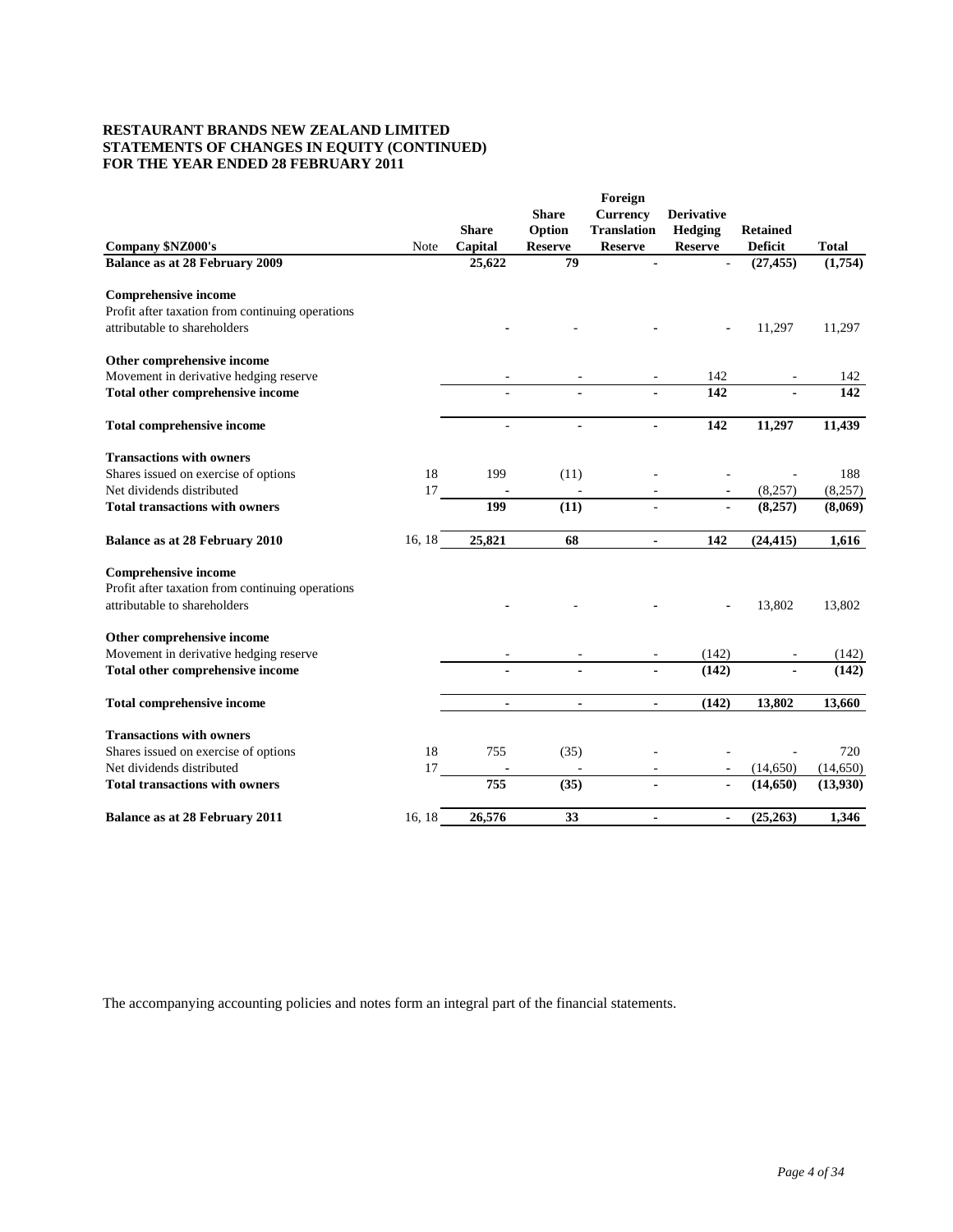## **RESTAURANT BRANDS NEW ZEALAND LIMITED STATEMENTS OF FINANCIAL POSITION AS AT 28 FEBRUARY 2011**

|                                                                | Note   | Group   |         | Company   |           |
|----------------------------------------------------------------|--------|---------|---------|-----------|-----------|
| \$NZ000's                                                      |        | 2011    | 2010    | 2011      | 2010      |
| <b>Non-current assets</b>                                      |        |         |         |           |           |
| Property, plant and equipment                                  | 9      | 82,565  | 73,365  |           |           |
| Investments in subsidiaries                                    | 11     |         |         | 150,396   | 150,396   |
| Intangible assets                                              | 10     | 22,173  | 23,773  |           |           |
| Deferred tax asset                                             | 12     | 1,553   | 1,074   |           |           |
| <b>Total non-current assets</b>                                |        | 106,291 | 98,212  | 150,396   | 150,396   |
| <b>Current assets</b>                                          |        |         |         |           |           |
| Inventories                                                    | 13     | 1,789   | 1,822   |           |           |
| Other receivables                                              | 14, 26 | 2,477   | 1,907   |           |           |
| Cash and cash equivalents                                      | 26     | 795     | 826     | 39        | 92        |
| Derivative financial instruments                               | 15, 26 |         | 203     |           | 203       |
| <b>Total current assets</b>                                    |        | 5,061   | 4,758   | 39        | 295       |
| <b>Total assets</b>                                            |        | 111,352 | 102,970 | 150,435   | 150,691   |
| <b>Equity attributable to shareholders</b>                     |        |         |         |           |           |
| Share capital                                                  | 18     | 26,576  | 25,821  | 26,576    | 25,821    |
| Reserves                                                       |        | 86      | 278     | 33        | 210       |
| Retained earnings / (deficit)                                  |        | 32,233  | 22,571  | (25, 263) | (24, 415) |
| Total equity attributable to shareholders                      |        | 58,895  | 48,670  | 1,346     | 1,616     |
| <b>Non-current liabilities</b>                                 |        |         |         |           |           |
| Provisions and deferred income                                 | 22     | 5,957   | 5,543   |           |           |
| Loans and finance leases                                       | 20, 26 | 12,398  | 79      | 12,210    |           |
| <b>Total non-current liabilities</b>                           |        | 18,355  | 5,622   | 12,210    |           |
| <b>Current liabilities</b>                                     |        |         |         |           |           |
| Income tax payable                                             |        | 2,753   | 3,689   |           |           |
| Loans and finance leases                                       | 20, 26 | 109     | 17,862  |           | 17,670    |
| Creditors and accruals                                         | 21, 26 | 29,449  | 25,445  | 75        | 119       |
| Provisions and deferred income                                 | 22     | 1,620   | 1,371   |           |           |
| Amounts payable to subsidiary companies                        | 26, 28 |         |         | 136,647   | 131,286   |
| Derivative financial instruments                               | 15, 26 | 157     |         | 157       |           |
| Liabilities associated with assets classified as held for sale | 5, 26  | 14      | 311     |           |           |
| <b>Total current liabilities</b>                               |        | 34,102  | 48,678  | 136,879   | 149,075   |
| <b>Total liabilities</b>                                       |        | 52,457  | 54,300  | 149,089   | 149,075   |
| <b>Total equity and liabilities</b>                            |        | 111,352 | 102,970 | 150,435   | 150,691   |
|                                                                |        |         |         |           |           |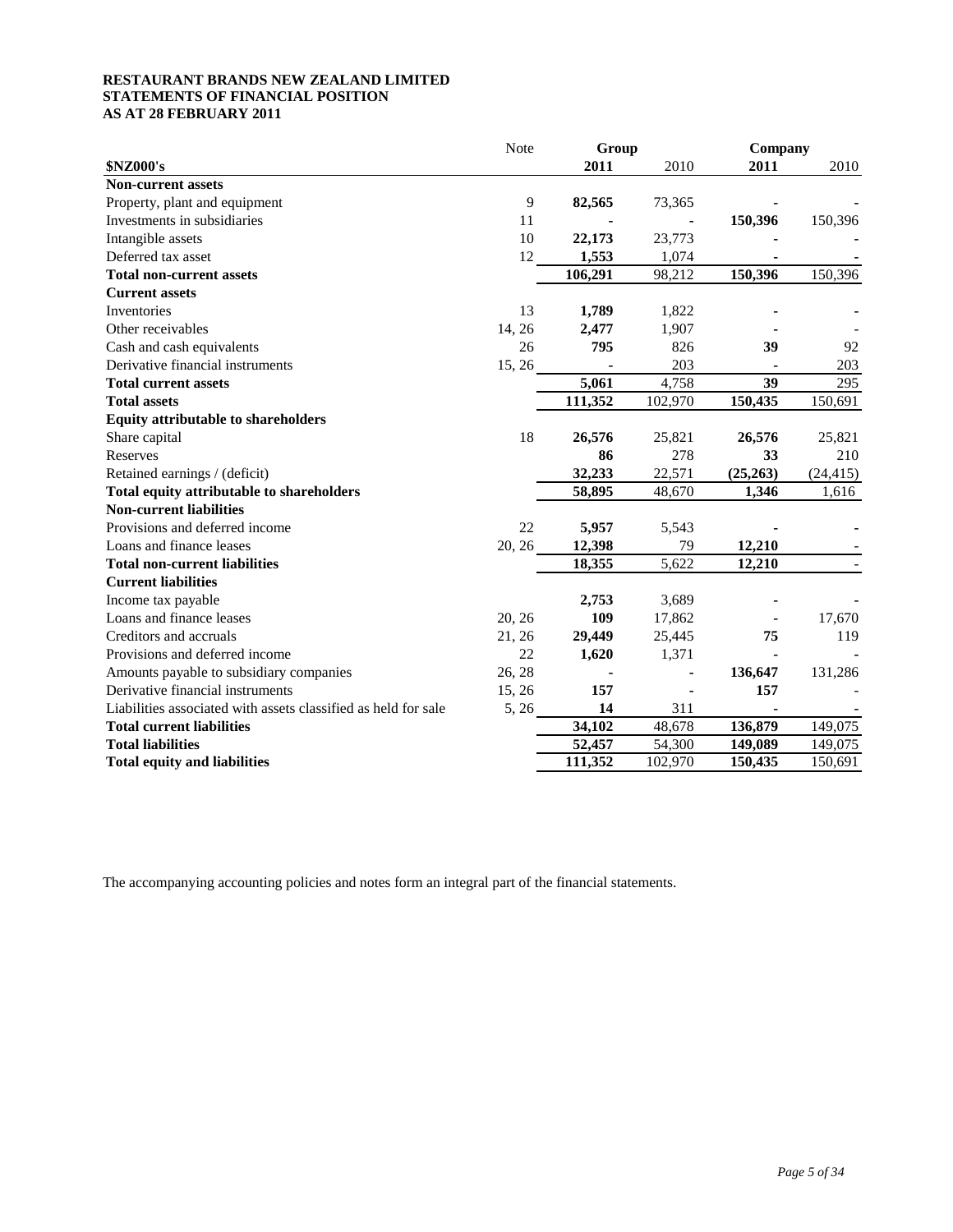## **RESTAURANT BRANDS NEW ZEALAND LIMITED STATEMENTS OF CASH FLOWS FOR THE YEAR ENDED 28 FEBRUARY 2011**

| 2011<br>\$NZ000's<br>2011<br>2010<br>2010<br><b>Cash flows from operating activities</b><br>Cash was provided by / (applied to):<br>Receipts from customers<br>325,912<br>319,330<br>Payments to suppliers and employees<br>(274, 291)<br>(273, 359)<br>Dividends received<br>14,627<br>12,256<br>7<br>32<br>Interest received<br>11<br>7<br>(1,069)<br>(1, 159)<br>(1,065)<br>(1,211)<br>Interest paid<br>(Payment) / receipt of income tax<br>8<br>(9,964)<br>(6, 131)<br>1,315<br>1,000<br>Net cash from operating activities<br>40,599<br>14,877<br>25<br>38,713<br>12,045<br><b>Cash flows from investing activities</b><br>Cash was provided by / (applied to):<br>Payment for intangibles<br>10<br>(357)<br>(235)<br>9<br>Purchase of property, plant and equipment<br>(24, 313)<br>(13, 584)<br>Proceeds from disposal of property, plant and equipment<br>4,305<br>660<br>Sale of discontinued operation<br>(38)<br>4<br>Advances from subsidiary company<br>5,361<br>13,554<br>(20, 365)<br>(13, 197)<br>5,361<br>Net cash (used in) / from investing activities<br>13,554<br><b>Cash flows from financing activities</b><br>Cash was provided by / (applied to):<br>Cash received on the exercise of options<br>29<br>720<br>188<br>720<br>188<br>Decrease in loans<br>20<br>(5,460)<br>(16, 624)<br>(16,590)<br>(5,460)<br>Increase / (decrease) in finance leases<br>20<br>26<br>(134)<br>Dividends paid to shareholders<br>17<br>(14, 650)<br>(8,257)<br>(14, 650)<br>(8,257)<br>Supplementary dividends paid<br>(901)<br>(650)<br>(901)<br>(650)<br>Net cash (used in) financing activities<br>(20, 265)<br>(25, 477)<br>(20, 291)<br>(25,309)<br>(31)<br>(53)<br>Net (decrease) / increase in cash and cash equivalents<br>39<br>290<br>Reconciliation of cash and cash equivalents<br>Cash and cash equivalents at the beginning of the year:<br>787<br>92<br>826<br>(198)<br>Cash and cash equivalents at the end of the year:<br>Cash on hand<br>304<br>285<br>510<br>39<br>Cash at bank<br>522<br>92<br>795<br>39<br>92<br>26<br>826<br>39<br>(53)<br>(31)<br>290<br>Net (decrease) / increase in cash and cash equivalents | Note | Group | Company |  |  |
|-------------------------------------------------------------------------------------------------------------------------------------------------------------------------------------------------------------------------------------------------------------------------------------------------------------------------------------------------------------------------------------------------------------------------------------------------------------------------------------------------------------------------------------------------------------------------------------------------------------------------------------------------------------------------------------------------------------------------------------------------------------------------------------------------------------------------------------------------------------------------------------------------------------------------------------------------------------------------------------------------------------------------------------------------------------------------------------------------------------------------------------------------------------------------------------------------------------------------------------------------------------------------------------------------------------------------------------------------------------------------------------------------------------------------------------------------------------------------------------------------------------------------------------------------------------------------------------------------------------------------------------------------------------------------------------------------------------------------------------------------------------------------------------------------------------------------------------------------------------------------------------------------------------------------------------------------------------------------------------------------------------------------------------------------------------------------------------------------------------------------------------------------|------|-------|---------|--|--|
|                                                                                                                                                                                                                                                                                                                                                                                                                                                                                                                                                                                                                                                                                                                                                                                                                                                                                                                                                                                                                                                                                                                                                                                                                                                                                                                                                                                                                                                                                                                                                                                                                                                                                                                                                                                                                                                                                                                                                                                                                                                                                                                                                 |      |       |         |  |  |
|                                                                                                                                                                                                                                                                                                                                                                                                                                                                                                                                                                                                                                                                                                                                                                                                                                                                                                                                                                                                                                                                                                                                                                                                                                                                                                                                                                                                                                                                                                                                                                                                                                                                                                                                                                                                                                                                                                                                                                                                                                                                                                                                                 |      |       |         |  |  |
|                                                                                                                                                                                                                                                                                                                                                                                                                                                                                                                                                                                                                                                                                                                                                                                                                                                                                                                                                                                                                                                                                                                                                                                                                                                                                                                                                                                                                                                                                                                                                                                                                                                                                                                                                                                                                                                                                                                                                                                                                                                                                                                                                 |      |       |         |  |  |
|                                                                                                                                                                                                                                                                                                                                                                                                                                                                                                                                                                                                                                                                                                                                                                                                                                                                                                                                                                                                                                                                                                                                                                                                                                                                                                                                                                                                                                                                                                                                                                                                                                                                                                                                                                                                                                                                                                                                                                                                                                                                                                                                                 |      |       |         |  |  |
|                                                                                                                                                                                                                                                                                                                                                                                                                                                                                                                                                                                                                                                                                                                                                                                                                                                                                                                                                                                                                                                                                                                                                                                                                                                                                                                                                                                                                                                                                                                                                                                                                                                                                                                                                                                                                                                                                                                                                                                                                                                                                                                                                 |      |       |         |  |  |
|                                                                                                                                                                                                                                                                                                                                                                                                                                                                                                                                                                                                                                                                                                                                                                                                                                                                                                                                                                                                                                                                                                                                                                                                                                                                                                                                                                                                                                                                                                                                                                                                                                                                                                                                                                                                                                                                                                                                                                                                                                                                                                                                                 |      |       |         |  |  |
|                                                                                                                                                                                                                                                                                                                                                                                                                                                                                                                                                                                                                                                                                                                                                                                                                                                                                                                                                                                                                                                                                                                                                                                                                                                                                                                                                                                                                                                                                                                                                                                                                                                                                                                                                                                                                                                                                                                                                                                                                                                                                                                                                 |      |       |         |  |  |
|                                                                                                                                                                                                                                                                                                                                                                                                                                                                                                                                                                                                                                                                                                                                                                                                                                                                                                                                                                                                                                                                                                                                                                                                                                                                                                                                                                                                                                                                                                                                                                                                                                                                                                                                                                                                                                                                                                                                                                                                                                                                                                                                                 |      |       |         |  |  |
|                                                                                                                                                                                                                                                                                                                                                                                                                                                                                                                                                                                                                                                                                                                                                                                                                                                                                                                                                                                                                                                                                                                                                                                                                                                                                                                                                                                                                                                                                                                                                                                                                                                                                                                                                                                                                                                                                                                                                                                                                                                                                                                                                 |      |       |         |  |  |
|                                                                                                                                                                                                                                                                                                                                                                                                                                                                                                                                                                                                                                                                                                                                                                                                                                                                                                                                                                                                                                                                                                                                                                                                                                                                                                                                                                                                                                                                                                                                                                                                                                                                                                                                                                                                                                                                                                                                                                                                                                                                                                                                                 |      |       |         |  |  |
|                                                                                                                                                                                                                                                                                                                                                                                                                                                                                                                                                                                                                                                                                                                                                                                                                                                                                                                                                                                                                                                                                                                                                                                                                                                                                                                                                                                                                                                                                                                                                                                                                                                                                                                                                                                                                                                                                                                                                                                                                                                                                                                                                 |      |       |         |  |  |
|                                                                                                                                                                                                                                                                                                                                                                                                                                                                                                                                                                                                                                                                                                                                                                                                                                                                                                                                                                                                                                                                                                                                                                                                                                                                                                                                                                                                                                                                                                                                                                                                                                                                                                                                                                                                                                                                                                                                                                                                                                                                                                                                                 |      |       |         |  |  |
|                                                                                                                                                                                                                                                                                                                                                                                                                                                                                                                                                                                                                                                                                                                                                                                                                                                                                                                                                                                                                                                                                                                                                                                                                                                                                                                                                                                                                                                                                                                                                                                                                                                                                                                                                                                                                                                                                                                                                                                                                                                                                                                                                 |      |       |         |  |  |
|                                                                                                                                                                                                                                                                                                                                                                                                                                                                                                                                                                                                                                                                                                                                                                                                                                                                                                                                                                                                                                                                                                                                                                                                                                                                                                                                                                                                                                                                                                                                                                                                                                                                                                                                                                                                                                                                                                                                                                                                                                                                                                                                                 |      |       |         |  |  |
|                                                                                                                                                                                                                                                                                                                                                                                                                                                                                                                                                                                                                                                                                                                                                                                                                                                                                                                                                                                                                                                                                                                                                                                                                                                                                                                                                                                                                                                                                                                                                                                                                                                                                                                                                                                                                                                                                                                                                                                                                                                                                                                                                 |      |       |         |  |  |
|                                                                                                                                                                                                                                                                                                                                                                                                                                                                                                                                                                                                                                                                                                                                                                                                                                                                                                                                                                                                                                                                                                                                                                                                                                                                                                                                                                                                                                                                                                                                                                                                                                                                                                                                                                                                                                                                                                                                                                                                                                                                                                                                                 |      |       |         |  |  |
|                                                                                                                                                                                                                                                                                                                                                                                                                                                                                                                                                                                                                                                                                                                                                                                                                                                                                                                                                                                                                                                                                                                                                                                                                                                                                                                                                                                                                                                                                                                                                                                                                                                                                                                                                                                                                                                                                                                                                                                                                                                                                                                                                 |      |       |         |  |  |
|                                                                                                                                                                                                                                                                                                                                                                                                                                                                                                                                                                                                                                                                                                                                                                                                                                                                                                                                                                                                                                                                                                                                                                                                                                                                                                                                                                                                                                                                                                                                                                                                                                                                                                                                                                                                                                                                                                                                                                                                                                                                                                                                                 |      |       |         |  |  |
|                                                                                                                                                                                                                                                                                                                                                                                                                                                                                                                                                                                                                                                                                                                                                                                                                                                                                                                                                                                                                                                                                                                                                                                                                                                                                                                                                                                                                                                                                                                                                                                                                                                                                                                                                                                                                                                                                                                                                                                                                                                                                                                                                 |      |       |         |  |  |
|                                                                                                                                                                                                                                                                                                                                                                                                                                                                                                                                                                                                                                                                                                                                                                                                                                                                                                                                                                                                                                                                                                                                                                                                                                                                                                                                                                                                                                                                                                                                                                                                                                                                                                                                                                                                                                                                                                                                                                                                                                                                                                                                                 |      |       |         |  |  |
|                                                                                                                                                                                                                                                                                                                                                                                                                                                                                                                                                                                                                                                                                                                                                                                                                                                                                                                                                                                                                                                                                                                                                                                                                                                                                                                                                                                                                                                                                                                                                                                                                                                                                                                                                                                                                                                                                                                                                                                                                                                                                                                                                 |      |       |         |  |  |
|                                                                                                                                                                                                                                                                                                                                                                                                                                                                                                                                                                                                                                                                                                                                                                                                                                                                                                                                                                                                                                                                                                                                                                                                                                                                                                                                                                                                                                                                                                                                                                                                                                                                                                                                                                                                                                                                                                                                                                                                                                                                                                                                                 |      |       |         |  |  |
|                                                                                                                                                                                                                                                                                                                                                                                                                                                                                                                                                                                                                                                                                                                                                                                                                                                                                                                                                                                                                                                                                                                                                                                                                                                                                                                                                                                                                                                                                                                                                                                                                                                                                                                                                                                                                                                                                                                                                                                                                                                                                                                                                 |      |       |         |  |  |
|                                                                                                                                                                                                                                                                                                                                                                                                                                                                                                                                                                                                                                                                                                                                                                                                                                                                                                                                                                                                                                                                                                                                                                                                                                                                                                                                                                                                                                                                                                                                                                                                                                                                                                                                                                                                                                                                                                                                                                                                                                                                                                                                                 |      |       |         |  |  |
|                                                                                                                                                                                                                                                                                                                                                                                                                                                                                                                                                                                                                                                                                                                                                                                                                                                                                                                                                                                                                                                                                                                                                                                                                                                                                                                                                                                                                                                                                                                                                                                                                                                                                                                                                                                                                                                                                                                                                                                                                                                                                                                                                 |      |       |         |  |  |
|                                                                                                                                                                                                                                                                                                                                                                                                                                                                                                                                                                                                                                                                                                                                                                                                                                                                                                                                                                                                                                                                                                                                                                                                                                                                                                                                                                                                                                                                                                                                                                                                                                                                                                                                                                                                                                                                                                                                                                                                                                                                                                                                                 |      |       |         |  |  |
|                                                                                                                                                                                                                                                                                                                                                                                                                                                                                                                                                                                                                                                                                                                                                                                                                                                                                                                                                                                                                                                                                                                                                                                                                                                                                                                                                                                                                                                                                                                                                                                                                                                                                                                                                                                                                                                                                                                                                                                                                                                                                                                                                 |      |       |         |  |  |
|                                                                                                                                                                                                                                                                                                                                                                                                                                                                                                                                                                                                                                                                                                                                                                                                                                                                                                                                                                                                                                                                                                                                                                                                                                                                                                                                                                                                                                                                                                                                                                                                                                                                                                                                                                                                                                                                                                                                                                                                                                                                                                                                                 |      |       |         |  |  |
|                                                                                                                                                                                                                                                                                                                                                                                                                                                                                                                                                                                                                                                                                                                                                                                                                                                                                                                                                                                                                                                                                                                                                                                                                                                                                                                                                                                                                                                                                                                                                                                                                                                                                                                                                                                                                                                                                                                                                                                                                                                                                                                                                 |      |       |         |  |  |
|                                                                                                                                                                                                                                                                                                                                                                                                                                                                                                                                                                                                                                                                                                                                                                                                                                                                                                                                                                                                                                                                                                                                                                                                                                                                                                                                                                                                                                                                                                                                                                                                                                                                                                                                                                                                                                                                                                                                                                                                                                                                                                                                                 |      |       |         |  |  |
|                                                                                                                                                                                                                                                                                                                                                                                                                                                                                                                                                                                                                                                                                                                                                                                                                                                                                                                                                                                                                                                                                                                                                                                                                                                                                                                                                                                                                                                                                                                                                                                                                                                                                                                                                                                                                                                                                                                                                                                                                                                                                                                                                 |      |       |         |  |  |
|                                                                                                                                                                                                                                                                                                                                                                                                                                                                                                                                                                                                                                                                                                                                                                                                                                                                                                                                                                                                                                                                                                                                                                                                                                                                                                                                                                                                                                                                                                                                                                                                                                                                                                                                                                                                                                                                                                                                                                                                                                                                                                                                                 |      |       |         |  |  |
|                                                                                                                                                                                                                                                                                                                                                                                                                                                                                                                                                                                                                                                                                                                                                                                                                                                                                                                                                                                                                                                                                                                                                                                                                                                                                                                                                                                                                                                                                                                                                                                                                                                                                                                                                                                                                                                                                                                                                                                                                                                                                                                                                 |      |       |         |  |  |
|                                                                                                                                                                                                                                                                                                                                                                                                                                                                                                                                                                                                                                                                                                                                                                                                                                                                                                                                                                                                                                                                                                                                                                                                                                                                                                                                                                                                                                                                                                                                                                                                                                                                                                                                                                                                                                                                                                                                                                                                                                                                                                                                                 |      |       |         |  |  |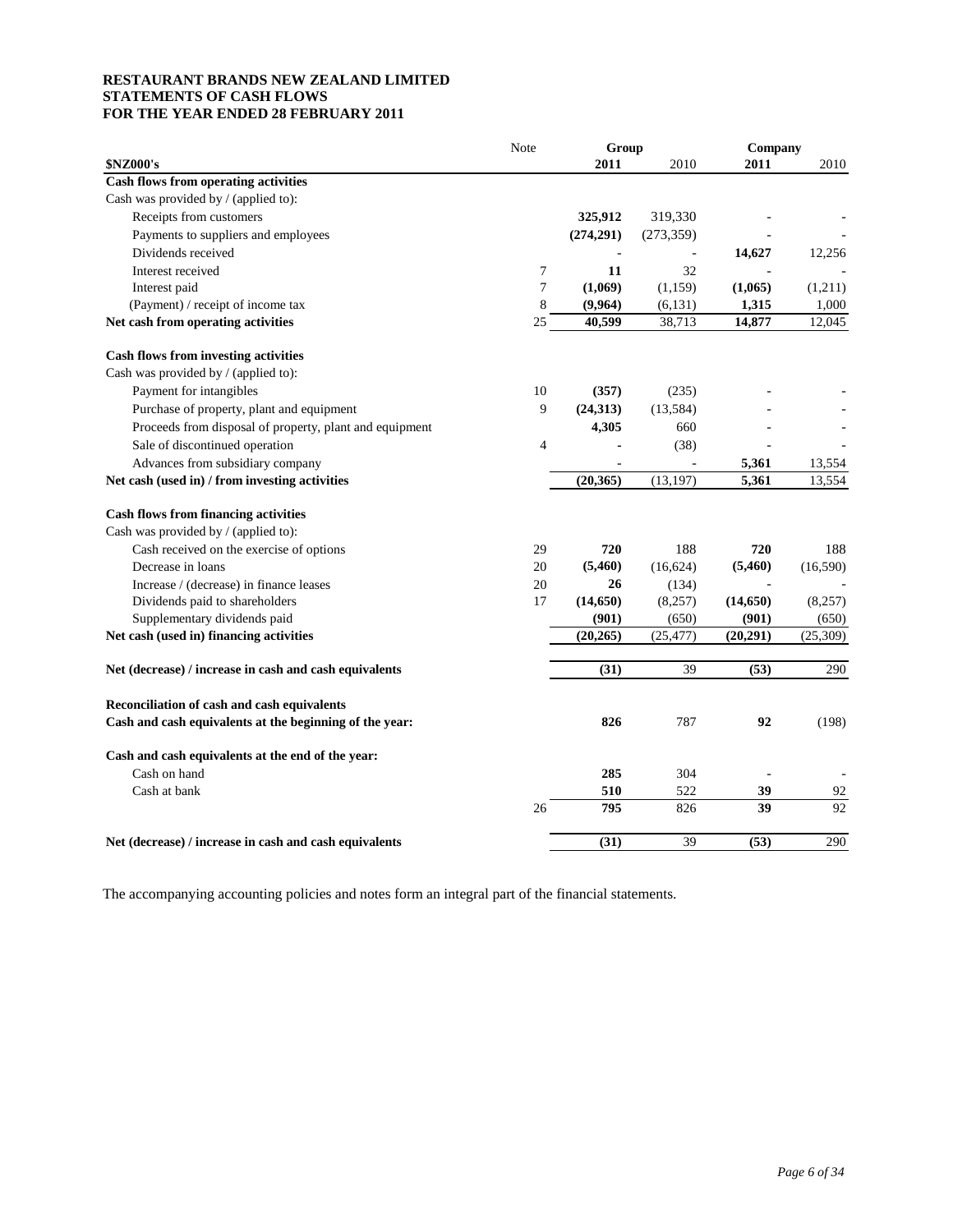# **1. General information**

Restaurant Brands New Zealand Limited ("Company" or "Parent") together with its subsidiaries (the "Group") operate quick service and takeaway restaurant concepts.

The Company is a limited liability company incorporated and domiciled in New Zealand. The address of its registered office is Level 3, Westpac Building, Central Park, 666 Great South Road, Penrose, Auckland.

The financial statements were authorised for issue on 7 April 2011 by the Board of Directors who do not have the power to amend after issue.

# **2. Summary of significant accounting policies**

The principal accounting policies adopted in the preparation of the consolidated financial statements are set out below. These policies have been consistently applied to all the years presented, unless otherwise stated.

## **Basis of preparation**

The consolidated financial statements have been prepared in accordance with New Zealand Generally Accepted Accounting Practice ("NZ GAAP"). They comply with New Zealand equivalents to International Reporting Standards ("NZ IFRS"), and other applicable Financial Reporting Standards, as appropriate for profit oriented entities. The financial statements comply with International Financial Reporting Standards ("IFRS").

The consolidated financial statements are presented in New Zealand dollars, rounded where necessary to the nearest thousand dollars. The Group divides its financial year into thirteen 4-week periods. The 2011 full year results are for 52 weeks (2010: 52 weeks).

## **Entities reporting**

The financial statements for the Group are the consolidated financial statements comprising the economic entity Restaurant Brands New Zealand Limited and its subsidiaries. The financial statements of the Parent are for the Company as a separate legal entity.

The Parent and the Group are designated as profit oriented entities for financial reporting purposes.

#### **Statutory base**

The Company is listed on the New Zealand Stock Exchange ("NZX"). It is registered under the Companies Act 1993 and is an issuer in terms of the Financial Reporting Act 1993. The financial statements have been prepared in accordance with the requirements of the Financial Reporting Act 1993 and the Companies Act 1993.

#### **Historical cost convention**

The consolidated financial statements have been prepared on the historical cost convention, except for financial derivatives which are stated at their fair value and are discussed further below.

#### **Critical accounting estimates**

The preparation of financial statements requires management to make judgments, estimates and assumptions that affect the application of accounting policies and the reported amounts of assets, liabilities, income and expenses. Actual results may differ from these estimates.

The estimates and assumptions that have a significant risk of causing material adjustment to the carrying value of assets and liabilities within the next financial year are addressed below.

#### **(i) Goodwill impairment**

As disclosed in Note 10, the Group undertook impairment testing of its operating divisions. Note 10 sets out the key assumptions used to determine the recoverable amount along with a sensitivity analysis.

#### **(ii) Income tax**

There are many transactions and calculations for which the ultimate tax determination is uncertain during the ordinary course of business. The Group recognises liabilities for anticipated tax audit issues based on estimates of whether additional taxes will be due. Where the final tax outcome of these matters is different from the amounts that were initially recorded, such differences will impact the income tax and deferred tax provisions in the period in which such determination is made.

Estimates and underlying assumptions are reviewed on an ongoing basis. Revisions to accounting estimates are recognised in the period in which the estimate is revised and in any future periods affected.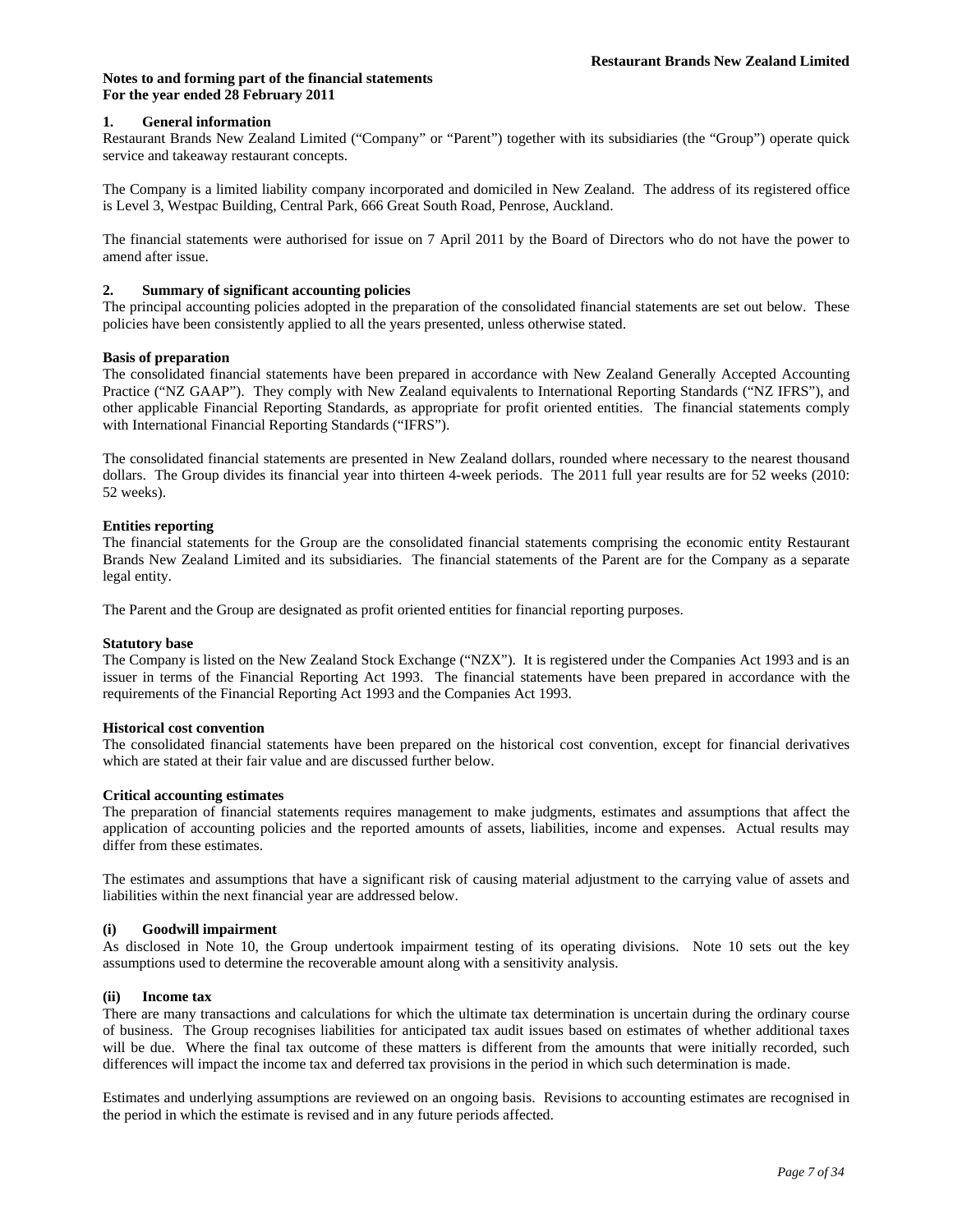## **(a) Basis of consolidation**

Subsidiaries are entities controlled by the Group. Control exists when the Group has the power to govern the financial and operating policies of an entity so as to obtain benefits from its activities. In assessing control, potential voting rights that presently are exercisable are taken into account. The financial statements of subsidiaries are included in the consolidated financial statements from the date that control commences until the date that control ceases.

The purchase method of accounting is used to account for the acquisition of subsidiaries by the Group. The cost of an acquisition is measured as the fair value of the assets given, equity instruments issued and liabilities incurred or assumed at the date of exchange, plus costs directly attributable to the acquisition. Identifiable assets acquired and liabilities and contingent liabilities assumed in a business combination are measured initially at their fair values at the acquisition date, irrespective of the extent of any minority interest. The excess of the cost of acquisition over the fair value of the Group's share of the identifiable net assets acquired is recorded as goodwill. If the cost of acquisition is less than the fair value of the net assets of the subsidiary acquired, the difference is recognised directly in the statement of comprehensive income.

Intra group balances and profits resulting from intra group transactions are eliminated in preparing the consolidated financial statements.

## **(b) Foreign currency translation**

Foreign currency transactions are translated into the functional currency using the exchange rates prevailing at the dates of the transactions or valuation where items are remeasured. Foreign exchange gains and losses resulting from the settlement of such transactions and from the translation at year end exchange rates of monetary assets and liabilities denominated in foreign currencies are recognised in the statement of comprehensive income. Amounts qualifying as cash flow hedges and qualifying net investment hedges are also recognised in the statement of comprehensive income.

The assets and liabilities of foreign operations, including goodwill and fair value adjustments arising on acquisition, are translated to New Zealand dollars at exchange rates at the reporting date. The income and expenses of foreign operations are translated to New Zealand dollars at exchange rates at the dates of the transactions.

Exchange differences arising from the translation of the net investment in foreign operations are recognised in the foreign currency translation reserve and are released to the statement of comprehensive income upon disposal.

## **(c) Financial instruments**

A financial instrument is recognised when the Group becomes a party to the contractual provisions of the instrument. Financial assets are derecognised when the Group's contractual rights to the cash flows from the financial assets expire or when the Group transfers the financial asset to another party without retaining control or substantially all risks and rewards of the asset. Regular way purchases and sales of financial assets are accounted for at trade date, i.e. the date that the Group commits itself to purchase or sell the asset. Financial liabilities are derecognised when the Group's obligations specified in the contract expire or are discharged or cancelled.

#### *Non-derivative financial instruments*

Non-derivative financial instruments comprise trade and other receivables, which are initially recognised at fair value plus transaction costs and subsequently measured at amortised cost, cash and cash equivalents, loans and borrowings (initially recognised at fair value plus transaction costs and subsequently measured at amortised cost), and trade and other payables which are initially recognised at fair value and subsequently measured at amortised cost.

Non-derivative financial instruments are recognised initially at fair value plus any directly attributable transaction costs.

#### *Derivative financial instruments*

The Group has various derivative financial instruments to manage the exposures that arise due to movements in foreign currency exchange rates and interest rates arising from operational, financing and investment activities. The Group does not hold derivative financial instruments for trading purposes. However, derivatives that do not qualify for hedge accounting are accounted for at fair value through the profit or loss. Embedded derivatives are separated from the host contract and accounted for separately if the economic characteristics and risks of the host contract and the embedded derivative are not closely related. A separate instrument with the same terms as the embedded derivative would meet the definition of a derivative, and the combined instrument is not measured at fair value through profit or loss.

Derivatives are recognised initially at fair value, attributable transaction costs are recognised in profit or loss when incurred. Subsequent to initial recognition, derivatives are measured at fair value, and changes therein are accounted for as described below.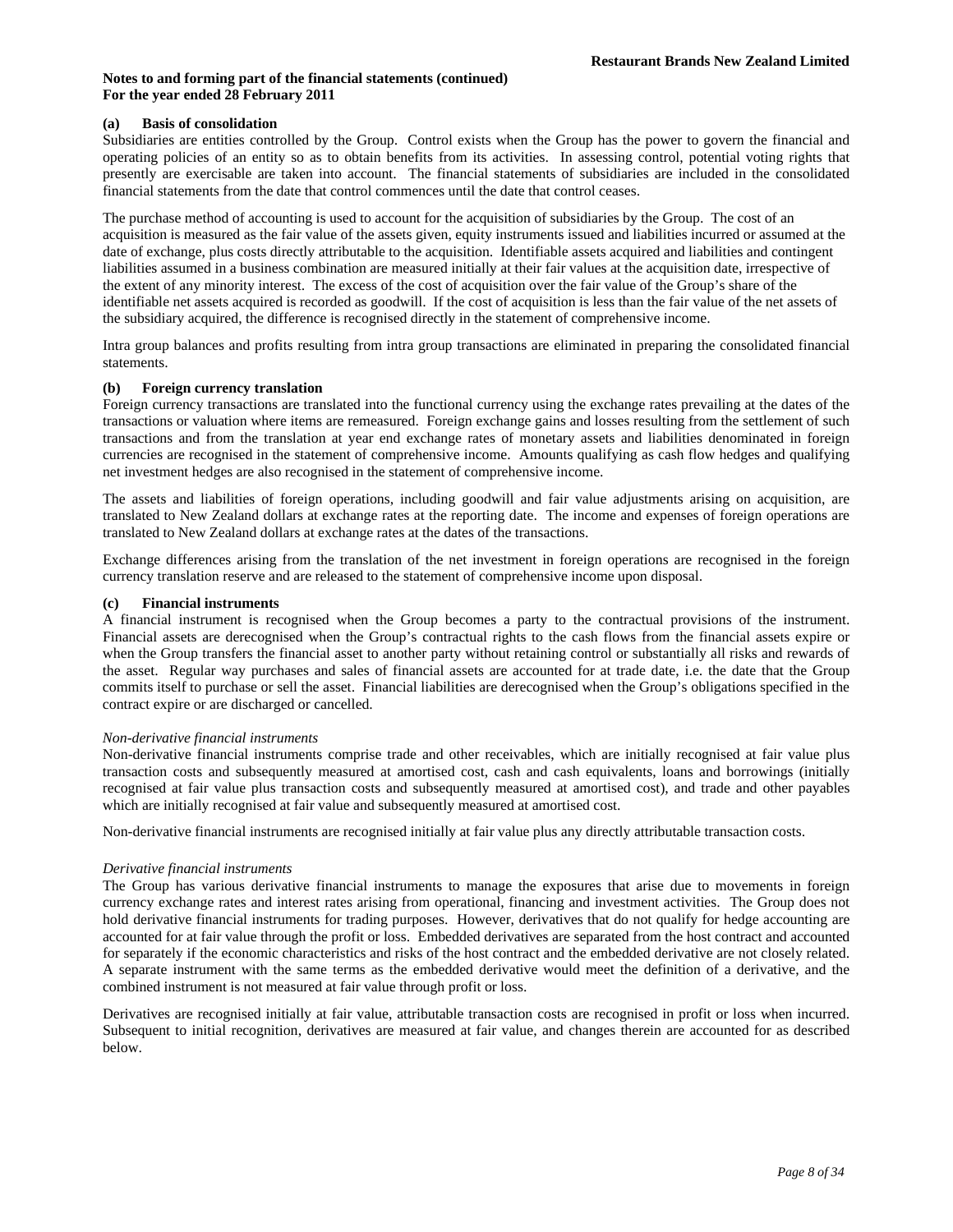#### *Derivative financial instruments (continued)*

The fair value of forward exchange contracts is estimated by discounting the difference between the contractual forward price and the current forward price for the residual maturity of the contract using a risk-free interest rate (based on government bonds). The fair value of interest rate swaps is based on broker quotes. Those quotes are tested for reasonableness by discounting estimated future cash flows based on the terms and maturity of each contract and using market interest rates for a similar instrument at the measurement date.

### *Fair value hierarchy*

The Group uses the following hierarchy for determining and disclosing the fair value of financial instruments by valuation technique:

Level 1: quoted (unadjusted) prices in active markets for identical assets or liabilities

Level 2: other techniques for which all inputs which have a significant effect on the recorded fair value are observable, either directly or indirectly

Level 3: techniques which use inputs which have a significant effect on the recorded fair value that are not based on observable market data.

## *Cash flow hedges*

Changes in the fair value of the derivative hedging instrument designated as a cash flow hedge are recognised directly in equity to the extent that the hedge is effective. To the extent that the hedge is ineffective, changes in fair value are recognised in profit or loss.

If the hedging instrument no longer meets the criteria for hedge accounting, expires or is sold, terminated or exercised, then hedge accounting is discontinued prospectively. The cumulative gain or loss previously recognised in equity remains there until the forecast transaction occurs. When a forecast transaction is no longer expected to occur, the cumulative gain or loss that was reported in equity is immediately transferred to profit or loss. When the hedged item is a non-financial asset, the amount recognised in equity is transferred to the carrying amount of the asset when it is recognised. In other cases the amount recognised in equity is transferred to profit or loss in the same period that the hedged item affects profit or loss.

## **(d) Revenue recognition**

## *Goods sold and services rendered*

Revenue from the sale of goods is measured at the fair value of the consideration received or receivable, net of returns and allowances, discounts and volume rebates. Revenue is recognised when the significant risks and rewards of ownership have been transferred to the buyer, recovery of the consideration is probable, the associated costs of possible return of goods can be estimated reliably and there is no continuing management involvement with the goods. Other revenue represents sales of services and is recognised in the accounting period in which the services are rendered, by reference to completion of the specific transaction assessed on the basis of the actual service provided as a proportion of the total services to be provided.

### *Dividend income*

Dividend income is recognised when the right to receive payment is established.

#### *Interest revenue*

Interest revenue is recognised on a time proportion basis using the effective interest method.

#### *Grants*

A grant is recognised in the statement of financial position initially as deferred income when there is reasonable assurance that it will be received and that the Group will comply with the conditions associated with the grant, and subsequently recognised in the statement of comprehensive income when the requirements under the grant have been met. Grants that compensate the Group for the cost of an asset are recognised in the statement of comprehensive income on a systematic basis over the useful life of the asset.

#### **(e) Net financing costs**

Net financing costs comprise: interest payable on borrowings calculated using the effective interest rate method; interest received on funds invested calculated using the effective interest rate method; foreign exchange gains and losses; gains and losses on certain financial instruments that are recognised (i.e. unhedged derivatives) in the statement of comprehensive income; unwinding of the discount on provisions and impairment losses on financial assets.

#### **(f) Lease payments**

#### *Finance leases*

Minimum lease payments under finance leases are apportioned between the finance charge and the reduction of the outstanding liability. The finance expense is allocated to each period during the lease term so as to produce a constant periodic rate of interest on the remaining balance of the liability. Contingent lease payments are accounted for by revising the minimum lease payments over the remaining term of the lease when the lease adjustment is confirmed.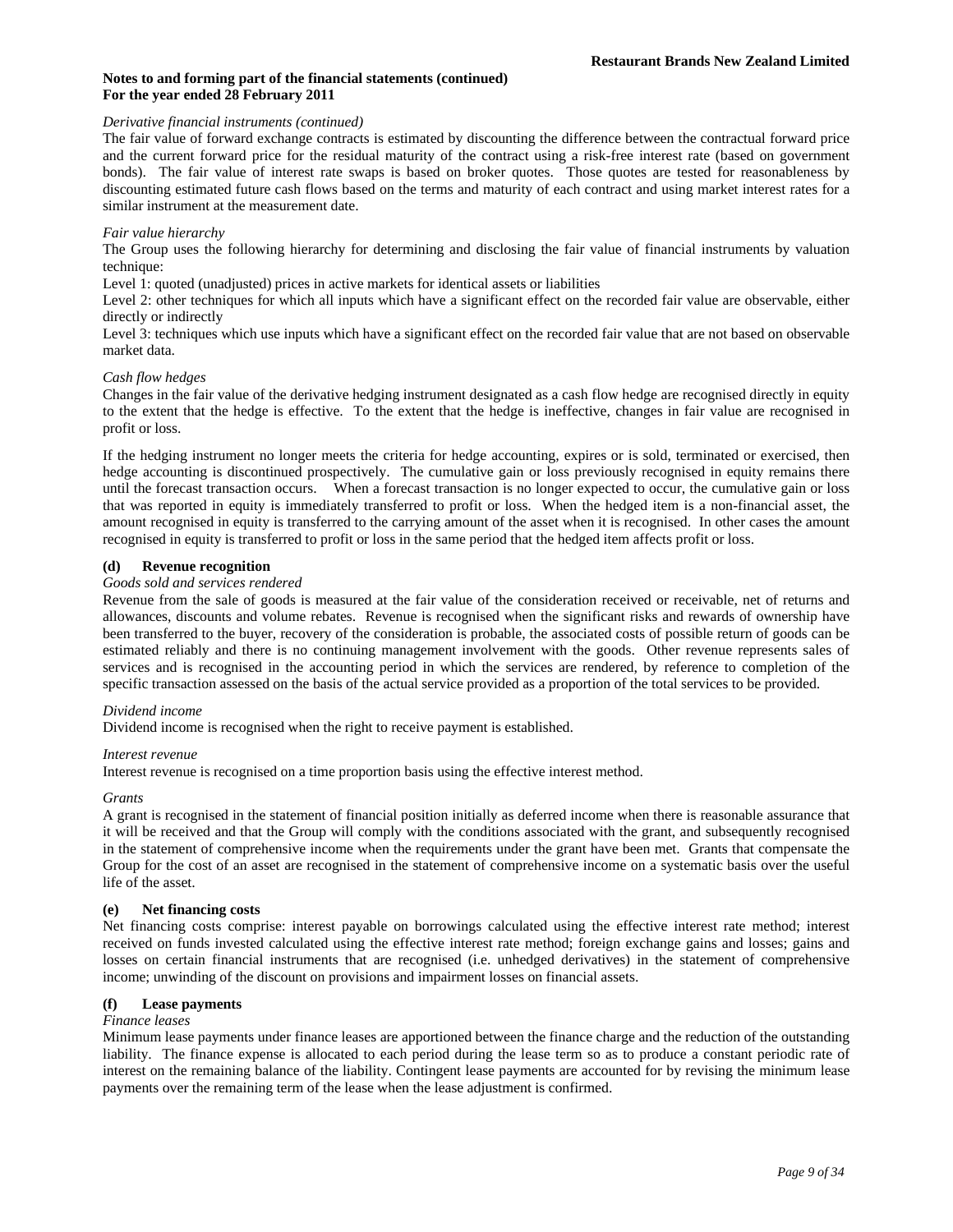## *Operating leases*

Payments made under operating leases are recognised in the statement of comprehensive income on a straight line basis over the term of the lease. Lease incentives received are recognised as an integral part of the total lease expense over the term of the lease.

### **(g) Income tax expense**

Income tax expense comprises current and deferred tax. Income tax expense is recognised in the statement of comprehensive income. Current tax is the expected tax payable on the taxable income for the year, using tax rates enacted or substantively enacted at the reporting date, and any adjustment to tax payable in respect of previous years. Deferred tax is recognised using the balance sheet method, providing for temporary differences between the carrying amounts of assets and liabilities for financial reporting purposes and the amounts used for taxation purposes. Deferred tax is not recognised for the following temporary differences: the initial recognition of goodwill, the initial recognition of assets or liabilities in a transaction that is not a business combination and that affects neither accounting nor taxable profit, and differences relating to investments in subsidiaries and jointly controlled entities to the extent that they probably will not reverse in the foreseeable future.

Deferred tax is measured at the tax rates that are expected to be applied to the temporary differences when they reverse, based on the laws that have been enacted or substantively enacted by the reporting date. A deferred tax asset is recognised to the extent that it is probable that future taxable profits will be available against which temporary difference can be utilised. Deferred tax assets are reviewed at each reporting date and are reduced to the extent that it is no longer probable that the related tax benefit will be realised. Additional income taxes that arise from the distribution of dividends are recognised at the same time as the liability to pay the related dividend is recognised.

Deferred tax assets and liabilities are set off only if there is a legal right of set off and they relate to income taxes levied by the same taxation authorities.

## **(h) Advertising and promotion costs**

Expenditure on advertising and promotional activities is recognised as an expense when the Group has the right to access the goods or has received the service.

## **(i) Royalties paid**

Royalties are recognised as an expense as revenue is earned.

## **(j) Financial assets**

The Group classifies its financial assets in the following categories: at fair value through profit or loss or loans and receivables. The classification depends on the purpose for which the financial assets were acquired. Management determines the classification of its financial assets at initial recognition.

#### *Financial assets at fair value through profit or loss*

Financial assets at fair value through profit or loss are financial assets held for trading. A financial asset is classified in this category if acquired principally for the purpose of selling in the short-term. Derivatives are also categorised as held for trading unless they are designated as hedges. Assets in this category are classified as current assets.

#### *Loans and receivables*

Loans and receivables are non-derivative financial assets with fixed or determinable payments that are not quoted in an active market. They are included in current assets, except for maturities greater than 12 months after the balance sheet date. These are classified as non-current assets. The Group's loans and receivables comprise 'other receivables' and 'cash and cash equivalents' in the statement of financial position.

Financial assets that are stated at cost or amortised cost are reviewed individually at balance date to determine whether there is objective evidence of impairment. If any such evidence exists, the asset's recoverable amount is calculated using the present value of future cash flows discounted at the original effective interest rate. An impairment loss is recognised in the statement of comprehensive income for the difference between the carrying amount and the recoverable amount. An impairment loss is reversed if the subsequent increase in the recoverable amount can be related objectively to an event occurring after the impairment was recognised. The impairment loss is reversed only to the extent that the financial asset's carrying value does not exceed the carrying value that would have been determined if no impairment loss had been recognised.

# **(k) Cash and cash equivalents**

Cash and cash equivalents comprise cash balances and call deposits. Bank overdrafts that are repayable on demand and form an integral part of the Group's cash management are included as a component of cash and cash equivalents for the purpose of the statement of cash flows.

# **(l) Trade payables**

Trade payables are recognised initially at fair value and subsequently measured at amortised cost using the effective interest method.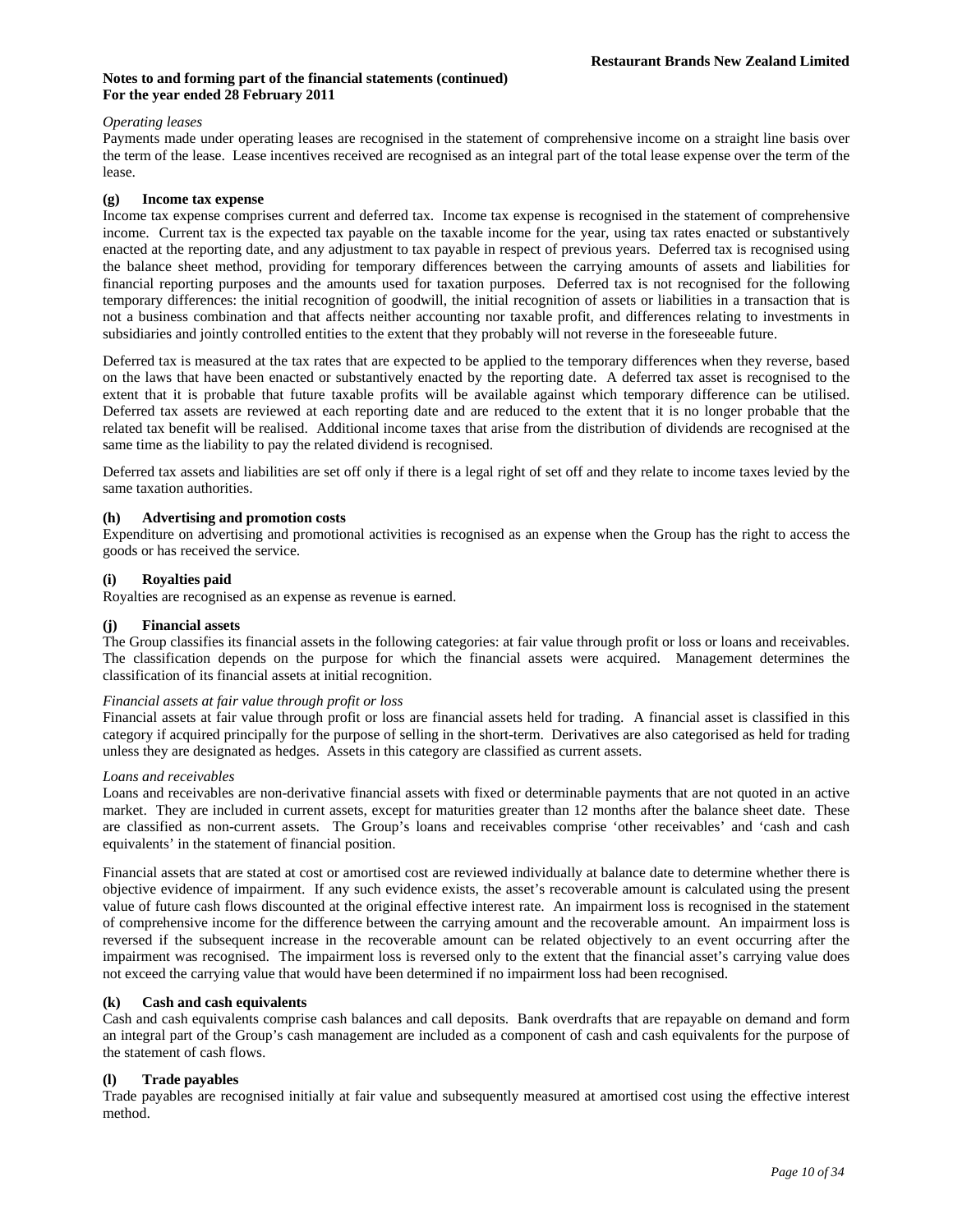## **(m) Borrowings**

Borrowings are recognised initially at fair value, net of transaction costs incurred. Borrowings are subsequently stated at amortised cost; any difference between the proceeds (net of transaction costs) and the redemption value is recognised in the statement of comprehensive income over the period of the borrowings using the effective interest method.

# **(n) Intangible assets**

## *Goodwill*

Goodwill arises on the acquisition of subsidiaries and business combinations. Goodwill is measured at cost less accumulated impairment losses. Goodwill is allocated to cash generating units and is tested annually for impairment. Where the Group disposes of an operation within a cash generating unit, the goodwill associated with the operation disposed of is part of the gain or loss on disposal. Goodwill disposed of in this manner is measured based on the relative values of the operation disposed of and the portion of the cash generating unit retained.

#### *Concept development costs and fees*

Concept development costs and fees include certain costs, other than the direct cost of obtaining the franchise, associated with the establishment of quick service and takeaway restaurant concepts. These include, for example, professional fees and consulting costs associated with the establishment of a new brand or business acquisition.

These costs are capitalised where the concept is proven to be commercially feasible and the related future economic benefits are expected to exceed those costs with reasonable certainty. These are subsequently measured at cost less accumulated amortisation and accumulated impairment losses. Amortisation is recognised on a straight line basis over the period which future economic benefits are reasonably expected to be derived.

#### *Acquired software costs*

Software costs have a finite useful life. Software costs are capitalised and amortised on a straight line basis over the estimated economic life of three years.

## **(o) Property, plant and equipment**

## *Owned assets*

Property, plant and equipment are measured at cost less accumulated depreciation and impairment losses. Where appropriate, the cost of property, plant and equipment includes site preparation costs, installation costs and the cost of obtaining resource consents. Borrowing costs associated with property, plant and equipment are expensed as incurred.

When parts of an item of property, plant and equipment have different useful lives, they are accounted for as separate items (major components) of property, plant and equipment.

The cost of replacing part of an item of property, plant and equipment is recognised in the carrying amount of the item if it is probable that the future economic benefits embodied within the part will flow to the Group and its cost can be measured reliably. The costs of the day-to-day servicing of property, plant and equipment are recognised in the statement of comprehensive income as incurred.

#### *Leased assets*

Leases in terms of which the Group assumes substantially all the risks and rewards of ownership are classified as finance leases. Assets acquired by way of finance leases are stated initially at an amount equal to the lower of its fair value and present value of the future minimum lease payments. Subsequent to initial recognition the asset is accounted for in accordance with the accounting policy applicable to that asset.

Other leases are operating leases and are not recognised on the Group's statement of financial position. The Group also leases certain plant and equipment and land and buildings by way of operating lease. The cost of improvements to leasehold assets is capitalised as buildings or leasehold improvements and then depreciated as outlined below.

# *Capital work in progress*

All costs relating to an asset are first recorded in capital work in progress. Once all associated costs for an asset are established with relative certainty, the asset is then transferred from work in progress and capitalised into property, plant and equipment.

#### *Store start up costs*

Costs incurred in connection with assessing the feasibility of new sites are expensed as incurred with the exception of franchise costs and certain development costs and fees as discussed above.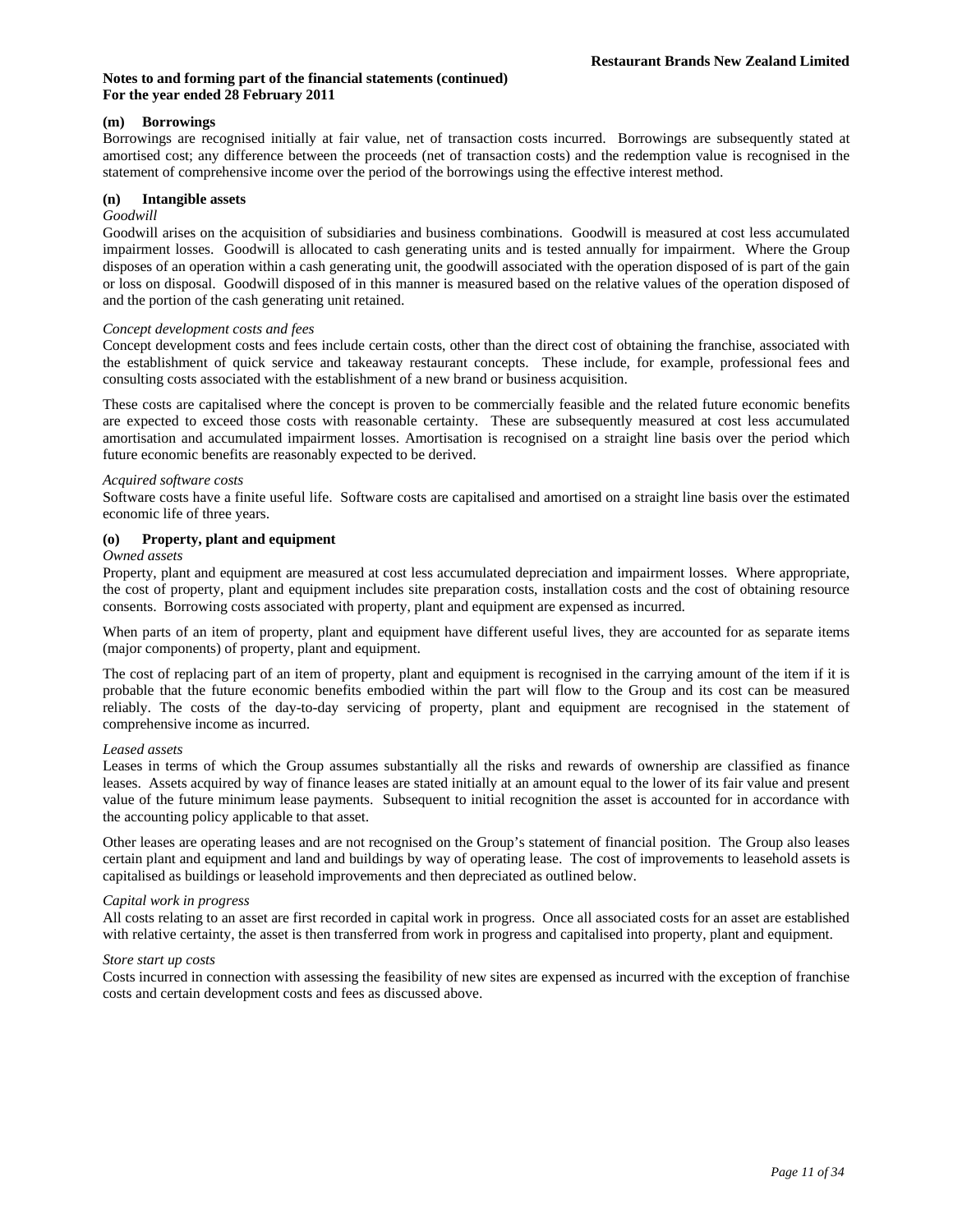#### *Depreciation*

Land is not depreciated. Depreciation is recognised in the statement of comprehensive income and is calculated on a straight line basis to allocate the cost of an asset, less any residual value, over its estimated useful life. Leased assets are depreciated over the shorter of the lease term and their useful lives. The estimated useful lives of fixed assets are as follows:

| Leasehold improvements | $5 - 20$ years   |
|------------------------|------------------|
| Plant and equipment    | $3 - 12.5$ years |
| Motor vehicles         | 4 years          |
| Furniture and fittings | $3 - 10$ years   |
| Computer equipment     | $3 - 5$ years    |

Depreciation methods, useful lives and residual values are reassessed at the reporting date.

## **(p) Inventories**

Inventories are measured at the lower of cost and net realisable value. Net realisable value is the estimated selling price less the estimated costs of marketing, selling and distribution. The cost of inventories is based on the first-in first-out principle and includes expenditure incurred in acquiring the inventories and bringing them to their existing condition and location.

## **(q) Dividends**

Dividends are accrued in the period in which they are authorised.

## **(r) Impairment on non financial assets**

The carrying amounts of the Group's assets except for inventories and deferred tax assets are reviewed at each balance date to determine whether there is any indication of impairment. If any such indication exists then the asset's or Cash Generating Unit's (CGU's) recoverable amount is estimated. For goodwill and intangible assets that have indefinite lives or that are not yet available for use, the recoverable amount is estimated at each reporting date. An impairment loss is recognised whenever the carrying amount of an asset or CGU exceeds its recoverable amount. A CGU is the smallest identifiable asset group that generates cash flows that are largely independent from other assets and groups.

The recoverable amount of an asset or CGU is the greater of its value in use and its fair value less costs to sell. In assessing value in use, the estimated future cash flows are discounted to their present value using a discount rate that reflects current market assessments of the time value of money and the risks specific to the asset. Impairment losses directly reduce the carrying amount of assets and are recognised in the statement of comprehensive income. Impairment losses recognised in respect of CGUs are allocated first to reduce the carrying amount of any goodwill allocated to the units and then to reduce the carrying amount of the other assets in the unit (group of units) on a pro rata basis.

Except for impairment losses on goodwill, impairment losses recognised in prior periods are assessed at each reporting date for any indications that the loss has decreased or no longer exists. An impairment loss is reversed if there has been a change in the estimates used to determine the recoverable amount. An impairment loss is reversed only to the extent that the asset's carrying amount does not exceed the carrying amount that would have been determined, net of depreciation or amortisation, if no impairment loss had been recognised. An impairment loss in respect of goodwill is not reversed.

#### **(s) Share capital**

Incremental costs directly attributable to the issue of ordinary shares and share options are recognised as a deduction from equity.

### **(t) Earnings per share**

The Group presents basic and diluted earnings per share (EPS) data for its ordinary shares. Basic EPS is calculated by dividing the profit or loss attributable to ordinary shareholders of the Company by the weighted average number of ordinary shares outstanding during the period. Diluted EPS is determined by adjusting the profit or loss attributable to ordinary shareholders and the weighted average number of ordinary shares outstanding for the effects of all dilutive potential ordinary shares, which comprise share options granted to employees.

#### **(u) Employee benefits**

## *Other long-term employee benefits*

The Group's net obligation in respect of long-term employee benefits is the amount of future benefit that employees have earned in return for their service in the current and prior periods. The benefit is discounted to determine its present value.

#### *Share-based payment transactions*

The grant date fair value of options granted to employees is recognised as an employee expense, with a corresponding increase in equity, over the period in which the employees become unconditionally entitled to the options. The amount recognised as an expense is adjusted to reflect the actual number of share options that vest. The fair value of the options granted is measured using an options pricing model, taking into account the terms and conditions upon which the options were granted. The amount recognised as an expense is adjusted to reflect the actual number of share options that vest except where forfeiture is only due to share prices not achieving the threshold for vesting.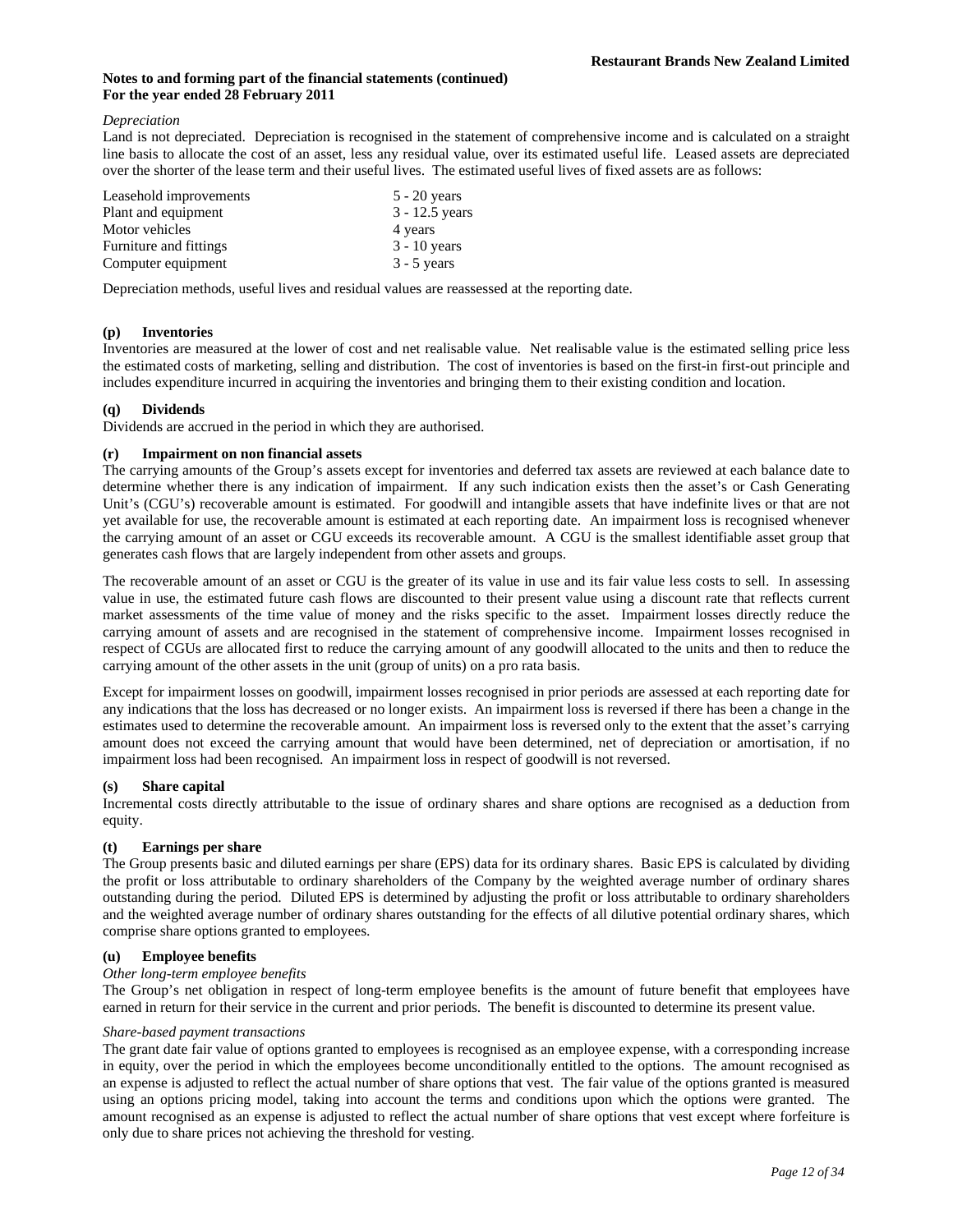## **(u) Employee benefits (continued)**

## *Short-term benefits*

Short-term employee benefit obligations are measured on an undiscounted basis and are expensed as the related service is provided. A provision is recognised for the amount expected to be paid under short-term cash bonus if the Group has a present legal or constructive obligation to pay this amount as a result of past service provided by the employee and the obligation can be estimated reliably.

# **(v) Segment reporting**

Operating segments are reported in a manner consistent with the internal reporting provided to the chief operating decision maker. The chief operating decision maker, responsible for allocating resources and assessing performance of the operating segments, has been identified as the Senior Leadership Team. The Senior Leadership Team reviews the Group's internal reporting in order to assess performance and allocate resources.

# **(w) Goods and services tax**

The statement of comprehensive income and statements of cash flows have been prepared exclusive of Goods and Services Taxation (GST). All items in the statement of financial position are stated net of GST, with the exception of receivables and payables, which include GST invoiced.

# **(x) Non-current assets held for sale**

Non-current assets (or disposal groups comprising assets and liabilities) that are expected to be recovered primarily through sale rather than through continuing use are classified as held for sale. Immediately before classification as held for sale, the assets (or components of a disposal group) are remeasured in accordance with the Group's accounting policies. Thereafter generally the assets (or disposal group) are measured at the lower of their carrying amount and fair value less costs to sell. Impairment losses on initial classification as held for sale and subsequent gains or losses on re-measurement are recognised in the statement of comprehensive income. Gains are not recognised in excess of any cumulative impairment loss.

## **(y) Discontinued operations**

A discontinued operation is a component of the Group's business that represents a separate major line of business or geographical area of operations that has been disposed of, or is held for sale, or is a subsidiary acquired exclusively with a view to resale. Classification as a discontinued operation occurs upon disposal or when the operation meets the criteria to be classified as held for sale, if earlier. When an operation is classified as a discontinued operation, the comparative statement of comprehensive income is restated as if the operation has been discontinued from the start of the comparative period.

# **(z) Provisions**

A provision is recognised if, as a result of a past event, the Group has a present legal or constructive obligation that can be estimated reliably, and it is probable that an outflow of economic benefits will be required to settle the obligation. Provisions are determined by discounting the expected future cash flows at a pre-tax rate that reflects current market assessments of the time value of money and the risks specific to the liability.

#### *Restructuring*

A provision for restructuring is recognised when the Group has approved a detailed and formal restructuring plan, and the restructuring either has commenced or has been announced publicly. Future operating costs are not provided for.

#### *Onerous contracts*

A provision for onerous contracts is recognised when the expected benefits to be derived by the Group from a contract are lower than the unavoidable cost of meeting its obligations under the contract. The provision is measured at the present value of the lower of the expected cost of terminating the contract and the expected net cost of continuing with the contract. Before a provision is established, the Group recognises any impairment loss on the assets associated with that contract.

## **(aa) Non-trading items**

The Group seeks to present a measure of comparable underlying performance on a consistent basis. In order to do so, the Group separately discloses items considered to be unrelated to the day to day operational performance of the Group. Such items are classified as non-trading items and are separately disclosed in the statement of comprehensive income and notes to the financial statements.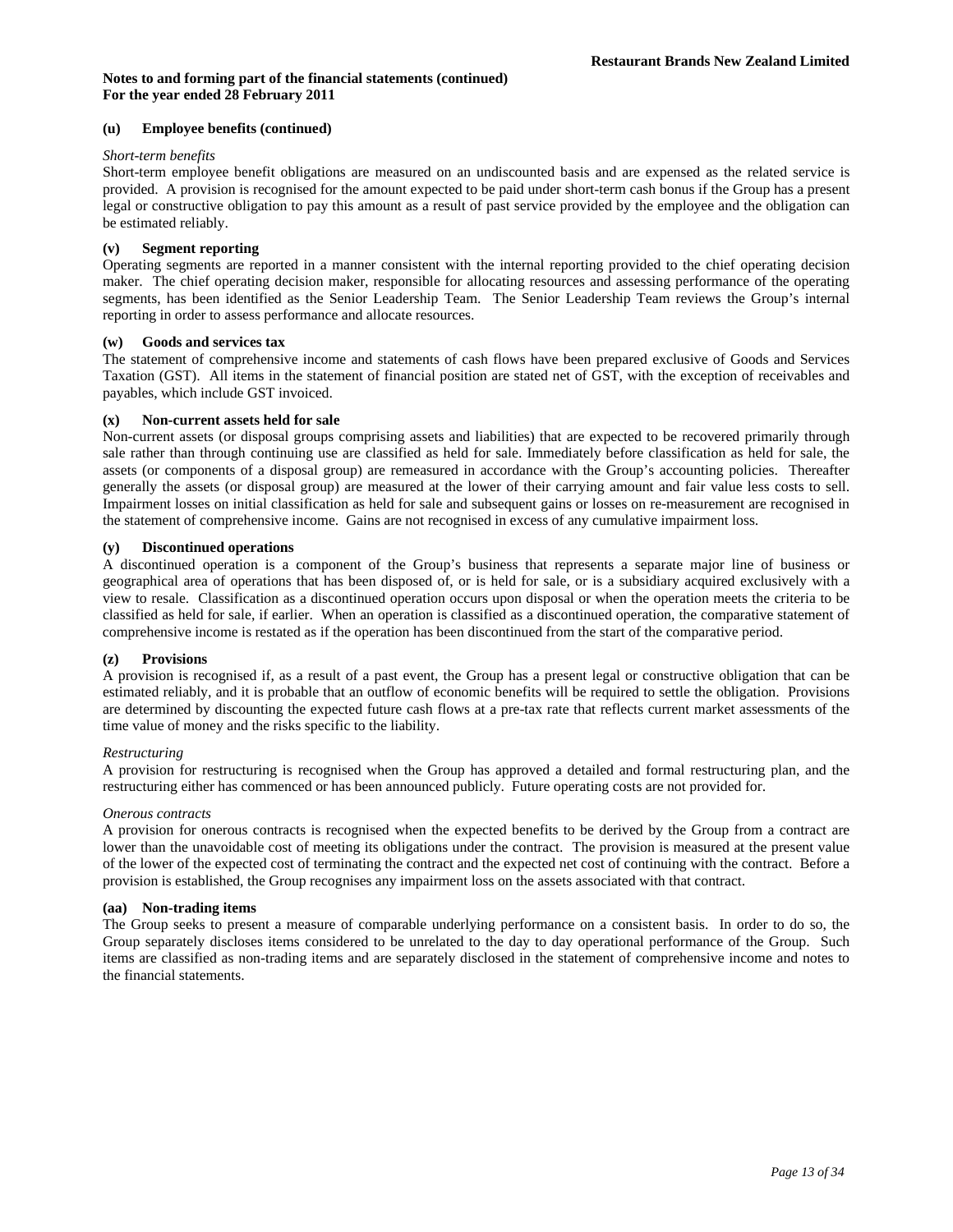## **(ab) New standards and interpretations**

*Relevant standards, amendments and interpretations to existing standards that are not yet effective and have not been early adopted by the Group* 

- *NZ IAS 24 Related party disclosures* simplifies the definition of a related party, clarifying its intended meaning and eliminating inconsistencies from the definition. NZ IAS 24 is effective for accounting periods beginning 1 July 2011. The revision is not expected to have a material impact on the Group.
- *NZ IFRS 9 Financial instruments* specifies how an entity should classify and measure financial assets, including some hybrid contracts. NZ IFRS 9 is intended to replace NZ IAS 39. NZ IFRS 9 is effective for accounting periods beginning 1 January 2013. The standard is not expected to have a material impact on the Group.

There are various other standards, amendments and interpretations which are currently not applicable to the Group.

# **3. Segmental reporting**

The Group has three operating segments: KFC, Pizza Hut and Starbucks Coffee. All three segments operate quick service and takeaway restaurant concepts. No operating segments have been aggregated.

The segments were determined primarily because the Group manages each business separately. The reportable segments are each managed separately as they operate in three distinct markets, sell distinct products, have distinct production processes and have distinct operating and gross margin characteristics. The Group operates in New Zealand.

The Group has also included Pizza Hut Victoria as an additional operating segment. Refer to Note 4.

Under the title "All other segments" represents general and administration support centre costs ("G&A"). G&A support centre costs are not an operating segment as the costs incurred are incidental to the Group's activities.

The Group evaluates performance and allocates resources to its operating segments on the basis of segment assets, segment revenues, concept earnings before interest and tax and depreciation and amortisation ("concept EBITDA"), and earnings before interest and tax basis ("concept EBIT").

The accounting policies of the Group's segments are the same as those described in the notes to the Group's financial statements. Segment assets include items directly attributable to the segment (i.e. fixed assets, intangible assets and inventories). Unallocated items comprise other receivables, cash and cash equivalents, deferred tax and derivative financial instruments as they are all managed on a central basis. These are part of the reconciliation to total assets in the statement of financial position. Segment capital expenditure is the total cost incurred during the period to acquire property, plant and equipment and intangible assets other than goodwill.

The Group has not disclosed segment liabilities as the chief operating decision maker (the Senior Leadership Team) evaluates performance and allocates resources purely on the basis of aggregated Group liabilities.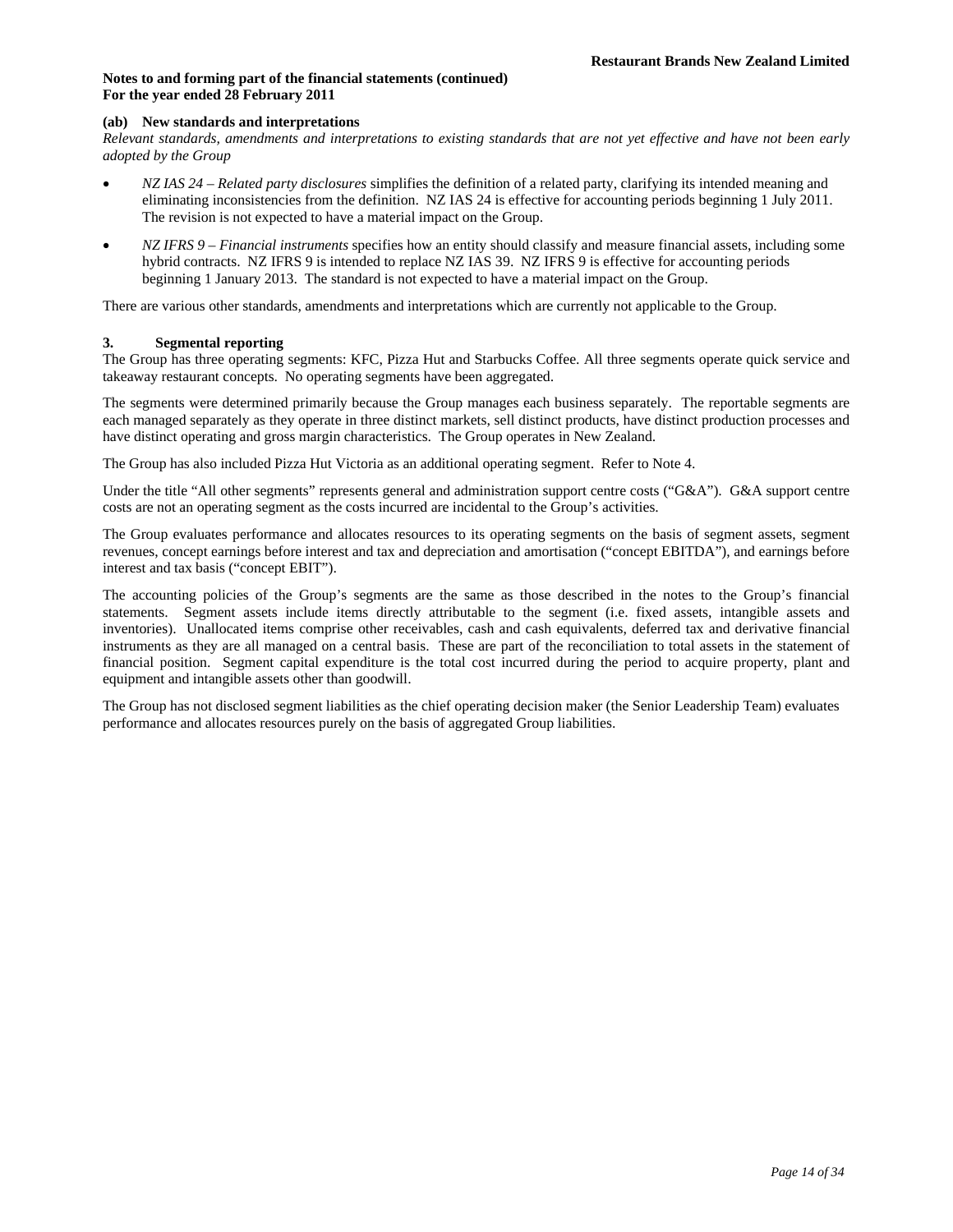# **3. Segmental reporting (continued)**

|                                                        | KFC     |         | Pizza Hut |          | <b>Starbucks Coffee</b> |         | Pizza Hut Victoria* |                | All Other Segments**     |          | Consolidated |           | Continuing | <b>Discontinued</b> | Continuing | <b>Discontinued</b> |
|--------------------------------------------------------|---------|---------|-----------|----------|-------------------------|---------|---------------------|----------------|--------------------------|----------|--------------|-----------|------------|---------------------|------------|---------------------|
| \$NZ000's                                              | 2011    | 2010    | 2011      | 2010     | 2011                    | 2010    | 2011                | 2010           | 2011                     | 2010     | 2011         | 2010      | 2011       | 2011                | 2010       | 2010                |
| <b>Business Segments</b>                               |         |         |           |          |                         |         |                     |                |                          |          |              |           |            |                     |            |                     |
| Store sales revenue                                    | 235,805 | 223,228 | 59,266    | 64,158   | 29,313                  | 30,463  |                     |                |                          |          | 324,384      | 317,849   | 324,384    |                     | 317,849    |                     |
| Other revenue                                          |         |         |           |          |                         |         |                     |                | 516                      | 495      | 516          | 495       | 516        |                     | 495        |                     |
| Total operating revenue ***                            | 235,805 | 223,228 | 59.266    | 64,158   | 29,313                  | 30,463  |                     |                | 516                      | 495      | 324,900      | 318,344   | 324,900    |                     | 318,344    |                     |
| Concept EBITDA before general and administration       |         |         |           |          |                         |         |                     |                |                          |          |              |           |            |                     |            |                     |
| expenses                                               | 52,125  | 46,268  | 5,637     | 5,403    | 4,104                   | 3,224   |                     |                |                          |          | 61,866       | 54,895    | 61,866     |                     | 54,895     |                     |
| Depreciation                                           | (7,513) | (6,233) | (3,091)   | (3,597)  | (1, 486)                | (1,647) |                     | $\blacksquare$ | (532)                    | (526)    | (12, 622)    | (12,003)  | (12, 622)  |                     | (12,003)   |                     |
| Gain / (loss) on sale of property, plant and equipment |         |         |           |          |                         |         |                     |                |                          |          |              |           |            |                     |            |                     |
| (included in depreciation)                             | 31      | (136)   | 25        | (11)     | 13                      | (28)    |                     |                | $\overline{\phantom{a}}$ |          | 69           | (175)     | 69         |                     | (175)      |                     |
| Amortisation (included in cost of sales)               | (559)   | (554)   | (175)     | (321)    | (139)                   | (152)   |                     |                | (26)                     | (67)     | (899)        | (1,094)   | (899)      |                     | (1,094)    | $\sim$              |
| G&A - area managers, general managers and support      |         |         |           |          |                         |         |                     |                |                          |          |              |           |            |                     |            |                     |
| centre                                                 | (2,142) | (2,233) | (1,148)   | (1, 429) | (738)                   | (932)   |                     |                | (7,640)                  | (7,263)  | (11,668)     | (11, 857) | (11,668)   |                     | (11, 857)  |                     |
| Segment result before non-trading                      | 41,942  | 37,112  | 1,248     | 45       | 1,754                   | 465     |                     |                | (8, 198)                 | (7,856)  | 36,746       | 29,766    | 36,746     |                     | 29,766     |                     |
| Impairment on property, plant and equipment            | (474)   | (168)   | (94)      | (228)    | (330)                   |         |                     |                |                          |          | (898)        | (396)     | (898)      |                     | (396)      |                     |
| Other non-trading                                      | 555     | 236     | (1, 499)  | (159)    | (205)                   | (239)   | 295                 |                |                          |          | (854)        | (162)     | (1, 149)   | 295                 | (162)      |                     |
| <b>Segment result (Concept EBIT)</b>                   | 42,023  | 37,180  | (345)     | (342)    | 1,219                   | 226     | 295                 | $\blacksquare$ | (8, 198)                 | (7, 856) | 34,994       | 29,208    | 34,699     | 295                 | 29,208     |                     |
| <b>Operating profit (EBIT)</b>                         |         |         |           |          |                         |         |                     |                |                          |          | 34,994       | 29,208    | 34,699     | 295                 | 29,208     |                     |
| Net financing costs                                    |         |         |           |          |                         |         |                     |                |                          |          | (1,171)      | (1, 442)  | (1,171)    |                     | (1, 442)   |                     |
| Net profit before taxation                             |         |         |           |          |                         |         |                     |                |                          |          | 33,823       | 27,766    | 33,528     | 295                 | 27,766     |                     |
| Income tax expense                                     |         |         |           |          |                         |         |                     |                |                          |          | (9,511)      | (8,230)   | (9,511)    |                     | (8,230)    |                     |
| Net profit after taxation                              |         |         |           |          |                         |         |                     |                |                          |          | 24,312       | 19,536    | 24,017     | 295                 | 19,536     |                     |
| Net profit after taxation excluding non-trading        |         |         |           |          |                         |         |                     |                |                          |          |              |           |            |                     |            |                     |
|                                                        |         |         |           |          |                         |         |                     |                |                          |          | 25,072       | 19,926    | 25,072     |                     | 19,926     |                     |
| Segment assets                                         | 71,467  | 56,223  | 27,346    | 32,624   | 6,727                   | 9,137   |                     |                | 987                      | 976      | 106,527      | 98,960    |            |                     |            |                     |
| Unallocated assets                                     |         |         |           |          |                         |         |                     |                |                          |          | 4,825        | 4,01      |            |                     |            |                     |
| <b>Total assets</b>                                    |         |         |           |          |                         |         |                     |                |                          |          | 111.352      | 102,970   |            |                     |            |                     |
| Capital expenditure including intangibles              | 27,032  | 12,852  | 284       | 1,599    | 73                      | 422     |                     |                | 479                      |          | 27,868       | 15,347    |            |                     |            |                     |

#### **Geographical Segments**

| <b>New Zealand</b>                        |         |         | Unallocated    |                          |         |         |
|-------------------------------------------|---------|---------|----------------|--------------------------|---------|---------|
| <b>\$NZ000's</b>                          | 2011    | 2010    | 2011           | 2010                     | 2011    | 2010    |
| Total operating revenue                   | 324.900 | 318,344 | $\blacksquare$ | $\overline{\phantom{a}}$ | 324,900 | 318,344 |
| Segment assets                            | 106.527 | 98,960  | 4.825          | 4.010                    | 111.352 | 102,970 |
| Capital expenditure including intangibles | 27,868  | 15,347  | $\sim$         | $\overline{\phantom{a}}$ | 27,868  | 15,347  |

\* All segments are continuing operations except Pizza Hut Victoria

\*\* All other segments are general and administration support centre expenses (G&A)

\*\*\* All operating revenue is from external customers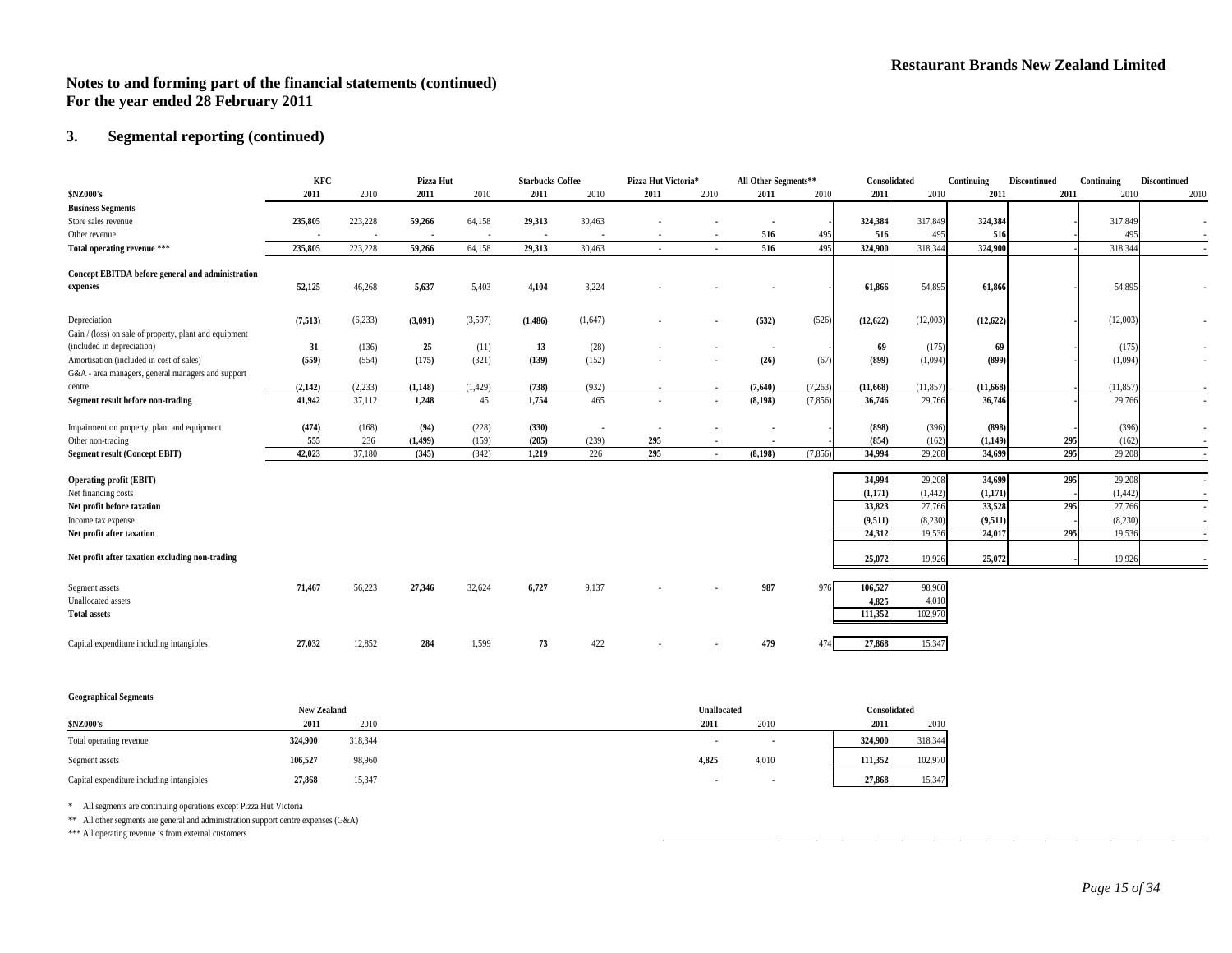# **4. Discontinued operations**

With the exit from Pizza Hut Victoria, the business was classified as a disposal group held for sale and as a discontinued operation. Because the franchise agreements with Yum! Restaurants International in this market created obligations that were onerous in nature, all remaining future financial obligations relating to the exit of all remaining stores had been estimated and accounted for as a provision for onerous contracts under NZ IAS 37. All stores have subsequently been closed and management is of the view that the balance of the exit provision of \$0.3 million (2010: \$0.3 million) is no longer required. Accordingly \$0.3 million has been classified under non-trading in the statement of comprehensive income as a gain (2010: nil).

# **5. Non-current assets held for sale**

All remaining trade and other payables associated with the Pizza Hut Victoria business exit have been classified as held for sale as shown below:

|                                                                | Group |      |
|----------------------------------------------------------------|-------|------|
| <b>\$NZ000's</b>                                               | 2011  | 2010 |
| Liabilities associated with assets classified as held for sale |       |      |
| Trade and other payables                                       | 14    | 20   |
| <b>Provisions</b>                                              | ۰     | 291  |
|                                                                | 14    | 311  |
|                                                                |       |      |

# **6. Other revenue**

|                  | Group                    |                          | Company                  |        |
|------------------|--------------------------|--------------------------|--------------------------|--------|
| <b>\$NZ000's</b> | 2011                     | 2010                     | 2011                     | 2010   |
| Sale of services | 516                      | 495                      | $\overline{\phantom{a}}$ |        |
| Dividends        | $\overline{\phantom{a}}$ | $\overline{\phantom{a}}$ | 14.627                   | 12,256 |
|                  | 516                      | 495                      | 14.627                   | 12.256 |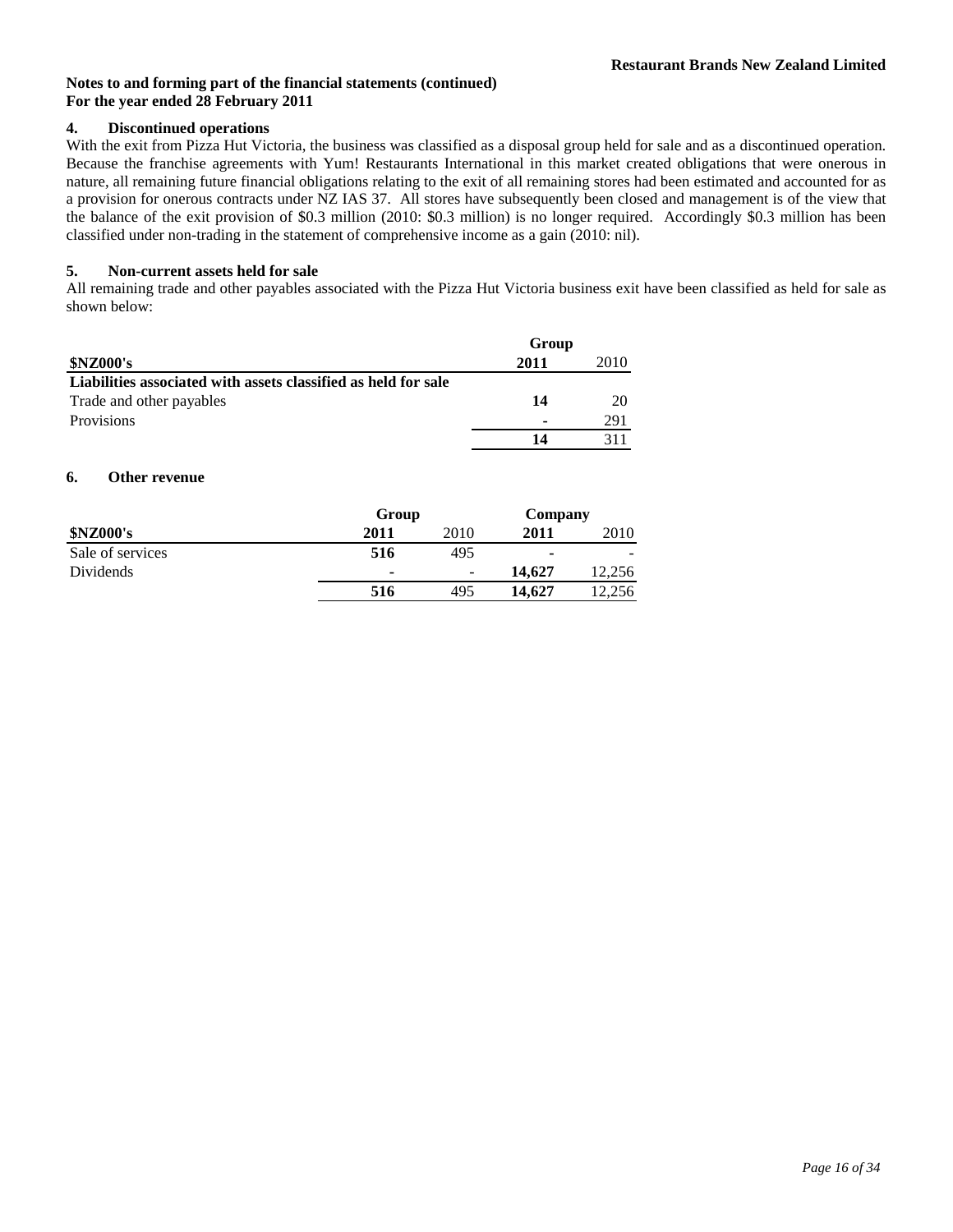# **7. Analysis of expenses**

The surplus before taxation is calculated after charging the following items:

|                                                                         |             | Group  |        | Company |       |
|-------------------------------------------------------------------------|-------------|--------|--------|---------|-------|
| <b>\$NZ000's</b>                                                        | <b>Note</b> | 2011   | 2010   | 2011    | 2010  |
| Auditors' remuneration:                                                 |             |        |        |         |       |
| To PwC for statutory audit services                                     |             | 65     | 61     |         |       |
| To PwC for other assurance services *                                   |             | 26     | 24     |         |       |
| Government training grants (included in general and administration      |             |        |        |         |       |
| expenses)                                                               |             | (195)  | (157)  |         |       |
| Amortisation of intangibles (included in cost of sales)                 | 10          | 899    | 1,094  |         |       |
| Royalties paid                                                          |             | 19,316 | 18,919 |         |       |
| Depreciation expense                                                    | 9           | 12,622 | 12,003 |         |       |
| Operating rental expenses                                               |             | 17,509 | 18,072 |         |       |
| Net (gain) / loss on disposal of property, plant and equipment          |             |        |        |         |       |
| (included in depreciation expense)                                      |             | (69)   | 175    |         |       |
| Net loss on disposal of property, plant and equipment (included in non- |             |        |        |         |       |
| trading costs)                                                          |             | 554    | 258    |         |       |
| Directors' fees                                                         | 28          | 220    | 217    |         |       |
| Interest expense (net)                                                  |             | 986    | 1,412  | 1,178   | 1,370 |
| Interest expense - interest rate swap fair value changes                |             | 157    |        |         |       |
| Finance lease interest                                                  |             | 28     | 30     |         |       |

\* Includes review of interim financial statements, certain compliance certificates for third parties and audit of the Company share registry.

# **Non-trading items**

# **Pizza Hut Victoria:**

| Release of store closure provision                            |    | (295)   |       |  |
|---------------------------------------------------------------|----|---------|-------|--|
|                                                               |    | (295)   |       |  |
| <b>New Zealand:</b>                                           |    |         |       |  |
| Loss on sale of stores                                        |    |         |       |  |
| Net sale proceeds                                             |    | (1,054) |       |  |
| Property, plant and equipment disposed of                     |    | 1,144   |       |  |
| Goodwill disposed of                                          | 10 | 1,000   |       |  |
|                                                               |    | 1,090   |       |  |
| Other store closure costs                                     |    | 734     | 535   |  |
| Other store closure costs - franchise fees written off        | 10 | 58      | 57    |  |
| Other store closure costs - insurance proceeds                |    | (515)   | (626) |  |
| Other store relocation and refurbishment costs                |    | 368     | 329   |  |
| Other store relocation and refurbishment - insurance proceeds |    | (586)   |       |  |
| Impairment on property, plant and equipment                   | 9  | 898     | 396   |  |
| Other revenue                                                 |    |         | (133) |  |
|                                                               |    | 2,047   | 558   |  |
| <b>Total non-trading items</b>                                |    | 1,752   | 558   |  |

|                                                           | Group  |        |
|-----------------------------------------------------------|--------|--------|
| <b>\$NZ000's</b>                                          | 2011   | 2010   |
| <b>Personnel expenses</b>                                 |        |        |
| Wages and salaries                                        | 81,513 | 79.851 |
| (Decrease) / increase in liability for long service leave | (6)    | 56     |
|                                                           | 81,507 | 79.907 |

The Parent has no personnel expense (2010: nil).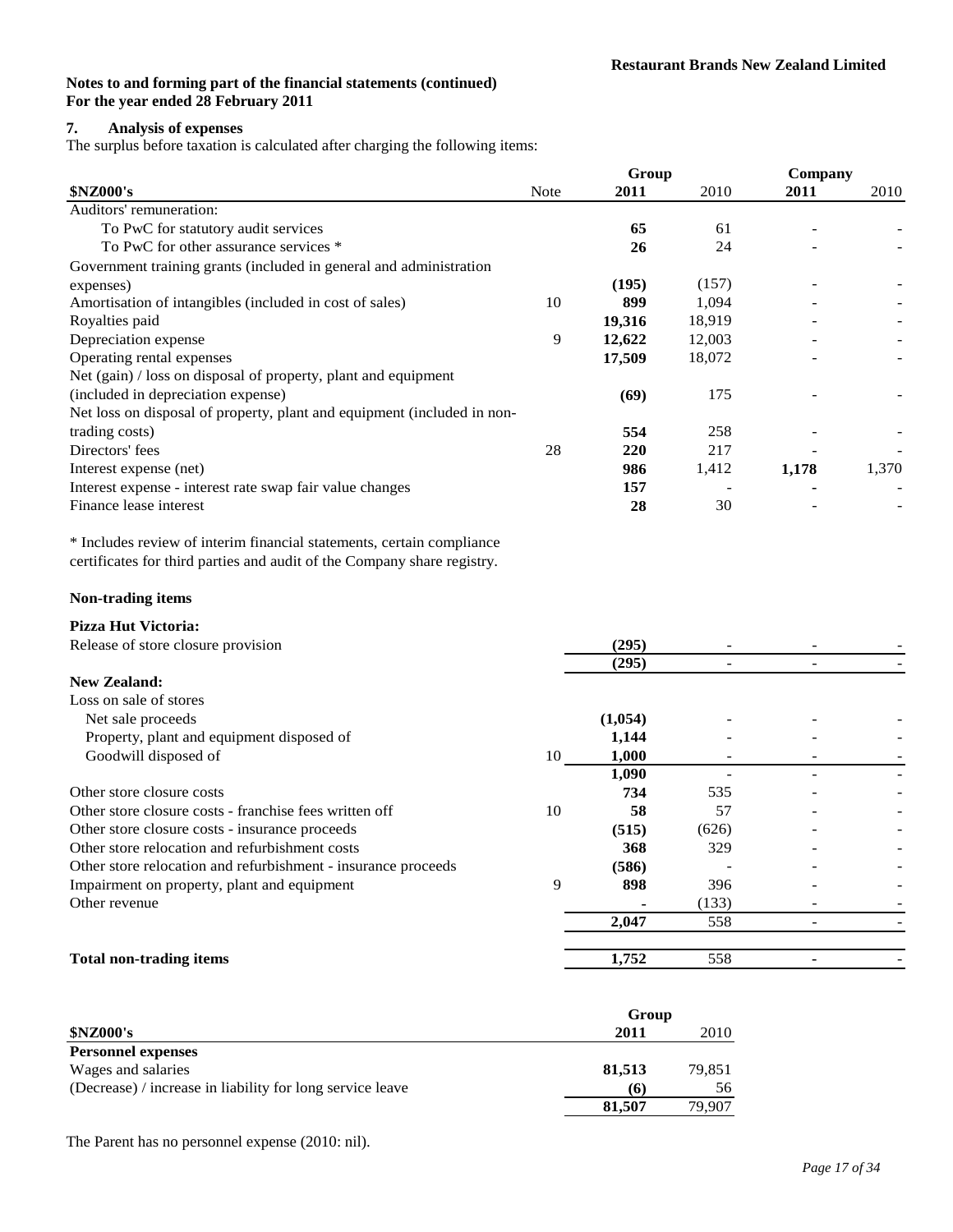# **8. Income tax expense in the statement of comprehensive income**

# **Reconciliation of effective tax rate**

|                                                          | Group |            |           | Group      |          | Company |         |  |
|----------------------------------------------------------|-------|------------|-----------|------------|----------|---------|---------|--|
| <b>\$NZ000's</b>                                         | Note  |            | 2011      |            | 2010     | 2011    | 2010    |  |
| Total profit before income tax for the period            | 3     |            | 33,823    |            | 27,766   | 13,449  | 10,886  |  |
| Total income tax (expense) / credit                      | 3     |            | (9,511)   |            | (8,230)  | 353     | 411     |  |
| Net profit after income tax                              |       |            | 24,312    |            | 19,536   | 13,802  | 11,297  |  |
| Income tax using the Company's domestic tax rate         |       | $(30.0\%)$ | (10, 147) | $(30.0\%)$ | (8,330)  | (4,035) | (3,266) |  |
| Non deductible expenses and non assessable income        |       | 1.8%       | 612       | 0.4%       | 100      | 4,388   | 3,677   |  |
| Change in tax rate to 28%                                |       | $(0.3\%)$  | (99)      | $0.0\%$    |          |         |         |  |
| Prior period adjustment                                  |       | 0.4%       | 123       | 0.0%       |          |         |         |  |
|                                                          |       | $(28.1\%)$ | (9,511)   | (29.6%)    | (8,230)  | 353     | 411     |  |
| Income tax (expense) / credit comprises:                 |       |            |           |            |          |         |         |  |
| Current tax (expense) / credit                           |       |            | (9,929)   |            | (9, 724) | 353     | 411     |  |
| Deferred tax credit                                      | 12    |            | 418       |            | 1,494    |         |         |  |
| Net tax (expense) / credit                               |       |            | (9,511)   |            | (8,230)  | 353     | 411     |  |
| Statement of comprehensive income taxation expense       |       |            |           |            |          |         |         |  |
| Income tax (expense) / credit from continuing operations |       |            | (9,511)   |            | (8,230)  | 353     | 411     |  |
| Total income tax (expense) / credit                      | 3     |            | (9,511)   |            | (8,230)  | 353     | 411     |  |

The deferred tax balance has been restated to reflect the reduction in corporate tax rate from 30% to 28% effective from the start of the new financial year.

# **Imputation credits**

|                                               | Group   |         |
|-----------------------------------------------|---------|---------|
| <b>\$NZ000's</b>                              | 2011    | 2010    |
| Imputation credits at beginning of year       | 2,953   | (288)   |
| New Zealand tax payments, net of refunds      | 9,954   | 6,122   |
| Imputation credits attached to dividends paid | (5,377) | (2,890) |
| Other tax paid                                | 10      | 9       |
| Imputation credits at end of year             | 7.540   | 2.953   |
|                                               |         |         |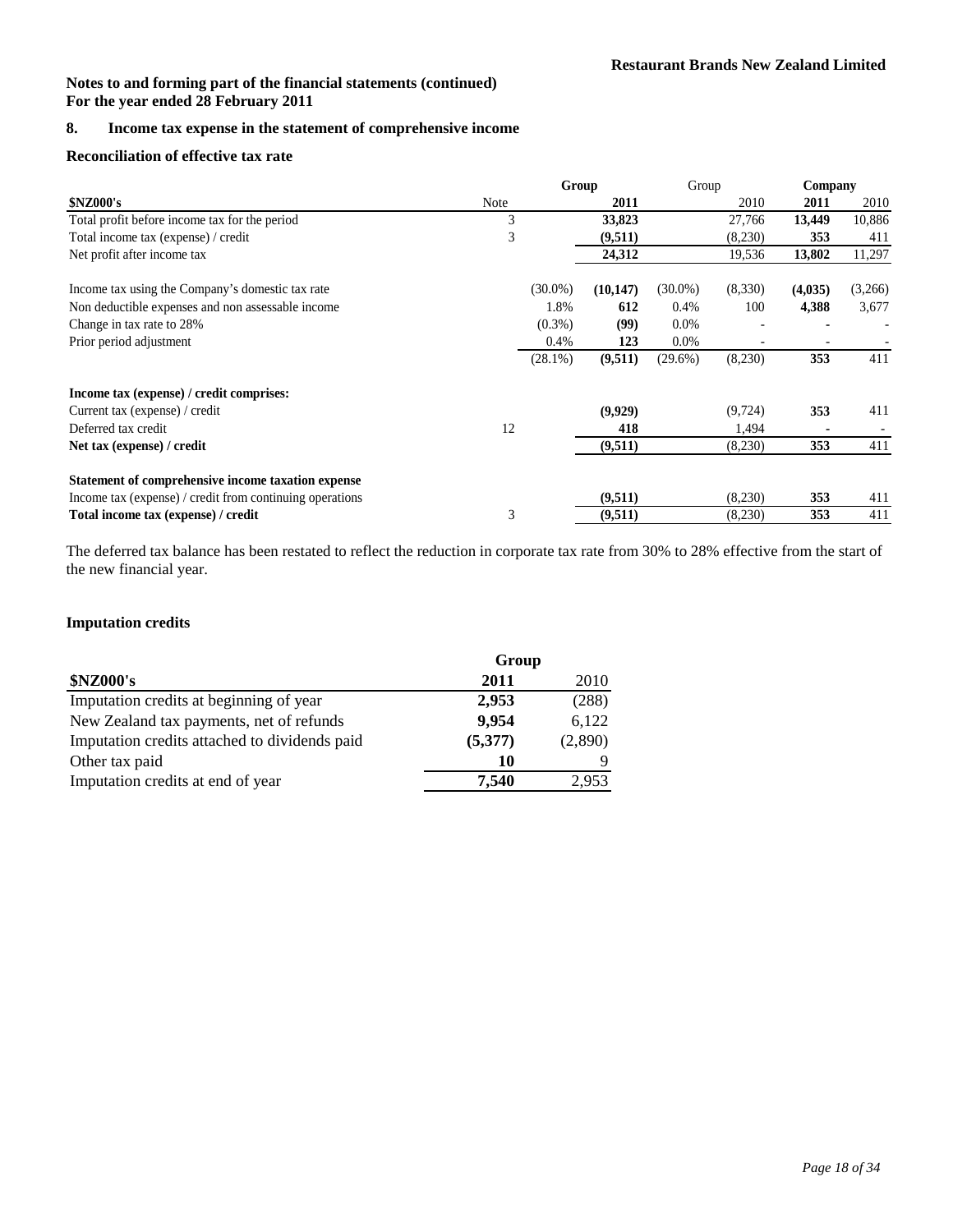# **9. Property, plant and equipment**

|                                                             | Land           | Leasehold           | Plant,       | <b>Motor</b>    | <b>Leased</b>    | Capital                  | <b>Total</b> |
|-------------------------------------------------------------|----------------|---------------------|--------------|-----------------|------------------|--------------------------|--------------|
|                                                             |                | <b>Improvements</b> | Equipment    | <b>Vehicles</b> | <b>Plant</b> and | Work in                  |              |
| Group \$NZ000's                                             |                |                     | and Fittings |                 | Equipment        | <b>Progress</b>          |              |
| Cost                                                        |                |                     |              |                 |                  |                          |              |
| <b>Balance as at 28 February 2009</b>                       |                | 80,125              | 50,614       | 1,002           | 1,088            | 572                      | 133,401      |
| Additions for year ended February 2010                      | 1,335          |                     | 577          | 432             | 60               | 12,708                   | 15,112       |
| Transfer from work in progress for year ended February 2010 |                | 5,871               | 2,884        |                 |                  | (8,755)                  |              |
| Disposals for year ended February 2010                      |                | (2,127)             | (1,741)      | (297)           | (61)             |                          | (4,226)      |
| <b>Balance as at 28 February 2010</b>                       | 1,335          | 83,869              | 52,334       | 1,137           | 1,087            | 4,525                    | 144,287      |
| Additions for year ended February 2011                      |                | 4,099               | 4,644        | 207             |                  | 18,561                   | 27,511       |
| Transfer from work in progress for year ended February 2011 |                | 14,789              | 3,768        |                 |                  | (18, 557)                |              |
| Disposals for year ended February 2011                      | (1, 335)       | (5,948)             | (5,051)      | (141)           | (188)            |                          | (12, 663)    |
| Balance as at 28 February 2011                              |                | 96.809              | 55,695       | 1,203           | 899              | 4,529                    | 159,135      |
| <b>Accumulated Depreciation</b>                             |                |                     |              |                 |                  |                          |              |
| <b>Balance as at 28 February 2009</b>                       |                | (26,351)            | (33,381)     | (768)           | (855)            |                          | (61,355)     |
| Charge for year ended February 2010                         |                | (6,927)             | (4,706)      | (188)           | (182)            |                          | (12,003)     |
| Disposals for year ended February 2010                      |                | 1,263               | 1,530        | 286             | 54               | $\overline{\phantom{0}}$ | 3,133        |
| <b>Balance as at 28 February 2010</b>                       |                | (32, 015)           | (36, 557)    | (670)           | (983)            | $\blacksquare$           | (70, 225)    |
| Charge for year ended February 2011                         |                | (7, 724)            | (4,537)      | (219)           | (142)            | $\overline{\phantom{a}}$ | (12,622)     |
| Disposals for year ended February 2011                      |                | 2,724               | 4,435        | 141             | 288              | $\overline{\phantom{a}}$ | 7,588        |
| Balance as at 28 February 2011                              |                | (37, 015)           | (36, 659)    | (748)           | (837)            | $\blacksquare$           | (75, 259)    |
| <b>Impairment Provision</b>                                 |                |                     |              |                 |                  |                          |              |
| <b>Balance as at 28 February 2009</b>                       |                | (227)               | (25)         |                 |                  |                          | (252)        |
| Charge for year ended February 2010                         |                | (356)               | (40)         |                 |                  |                          | (396)        |
| Utilised/disposed for year ended February 2010              |                | (44)                | (5)          |                 |                  |                          | (49)         |
| Balance as at 28 February 2010                              |                | (627)               | (70)         | $\sim$          |                  | ٠                        | (697)        |
| Charge for year ended February 2011                         |                | (808)               | (90)         |                 |                  |                          | (898)        |
| Utilised/disposed for year ended February 2011              |                | 256                 | 28           |                 |                  |                          | 284          |
| <b>Balance as at 28 February 2011</b>                       | $\blacksquare$ | (1,179)             | (132)        | $\blacksquare$  |                  | $\blacksquare$           | (1,311)      |

The impairment charge recognised during the year relates to accelerated depreciation on leasehold improvements and plant, equipment and fittings on stores expected to be transformed or closed. Impairment charges incurred and utilised/disposed are recognised in non-trading in the statement of comprehensive income (refer Note 7).

The Parent has no property, plant and equipment (2010: nil).

| <b>Carrying Amounts</b>        |       |        |        |                 |     |       |        |
|--------------------------------|-------|--------|--------|-----------------|-----|-------|--------|
| Balance as at 28 February 2009 |       | 53,547 | '7.208 | 234             | 233 |       | 71,794 |
| Balance as at 28 February 2010 | 1.335 | 51.227 | 15.707 | 46 <sup>7</sup> | 104 | +.525 | 73,365 |
| Balance as at 28 February 2011 |       | 58,615 | 18.904 | 455             | 62  | 4.529 | 82,565 |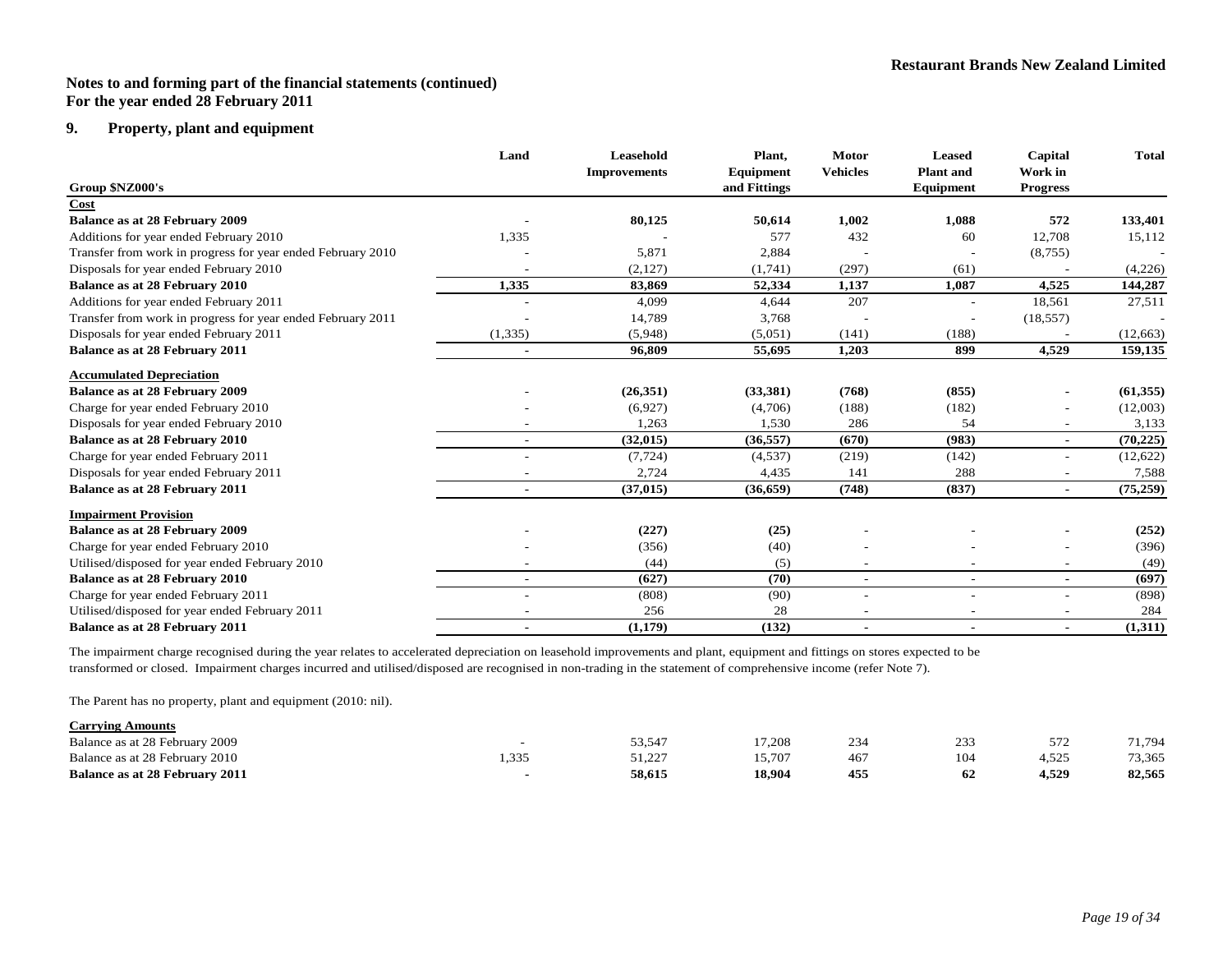# **10. Intangibles**

| Goodwill  | <b>Franchise Fees</b> | Concept                  | <b>Software</b> | Total    |
|-----------|-----------------------|--------------------------|-----------------|----------|
|           |                       | <b>Development Costs</b> | Costs           |          |
|           |                       |                          |                 |          |
| 39,646    | 11,182                | 2,167                    | 1,824           | 54,819   |
|           | 191                   |                          | 44              | 235      |
| (4,338)   | (951)                 | (584)                    | (1)             | (5, 874) |
| 35,308    | 10,422                | 1,583                    | 1,867           | 49,180   |
|           | 270                   |                          | 87              | 357      |
| (7,500)   | (1,533)               | (512)                    |                 | (9, 545) |
| 27,808    | 9,159                 | 1,071                    | 1,954           | 39,992   |
|           |                       |                          |                 |          |
| (12,293)  | (4,327)               | (1,174)                  | (1,593)         | (19,387) |
|           | (921)                 | (69)                     | (161)           | (1,151)  |
| 805       | 193                   | 159                      |                 | 1,158    |
| (11, 488) | (5,055)               | (1,084)                  | (1,753)         | (19,380) |
|           | (742)                 | (69)                     | (88)            | (899)    |
| 6,500     | 1,475                 | 512                      |                 | 8,487    |
| (4,988)   | (4,322)               | (641)                    | (1, 841)        | (11,792) |
|           |                       |                          |                 |          |
| (9,560)   | (758)                 | (425)                    |                 | (10,743) |
|           |                       |                          |                 |          |
| 3,533     | 758                   | 425                      |                 | 4,716    |
| (6,027)   | $\blacksquare$        | ٠                        |                 | (6,027)  |
| (6,027)   |                       |                          |                 | (6,027)  |
|           |                       |                          |                 |          |

Impairment charges and disposals are recognised in non-trading in the statement of comprehensive income (refer Note 7).

| <b>Carrying Amounts</b>        |        |       |     |     |        |
|--------------------------------|--------|-------|-----|-----|--------|
| Balance as at 28 February 2009 | 17.793 | 6.097 | 568 | 231 | 24.689 |
| Balance as at 28 February 2010 | 17.793 | 5,367 | 499 | 114 | 23.773 |
| Balance as at 28 February 2011 | 16.793 | 4.837 | 430 | 113 | 22.173 |

The Parent has no intangible assets (2010: nil).

## **Impairment testing for cash-generating units containing goodwill**

For the purpose of impairment testing, goodwill is allocated to the Group's operating divisions which represent the lowest level within the Group at which the goodwill is monitored for internal management purposes.

# **Amortisation**

Amortisation charge is recognised in cost of sales in the statement of comprehensive income (refer Note 7).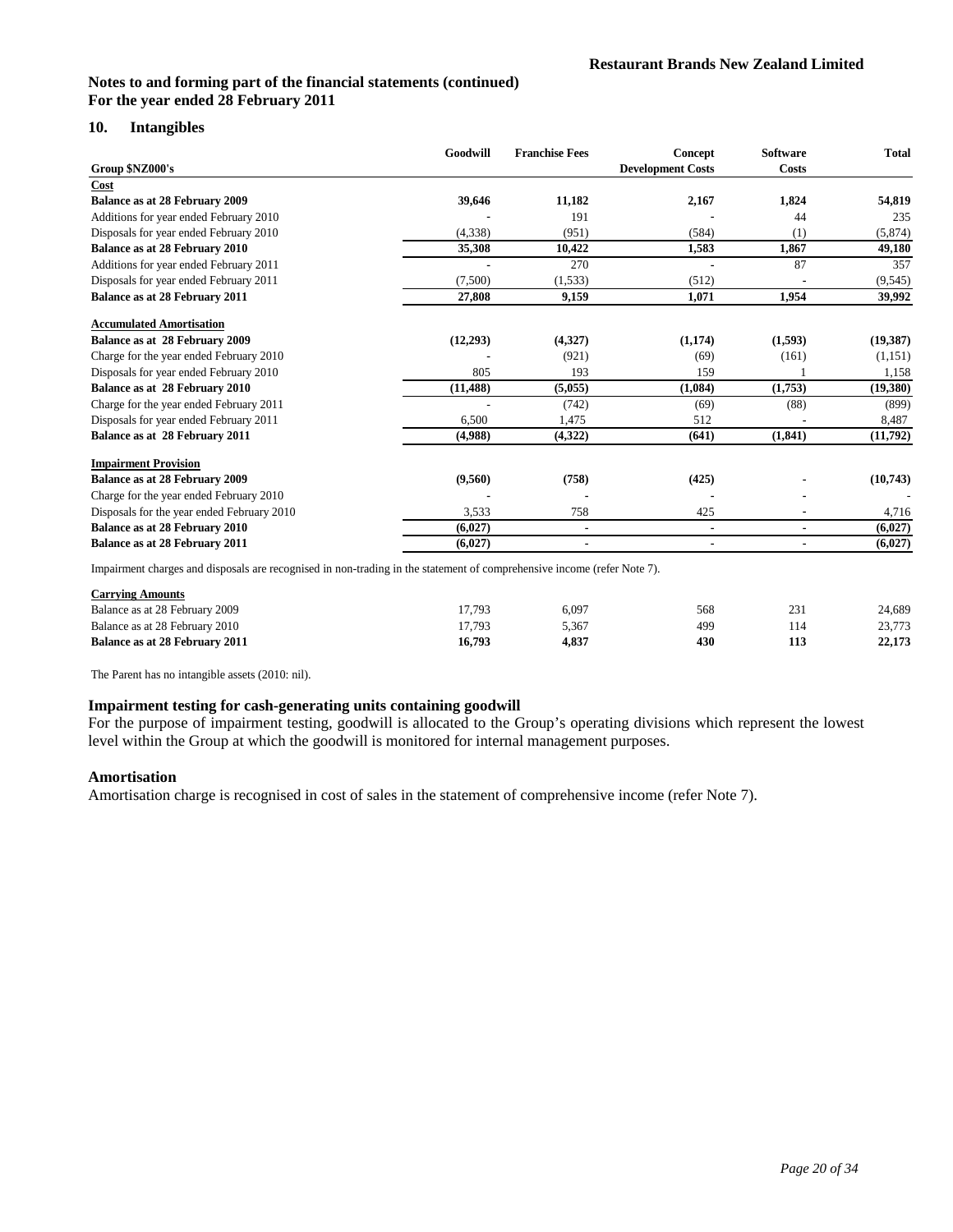# **10. Intangibles (continued)**

The aggregate carrying amounts of goodwill allocated to each unit are as follows:

|                         | Group  |        |  |  |  |
|-------------------------|--------|--------|--|--|--|
| <b>\$NZ000's</b>        | 2011   | 2010   |  |  |  |
| KFC.                    | 1,348  | 1,348  |  |  |  |
| Pizza Hut               | 15,445 | 16.445 |  |  |  |
| <b>Starbucks Coffee</b> | ٠      | -      |  |  |  |
|                         | 16,793 | 17,793 |  |  |  |

Starbucks Coffee, a separate cash-generating unit, has nil goodwill allocated (2010: nil).

The recoverable amount of each cash-generating unit was based on its value in use.

Value in use was determined by discounting the future cash flows generated from the continuing use of the unit and was based on the following key assumptions consistent with prior year:

# *KFC*

Value in use was determined by discounting the future cash flows generated from the continuing use of the unit. Cash flows were projected based on a 3 year strategic business plan as approved by the Board of Directors. The cash flows were based on sales growth of  $5.0 - 9.7\%$  p.a. over  $2012 - 2014$  (2010:  $8.0 - 13.0\%$  p.a. over  $2011 - 2013$ ). Adjustments were made for margin improvements through reduced operating expenses and also capital expenditure and taxation. A terminal year was calculated based on the 2014 year and assumes a continuous growth of a minimum of projected inflation estimates of 2.5% (2010: 2.5%).

Cash flows are also dependent on assumptions on the EBITDA margins projected in the 3 year strategic business plan as approved by the Board of Directors. Cash flows were based on EBITDA being maintained at 20-21% as a proportion of sales over 2012-2014 (2010: 20-21% over 2011 – 2013).

As a result of the review, no impairment of goodwill was necessary (2010: nil).

The discount rate, applied to future cash flows is based on an 11% weighted average cost of capital (2010: 11%) applicable to Restaurant Brands.

# *Pizza Hut*

Value in use was determined by discounting the future cash flows generated from the continuing use of the unit. Cash flows were projected based on a 3 year strategic business plan as approved by the Board of Directors. The cash flows were based on sales growth of 0.7 – 2.0% p.a. over 2012 – 2014 (2010: 0 – 6.3% p.a. over 2011 – 2013). Adjustments were made for margin improvements through reduced operating expenses and also capital expenditure and taxation. A terminal year was calculated based on the 2014 year and assumes a continuous growth of a minimum of projected inflation estimates of 2.5% (2010: 2.5%).

Cash flows are also dependent on assumptions on the EBITDA margins projected in the 3 year strategic business plan as approved by the Board of Directors. Cash flows were based on EBITDA being maintained at 9.0-9.5% as a proportion of sales over 2012-2014 (2010: 9-11% over 2011 – 2013).

As a result of the review, no impairment of goodwill was necessary (2010: nil).

The discount rate, applied to future cash flows is based on an 11% weighted average cost of capital (2010: 11%) applicable to Restaurant Brands.

The values assigned to the key assumptions represent management's assessment of future trends in the industry and are based on both external sources and internal sources (historical data).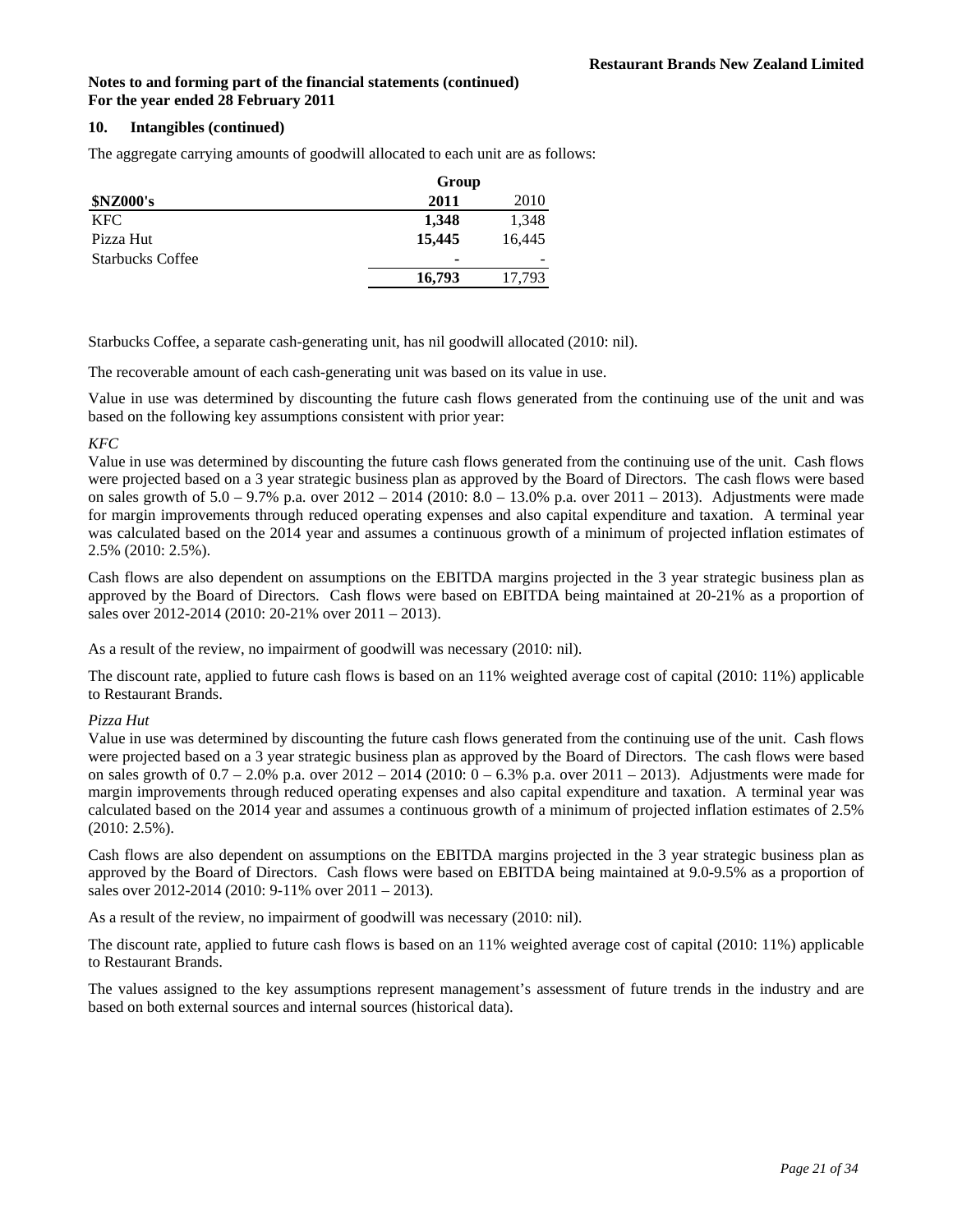# **10. Intangibles (continued)**

# *Impact of possible changes in key assumptions*

Set out below are reasonably possible changes in key assumptions as applied to goodwill balances for KFC and Pizza Hut.

| <b>Key Assumptions</b>                    | <b>Variation</b><br>$\frac{6}{9}$<br>(Absolute Terms) | <b>Pizza Hut</b><br><b>Threshold for</b><br>impairment charge | <b>KFC</b><br><b>Threshold for impairment</b><br>charge |
|-------------------------------------------|-------------------------------------------------------|---------------------------------------------------------------|---------------------------------------------------------|
| Terminal year sales growth                | (2.5)                                                 | recoverable amount<br>equals carrying value                   | no impairment necessary                                 |
| Discount rate                             | 2.1                                                   | recoverable amount<br>equals carrying value                   | no impairment necessary                                 |
| EBITDA ratio as a % of sales<br>per annum | (1.1)                                                 | recoverable amount<br>equals carrying value                   | no impairment necessary                                 |
| Sales growth                              | zero growth                                           | no impairment necessary                                       | no impairment necessary                                 |

# **11. Investment in subsidiaries**

The following subsidiary companies are all wholly owned and incorporated in New Zealand (except as outlined below), have a 28 February balance date and have been owned for the full financial year:

# *Restaurant operating companies Investment holding companies*

Restaurant Brands Limited RB Holdings Limited Restaurant Brands Australia Pty Limited RBP Holdings Limited (incorporated in Victoria, Australia) RBDNZ Holdings Limited

RBN Holdings Limited

Restaurant Brands Properties Limited Restaurant Brands Pizza Limited

*Property holding company Non trading subsidiary company*

# *Employee share option plan trust company*

Restaurant Brands Nominees Limited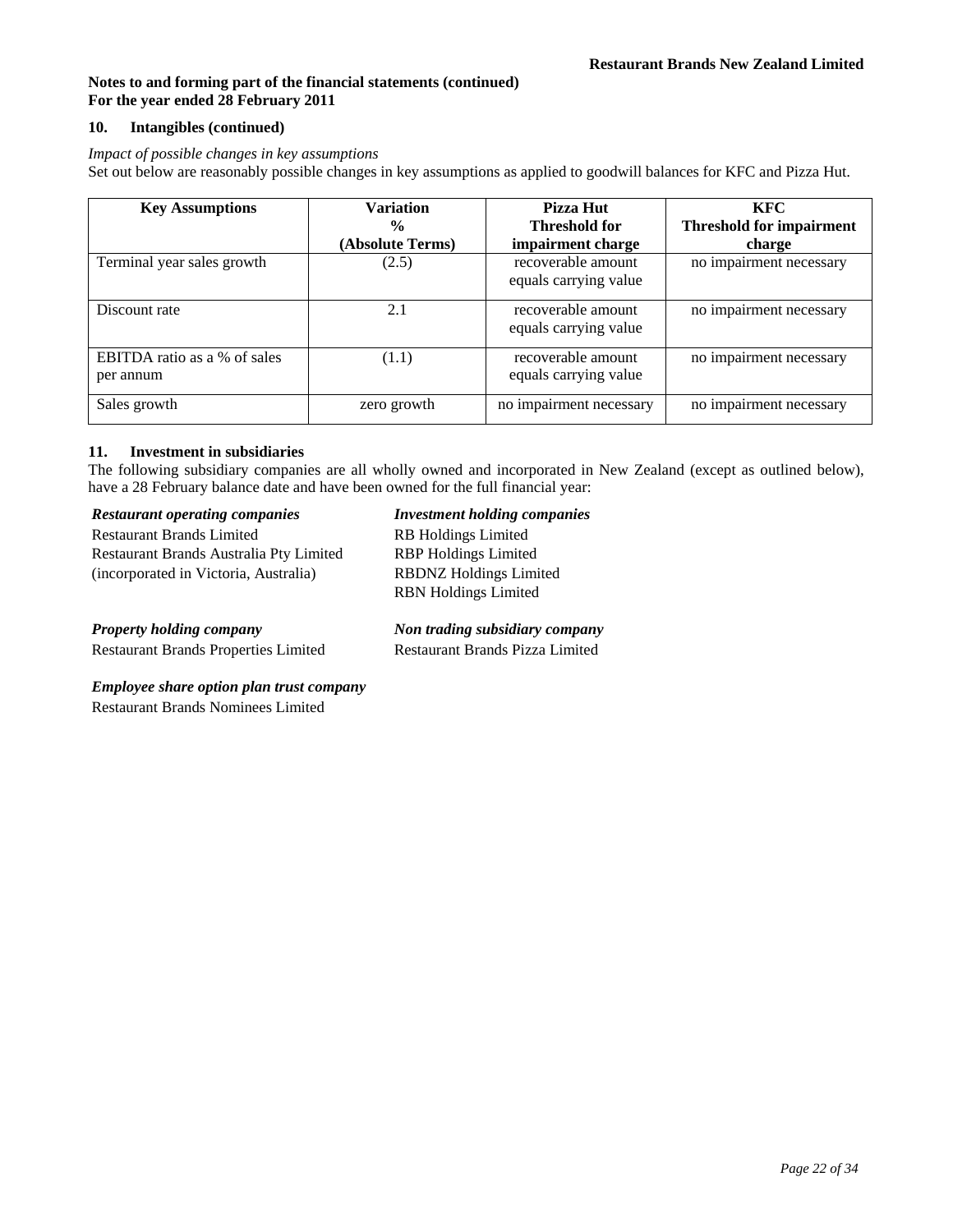# **12. Deferred tax assets and liabilities**

Recognised deferred tax assets and liabilities are attributable to the following:

|                               | <b>Assets</b> |       | <b>Liabilities</b> |          | <b>Net</b>               |         |
|-------------------------------|---------------|-------|--------------------|----------|--------------------------|---------|
| Group \$NZ000's               | 2011          | 2010  | 2011               | 2010     | 2011                     | 2010    |
| Property, plant and equipment | 400           | 209   | (307)              | (381)    | 93                       | (172)   |
| Inventory                     | 6             | 39    |                    | -        | 6                        | 39      |
| Debtors                       | ۰             | 18    |                    |          | $\overline{\phantom{a}}$ | 18      |
| Provisions                    | 2,461         | 2,652 |                    |          | 2,461                    | 2,652   |
| Intangibles                   |               | -     | (1,005)            | (1,400)  | (1,005)                  | (1,400) |
| Other                         | ۰             |       | (2)                | (63)     | $\rm(2)$                 | (63)    |
|                               | 2,867         | 2,918 | (1,314)            | (1, 844) | 1,553                    | 1,074   |

At balance date deferred tax assets of \$0.7 million and deferred tax liabilities of \$1.0 million are expected to be settled within 12 months (2010: deferred tax assets of \$0.4 million and deferred tax liabilities of \$0.3 million). The Parent has no deferred tax assets or liabilities (2010: nil).

Movement in temporary differences during the year:

|                               | <b>Balance</b><br>28 February | statement of  | Recognised in Recognised in | <b>Balance</b><br>equity 28 February | <b>Recognised in</b><br>statement of | Recognised<br>in equity | <b>Balance</b><br>28 February |
|-------------------------------|-------------------------------|---------------|-----------------------------|--------------------------------------|--------------------------------------|-------------------------|-------------------------------|
|                               | 2009                          | comprehensive |                             | 2010                                 | comprehensive                        |                         | 2011                          |
| Group \$NZ000's               |                               | income        |                             |                                      | income                               |                         |                               |
| Property, plant and equipment | (755)                         | 583           |                             | (172)                                | 265                                  |                         | 93                            |
| Inventory                     | 13                            | 26            |                             | 39                                   | (33)                                 |                         | -6                            |
| Debtors                       |                               | 14            |                             | 18                                   | (18)                                 |                         |                               |
| Provisions                    | 1.746                         | 906           | $\overline{\phantom{a}}$    | 2,652                                | (191)                                |                         | 2,461                         |
| Intangibles                   | (1,365)                       | (35)          | $\overline{\phantom{a}}$    | (1,400)                              | 395                                  |                         | (1,005)                       |
| Other                         | (2)                           |               | (61)                        | (63)                                 |                                      | 61                      | (2)                           |
|                               | (359)                         | 1.494         | (61)                        | 1.074                                | 418                                  | 61                      | 1,553                         |

# **13. Inventories**

|                               | Group |       | Company |      |
|-------------------------------|-------|-------|---------|------|
| <b>\$NZ000's</b>              | 2011  | 2010  | 2011    | 2010 |
| Raw materials and consumables | 1.789 | 1.822 | -       |      |

All inventories are valued at cost. The cost of inventories is recognised as an expense and included in cost of goods sold in the statement of comprehensive income.

# **14. Other receivables**

|                  | Group | Company |      |      |
|------------------|-------|---------|------|------|
| <b>\$NZ000's</b> | 2011  | 2010    | 2011 | 2010 |
| Prepayments      | 348   | 1.574   | ۰    |      |
| Other debtors    | 2.129 | 333     | ۰    | -    |
|                  | 2.477 | 1.907   | ۰    | -    |

There were no foreign currency debtors included in other debtors (2010: nil).

The Group's exposure to credit risk is minimal as the Group's primary source of revenue is from sales made on a cash basis.

The carrying value of other receivables approximates fair value.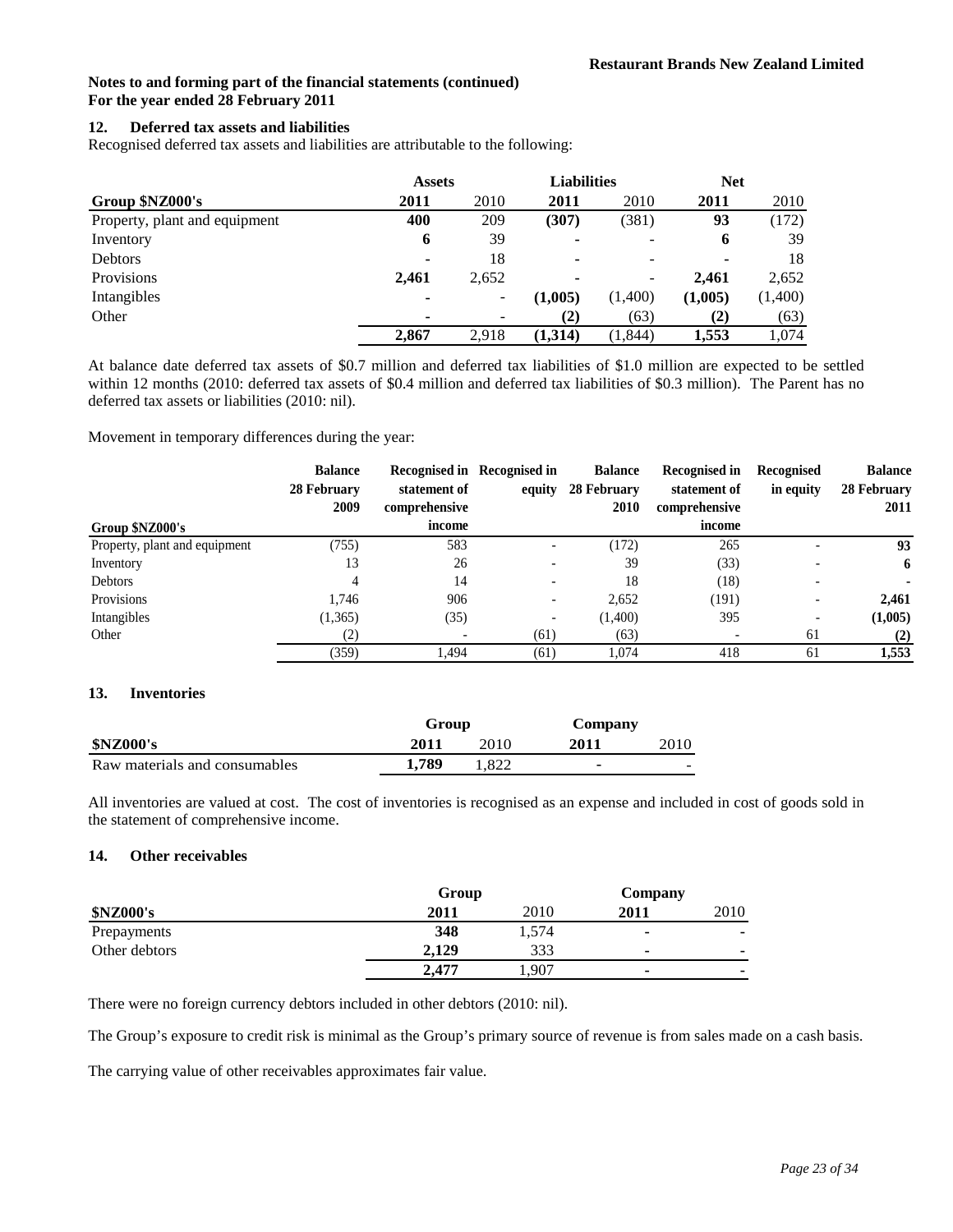# **15. Derivative financial instruments**

|                                  | Group & Company |                    | Group & Company |                          |
|----------------------------------|-----------------|--------------------|-----------------|--------------------------|
|                                  | 2011<br>2011    |                    | 2010            | 2010                     |
| <b>\$NZ000's</b>                 | <b>Assets</b>   | <b>Liabilities</b> | Assets          | Liabilities              |
| <b>Current</b>                   |                 |                    |                 |                          |
| Fair value of interest rate swap | ٠               | 157                | 203             | $\overline{\phantom{a}}$ |

The above table shows the Group's financial derivative holdings at year end.

The fair value of the interest rate swap falls into level 2 fair value measurement. Refer to Note 2(c) for information on the measurement of fair values. There were no transfers between fair value measurements during the year (2010: nil).

Fair values at balance date have been assessed using a range of market interest rates between 2.94% to 3.80% (2010: 3.37% to 4.91%).

# **16. Capital and reserves**

## **Share option reserve**

The share option reserve comprises the net change in options exercised during the year and the cumulative net change of share based payments incurred.

# **Foreign currency translation reserve**

The foreign currency translation reserve comprises all exchange rate differences arising from translating the financial statements of the foreign currency operation.

# **Derivative hedging reserve**

The derivative hedging reserve represents the fair value of outstanding derivatives.

# **17. Dividend distributions**

|                                                                           | Group  |       | Company |       |  |
|---------------------------------------------------------------------------|--------|-------|---------|-------|--|
| <b>\$NZ000's</b>                                                          | 2011   | 2010  | 2011    | 2010  |  |
| Interim dividend of 7.0 cents per share paid (2010: 4.5 cents per share)  | 6.841  | 4.372 | 6.841   | 4.372 |  |
| Final dividend of 8.0 cents per share paid for the year ended 28 February |        |       |         |       |  |
| 2010 (2010: Final dividend of 4.0 cents per share paid for the year ended |        |       |         |       |  |
| 28 February 2009)                                                         | 7.809  | 3.885 | 7.809   | 3.885 |  |
|                                                                           | 14.650 | 8.257 | 14.650  | 8,257 |  |

# **18. Equity**

The issued capital of the Company is 97,762,866 (2010: 97,280,005) ordinary fully paid up shares. The par value is nil (2010: nil). All issued shares carry equal rights in respect of voting and the receipt of dividends, and upon winding up rank equally with regard to the Company's residual assets.

| <b>Shares</b>                        | Group $\&$ | Group &          | Group $\&$ | Group $\&$       |
|--------------------------------------|------------|------------------|------------|------------------|
|                                      | Company    | Company          | Company    | Company          |
|                                      | 2011       | 2011             | 2010       | 2010             |
|                                      | number     | <b>\$NZ000's</b> | number     | <b>\$NZ000's</b> |
| Balance at beginning of year         | 97,280,005 | 25,821           | 97,128,956 | 25,622           |
| Shares issued on exercise of options | 482,861    | 755              | 151.049    | 199              |
| <b>Balance at end of year</b>        | 97,762,866 | 26,576           | 97,280,005 | 25,821           |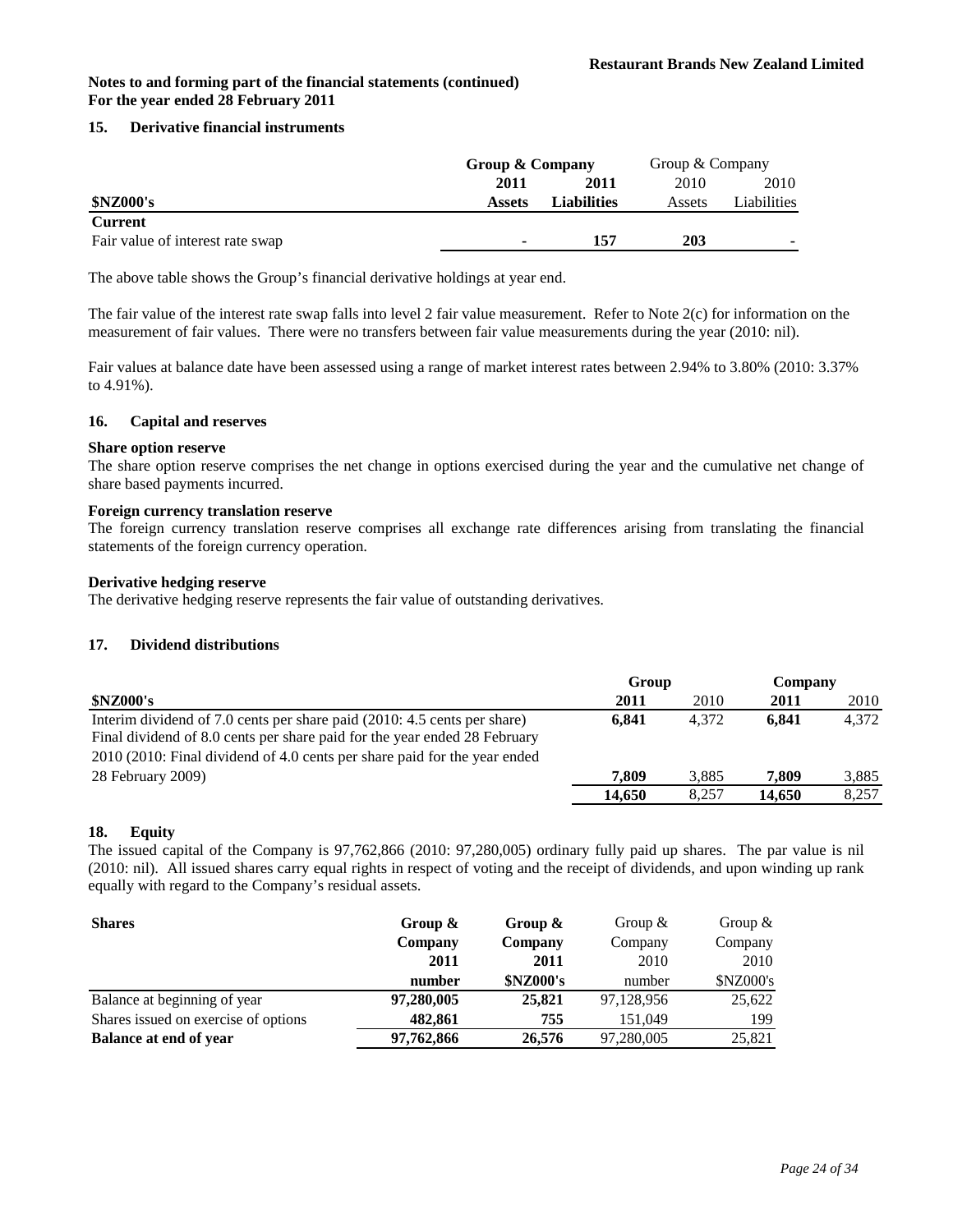# **19. Earnings per share**

The calculation of basic earnings per share for the year ended 28 February 2011 was based on the weighted average number of ordinary shares on issue of 97,624,753 (2010: 97,162,901). The calculation of diluted earnings per share for the year ended 28 February 2011 was based on the weighted average number of ordinary shares on issue adjusted to assume conversion of all dilutive potential ordinary shares, of 97,693,649 (2010: 97,252,393). The difference between weighted average number of shares used to calculate basic and diluted earnings per share represents share options.

|                                                                                            | Group  |        |
|--------------------------------------------------------------------------------------------|--------|--------|
|                                                                                            | 2011   | 2010   |
| Basic earnings per share from continuing operations                                        |        |        |
| Profit after taxation from continuing operations attributable to shareholders (\$NZ000's)  | 24,017 | 19,536 |
| Basic earnings per share (cents)                                                           | 24.60  | 20.11  |
| Basic earnings per share from discontinued operation                                       |        |        |
| Profit after taxation from discontinued operation attributable to shareholders (\$NZ000's) | 295    |        |
| Basic earnings per share (cents)                                                           | 0.30   |        |
| Basic earnings per share from total operations                                             |        |        |
| Profit after taxation from total operations attributable to shareholders (\$NZ000's)       | 24,312 | 19,536 |
| Basic earnings per share (cents)                                                           | 24.90  | 20.11  |
| Diluted earnings per share from continuing operations                                      |        |        |
| Profit after taxation from continuing operations attributable to shareholders (\$NZ000's)  | 24,017 | 19,536 |
| Diluted earnings per share (cents)                                                         | 24.58  | 20.09  |
| Diluted earnings per share from discontinued operation                                     |        |        |
| Profit after taxation from discontinued operation attributable to shareholders (\$NZ000's) | 295    |        |
| Diluted earnings per share (cents)                                                         | 0.30   |        |
| Diluted earnings per share from total operations                                           |        |        |
| Profit after taxation from total operations attributable to shareholders (\$NZ000's)       | 24,312 | 19,536 |
| Diluted earnings per share (cents)                                                         | 24.89  | 20.09  |
|                                                                                            |        |        |

# **20. Loans and finance leases**

This note provides information about the contractual terms of the Group's interest-bearing loans and borrowings. All existing bank loans, loans and finance leases are denominated in New Zealand dollars (2010: all denominated in New Zealand dollars). For more information about the Group's exposure to interest rate and foreign currency risk see Note 23.

|                                |             | Group  |        | Company |        |
|--------------------------------|-------------|--------|--------|---------|--------|
| <b>\$NZ000's</b>               | <b>Note</b> | 2011   | 2010   | 2011    | 2010   |
| <b>Non-current liabilities</b> |             |        |        |         |        |
| Finance leases                 | 24d         | 188    | 79     |         |        |
| Secured bank loans             | 23c         | 12,210 |        | 12,210  |        |
|                                |             | 12,398 | 79     | 12,210  |        |
| <b>Current liabilities</b>     |             |        |        |         |        |
| Finance leases                 | 24d         | 109    | 192    |         |        |
| Secured bank loans             | 23c         |        | 17,670 |         | 17,670 |
|                                |             | 109    | 17,862 |         | 17,670 |

Secured bank loans expire in October 2012.

In March 2009 the Group entered into an interest rate swap to fix the interest rate on \$10.0 million of bank loans for five years. The swap matures on 10 March 2014. At balance date the interest rate applicable was 5.15% (2010: 5.0%) inclusive of bank margin.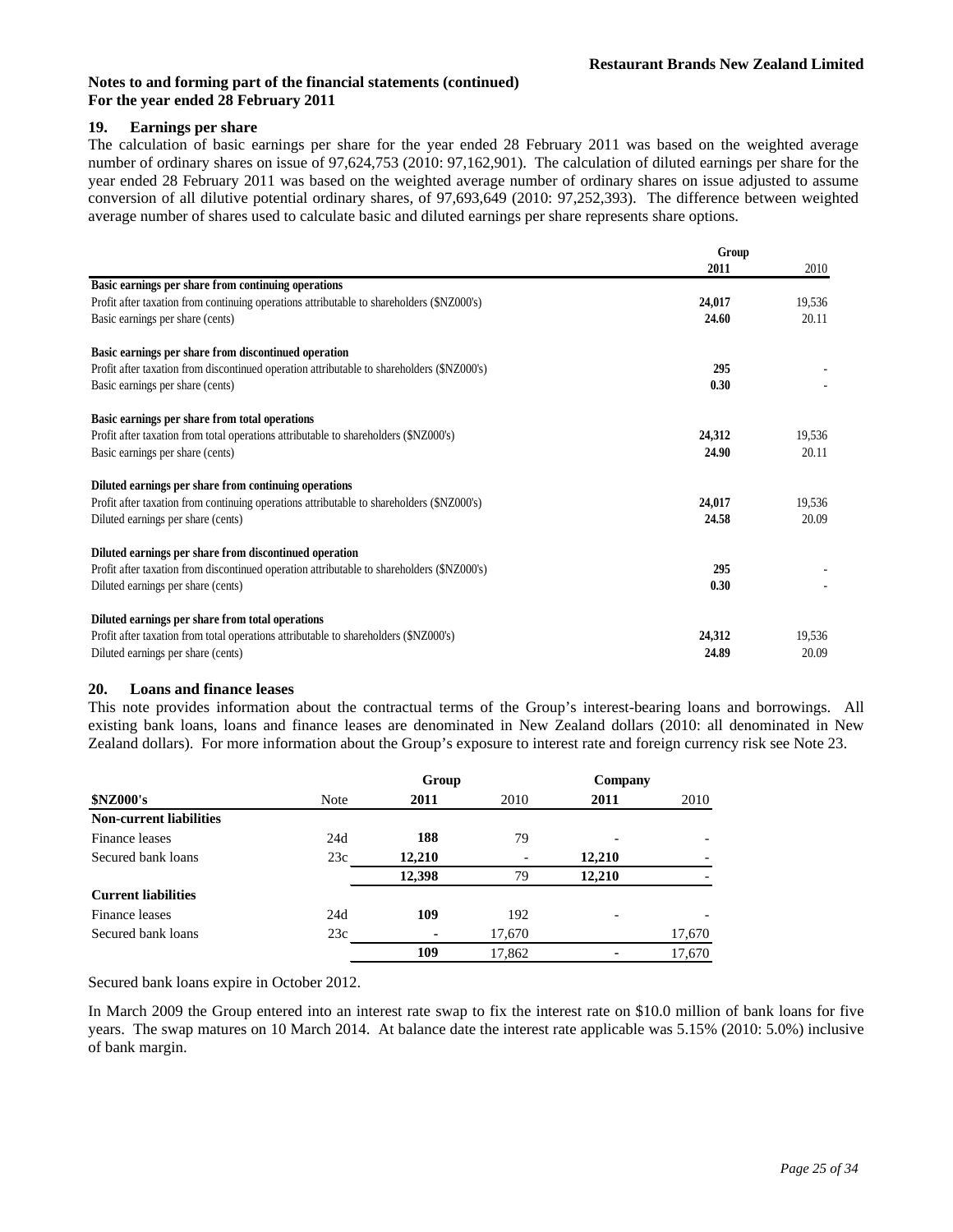# **20. Loans and finance leases (continued)**

The balance of the secured bank loan of \$2.2 million is unhedged for interest rate rises (2010: \$7.7 million). The bank loan is structured as a revolving wholesale advance facility with portions of the facility renewing on a regular basis. At balance date \$2.2 million was floating at an interest rate of 4.5% (2010: \$7.0 million fixed for 90 days at an interest rate of 3.4% and the balance floating at an interest rate of 3.8%).

As security over the loan and bank overdraft, the bank holds a negative pledge deed between Restaurant Brands New Zealand Limited and all its subsidiary companies. The negative pledge deed includes all obligations and cross guarantees between the guaranteeing subsidiaries.

The carrying value equates to fair value.

# **21. Creditors and accruals**

|                              | Group  |        | Company                  |      |
|------------------------------|--------|--------|--------------------------|------|
| <b>\$NZ000's</b>             | 2011   | 2010   | 2011                     | 2010 |
| Trade creditors              | 14,664 | 9,325  | $\overline{\phantom{a}}$ |      |
| Other creditors and accruals | 7.750  | 9,358  | 75                       | 119  |
| Employee entitlements        | 5,814  | 5,982  |                          |      |
| Indirect and other taxes     | 1.221  | 780    | ۰                        |      |
|                              | 29.449 | 25,445 | 75                       | 119  |

Included in trade creditors are foreign currency creditors of \$NZ81,000 ( \$AU36,000, \$US27,000), (2010: \$NZ67,000 (\$AU52,000)), which are not hedged.

The carrying value of creditors and accruals approximates fair value.

## **22. Provisions and deferred income**

|                                    | <b>Surplus</b> | <b>Store closure</b> | <b>Employee</b> | <b>Deferred</b> |              |
|------------------------------------|----------------|----------------------|-----------------|-----------------|--------------|
| Group \$NZ000's                    | lease space    | costs                | entitlements    | income          | <b>Total</b> |
| Balance at 1 March 2010            |                | 27                   | 526             | 6,361           | 6,914        |
| Created during the year            | 161            | 148                  | 224             | 2,042           | 2,575        |
| Used during the year               | (55)           | (89)                 | (105)           | (1,491)         | (1,740)      |
| Released during the year           |                | (47)                 | (125)           |                 | (172)        |
| <b>Balance at 28 February 2011</b> | 106            | 39                   | 520             | 6,912           | 7,577        |
| 2011                               |                |                      |                 |                 |              |
| Non-current                        | 13             | 21                   | 315             | 5,608           | 5,957        |
| Current                            | 93             | 18                   | 205             | 1,304           | 1,620        |
| <b>Total</b>                       | 106            | 39                   | 520             | 6,912           | 7,577        |

The provision for surplus lease space reflects lease commitments that the Group has on properties leased that are surplus to its current operating requirements. The Group is currently seeking tenants to sub-lease the excess space that it has. The provision has been used in the period to off-set payments made to lessors.

The provision for store closure costs reflects the estimated costs of make good and disposal of fixed assets for stores committed for closure.

Deferred income relates to non routine revenue from suppliers and landlords and is recognised in the statement of comprehensive income on a systematic basis over the life of the associated contract.

The provision for employee entitlements is long service leave. The provision is affected by a number of estimates, including the expected length of service of employees and the timing of benefits being taken.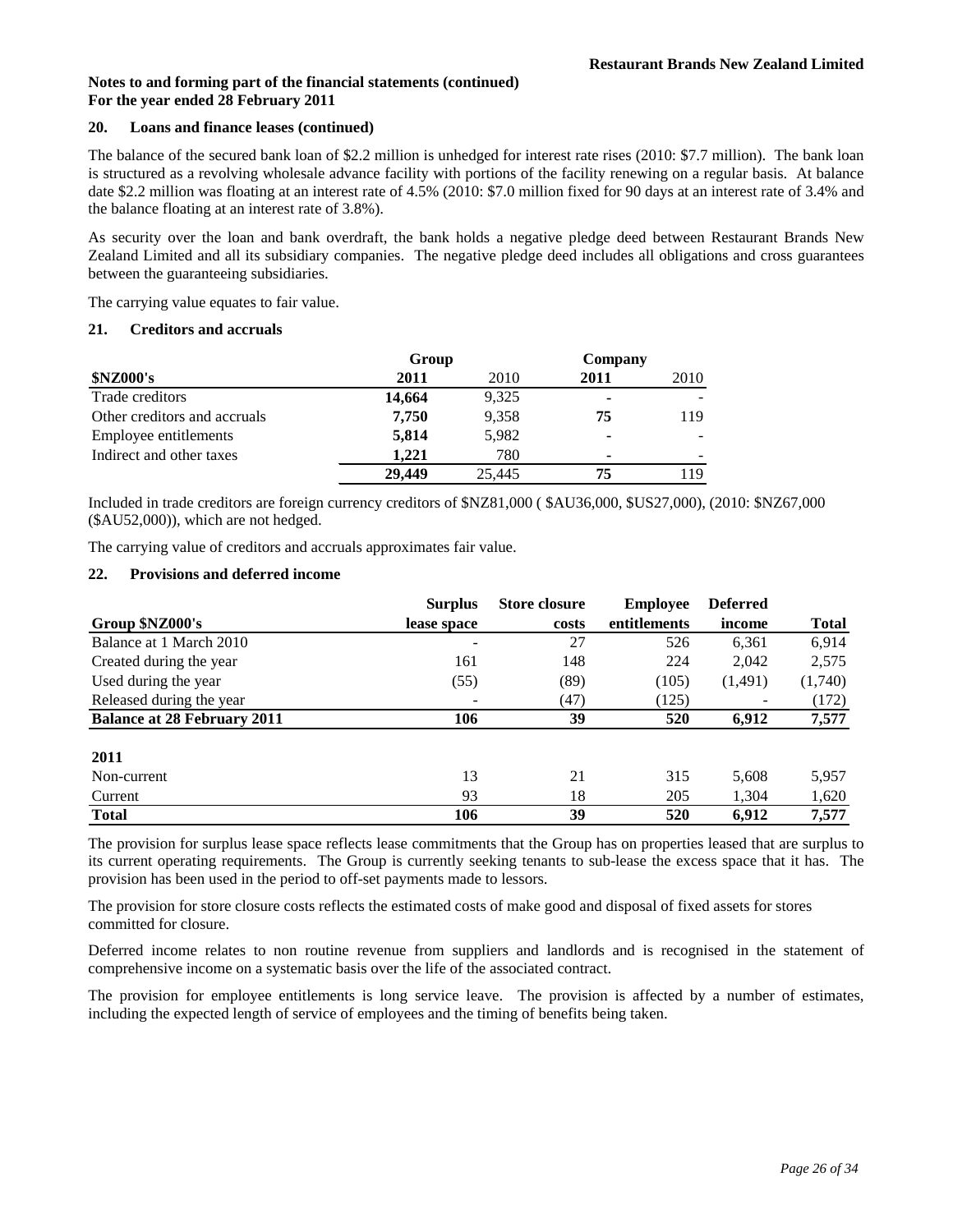# **23. Financial instruments**

Exposure to credit, interest rate and foreign currency risks arises in the normal course of the Group's business. Derivative financial instruments may be used to hedge exposure to fluctuations in foreign currency exchange rates and interest rates.

# **(a) Foreign currency risk**

The Group is exposed to foreign currency risk on purchases that are denominated in a currency other than the New Zealand dollar. The currencies giving rise to this risk are primarily U.S. dollars and Australian dollars.

The direct exposure to foreign currency risk is small and is primarily confined to raw material purchases, some items of capital equipment and some franchise fee payments. Where any one item is significant, the Group will specifically hedge its exposure.

The Group has an indirect exposure to foreign currency risk on some of its locally sourced ingredients, where those ingredients in turn have a high imported component. Where this is significant the Group contracts to a known purchase price with its domestic supplier based on a forward cover position taken by that supplier on its imported components.

The Group has a residual foreign currency risk on its assets and liabilities that are denominated in Australian dollars as part of its remaining Australian investment.

# **(b) Interest rate risk**

The Group's main interest rate risk arises from bank loans. The Group analyses its interest rate exposure on a dynamic basis. Based on a number of scenarios, the Group calculates the impact on profit and loss of a defined interest rate shift. Based on these scenarios the maximum loss potential is assessed by management as to whether it is within acceptable limits.

Where necessary the Group hedges its exposure to changes in interest rates primarily through the use of interest rate swaps. There are no minimum prescribed guidelines as to the level of hedging.

Note 2(c) discusses in detail the Group's accounting treatment for derivative financial instruments.

As discussed in Note 20, the Group has an interest rate swap in place to fix the interest rate on \$10.0 million of bank loans to March 2014 (2010: \$10.0 million to March 2014). During the year the Group ceased cash flow hedge accounting for the interest rate swap. Actual debt levels are expected to be lower than forecasted when hedge accounting was initiated to the extent that management believes that the forecast transaction is no longer expected to occur. The cumulative gain that was reported in equity was immediately transferred to the statement of comprehensive income. The Group will continue to monitor interest rate movements to ensure it maintains an appropriate mix of fixed and floating rate exposure within the Group's policy.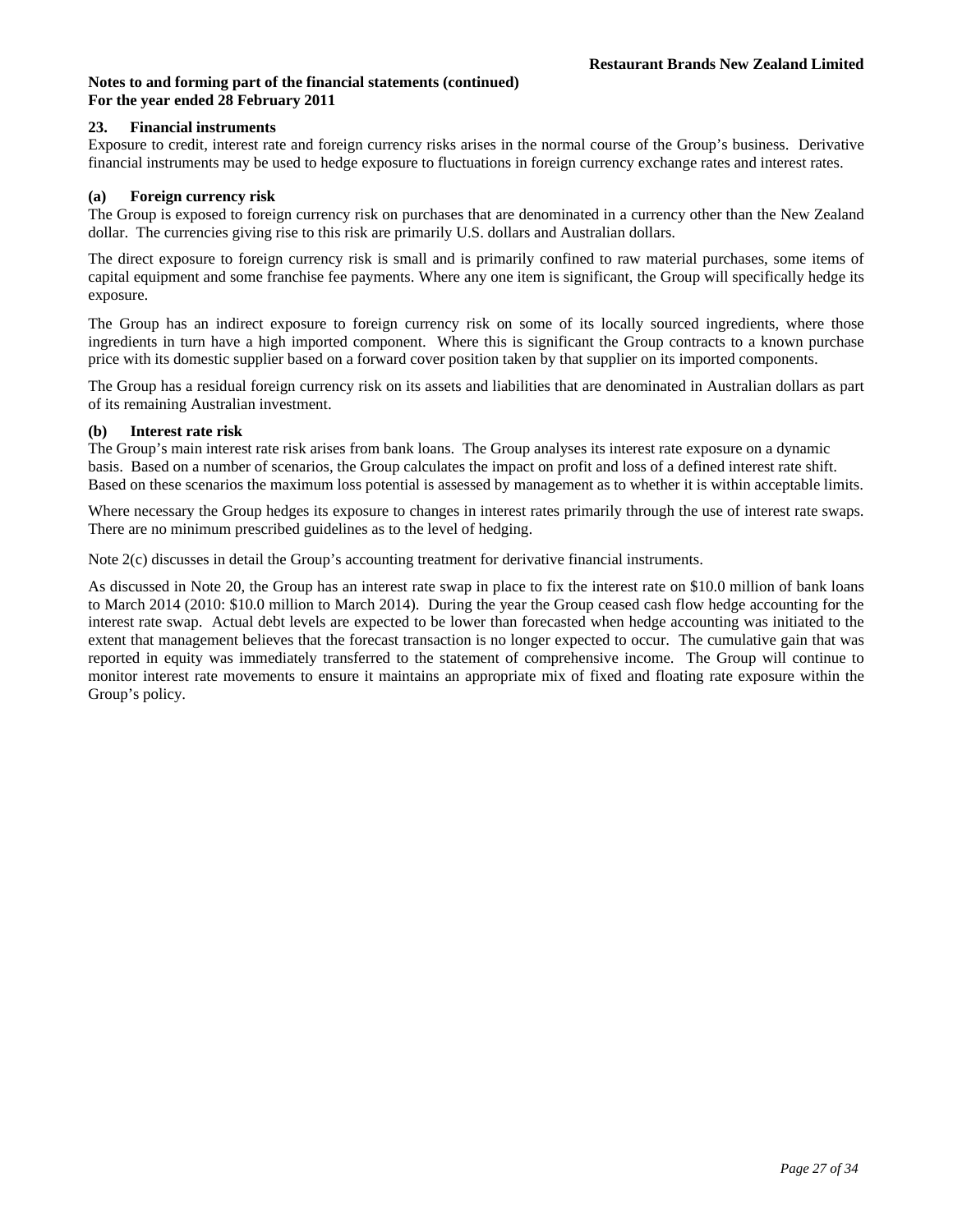# **23. Financial instruments (continued)**

# **(c) Liquidity risk**

In respect of the Group's cash balances, non-derivative financial liabilities and derivative financial liabilities the following table analyses the amounts into relevant maturity groupings based on the remaining period at balance date to the contractual maturity date, along with their effective interest rates at balance date. The amounts disclosed in the table are the contractual undiscounted cash flows, except for derivatives which are included at their fair value.

| <b>\$NZ000's</b>                                     | <b>Effective interest rate</b> | <b>Total</b> | 12 months or less | 12 months or more |
|------------------------------------------------------|--------------------------------|--------------|-------------------|-------------------|
| Group 2011                                           |                                |              |                   |                   |
| Cash                                                 |                                | 285          | 285               |                   |
| <b>Bank</b> balance                                  | 0.50%                          | 510          | 510               |                   |
| Bank term loan - principal                           | 4.79%                          | (12,210)     |                   | (12,210)          |
| Bank term loan - expected interest                   | 5.03%                          | (1,023)      | (614)             | (409)             |
| <b>Finance leases</b>                                | 11.00%                         | (297)        | (109)             | (188)             |
| Finance leases - expected interest                   | 11.00%                         | (45)         | (27)              | (18)              |
| Derivative financial instruments                     |                                | (157)        | (157)             |                   |
| Creditors and accruals (excluding indirect and other |                                |              |                   |                   |
| taxes)                                               |                                | (28, 228)    | (28, 228)         |                   |
|                                                      |                                | (41, 165)    | (28, 340)         | (12, 825)         |
| Group 2010                                           |                                |              |                   |                   |
| Cash                                                 |                                | 304          | 304               |                   |
| <b>Bank</b> balance                                  | 2.78%                          | 522          | 522               |                   |
| Derivative financial instruments                     |                                | 203          | 203               |                   |
| Bank loan - principal                                | 4.27%                          | (17,670)     | (17,670)          |                   |
| Bank loan - expected interest                        | 4.48%                          | (528)        | (528)             |                   |
| <b>Finance leases</b>                                | 11.00%                         | (271)        | (192)             | (79)              |
| Finance leases - expected interest                   | 11.00%                         | (26)         | (15)              | (11)              |
| Creditors and accruals (excluding indirect and other |                                |              |                   |                   |
| taxes)                                               |                                | (24, 665)    | (24, 665)         |                   |
|                                                      |                                | (42, 131)    | (42, 041)         | (90)              |
|                                                      |                                |              |                   |                   |
| Company 2011                                         |                                |              |                   |                   |
| <b>Bank</b> balance                                  | 0.50%                          | 39           | 39                |                   |
| Derivative financial instruments                     |                                | (157)        | (157)             |                   |
| Bank term loan - principal                           | 4.79%                          | (12,210)     |                   | (12,210)          |
| Bank term loan - expected interest                   | 5.03%                          | (1,023)      | (614)             | (409)             |
| Creditors and accruals                               |                                | (75)         | (75)              |                   |
|                                                      |                                | (13, 426)    | (807)             | (12, 619)         |
| Company 2010                                         |                                |              |                   |                   |
| <b>Bank</b> balance                                  | 2.78%                          | 92           | 92                |                   |
| Derivative financial instruments                     |                                | 203          | 203               |                   |
| Bank loan - principal                                | 4.27%                          | (17,670)     | (17,670)          |                   |
| Bank loan - expected interest                        | 4.48%                          | (528)        | (528)             |                   |
| Creditors and accruals                               |                                | (119)        | (119)             |                   |
|                                                      |                                | (18, 022)    | (18, 022)         |                   |

Prudent liquidity risk management implies the availability of funding through adequate amount of committed credit facilities. The Group aims to maintain flexibility in funding by keeping committed credit lines available.

The Group has bank funding facilities, excluding overdraft facilities, of \$35.0 million (2010: \$45.0 million) available at variable rates. The amount undrawn at balance date was \$22.8 million (2010: \$27.3 million).

The Group has fixed the interest rate on \$10.0 million of bank loans with the balance at a floating interest rate. The bank loan is structured as a revolving wholesale advance facility with portions of the facility renewing on a regular basis. This leads to the loans being sensitive to interest rate movement in 12 months or less.

The Company position for both 2011 and 2010 reflects the Group position in the case of the bank loans and the overdraft.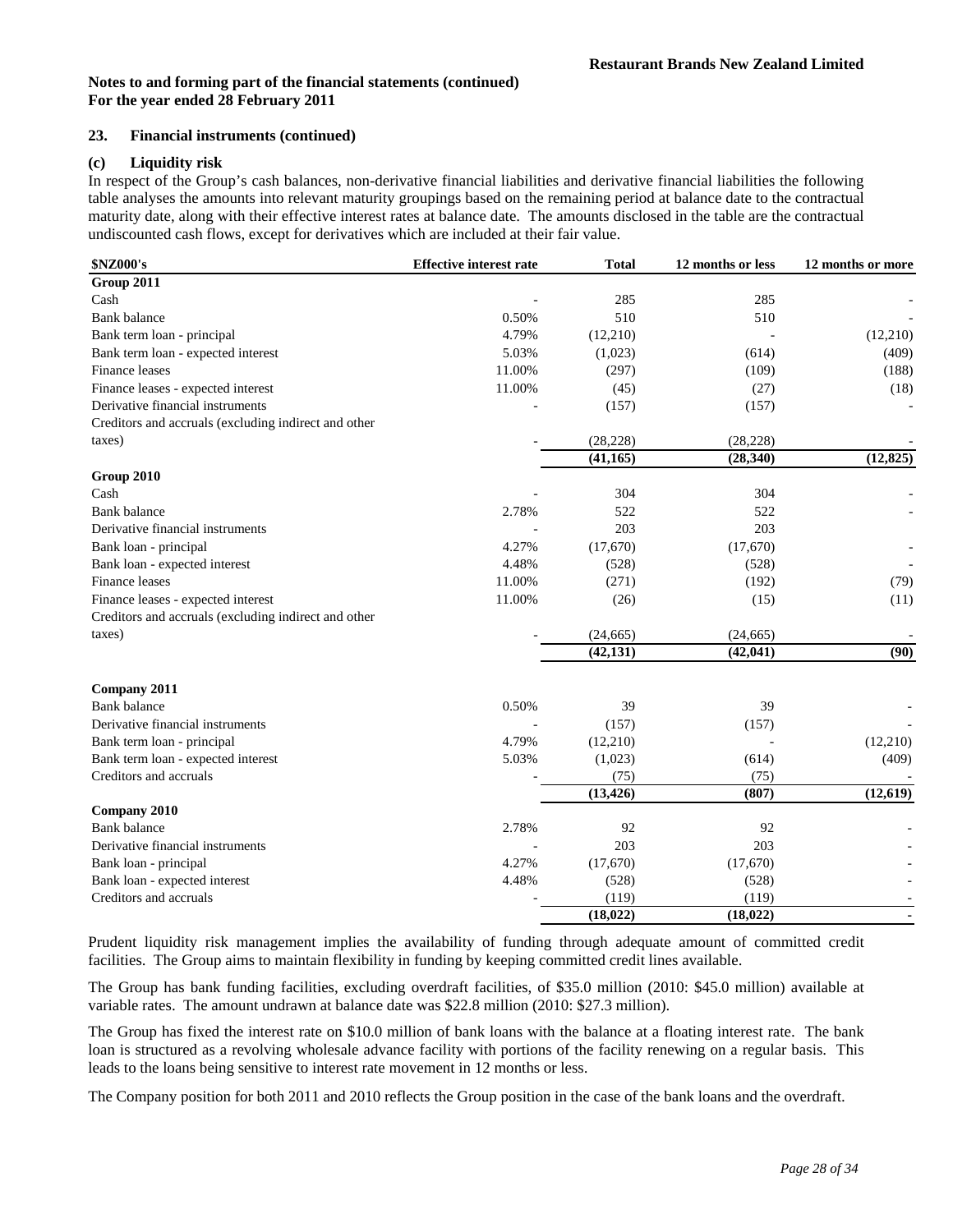# **23. Financial instruments (continued)**

# **(d) Credit risk**

Credit risk arises from cash deposits with banks and financial institutions and outstanding receivables.

No collateral is required in respect of financial assets. Management has a credit policy in place and the exposure to credit risk is monitored on an ongoing basis. The nature of the business results in most sales being conducted on a cash basis that significantly reduces the risk that the Group is exposed to. Reputable financial institutions are used for investing and cash handling purposes.

There were no financial assets neither past due nor impaired at balance date (2010: nil).

At balance date there were no significant concentrations of credit risk and the maximum exposure to credit risk is represented by the carrying value of each financial asset in the statement of financial position.

# **(e) Fair values**

The carrying values of bank loans and finance leases are the fair value of these liabilities. A Group set-off arrangement is in place between certain bank accounts operated by the Group.

# **Sensitivity analysis**

In managing interest rate and currency risks the Group aims to reduce the impact of short-term fluctuations on the Group's earnings. Over the longer term, however, permanent changes in foreign exchange and interest rates on a weighted average balance will have an impact on profit.

At 28 February 2011 it is estimated that a general increase of one percentage point in interest rates would decrease the Group and Parent's profit before income tax and equity by approximately \$0.1 million (2010: \$0.1 million). A one percentage point decrease in interest rates would increase the Group and Parent's profit before income tax and equity by approximately \$0.1 million (2010: \$0.1 million).

A general increase of one percentage point in the value of the New Zealand dollar against other foreign currencies would have minimal impact on the cost of the Group's directly imported ingredients denominated in foreign currencies (Parent: nil).

# **Capital risk management**

The Group's capital comprises share capital, reserves, retained earnings and debt.

The Group's objectives when managing capital are to safeguard the Group's ability to continue to operate as a going concern, to maintain an optimal capital structure commensurate with risk and return and reduce the cost of capital.

In order to maintain or adjust the capital structure, the Group may adjust the amount of dividends paid to shareholders, return capital to shareholders, issue new shares or sell assets to reduce debt or draw down more debt.

The Group is subject to a number of externally imposed bank covenants as part of the terms of its secured bank loan facility.

The most significant covenants relating directly to capital management is the ratio of total debt to earnings before interest, tax and amortisation (EBITA) and restrictions relating to acquiring its own shares.

The specific covenants relating to financial ratios the Group is required to meet are:

- debt coverage ratio (i.e. net borrowings to EBITA), and
- fixed charges coverage ratio (i.e. EBITL to total fixed charges), with EBITL being EBIT before lease costs. Fixed charges comprise interest and lease costs.

The covenants are monitored and reported to the bank on a quarterly basis. These are reviewed by the Board on a monthly basis.

There have been no breaches of the covenants during the period.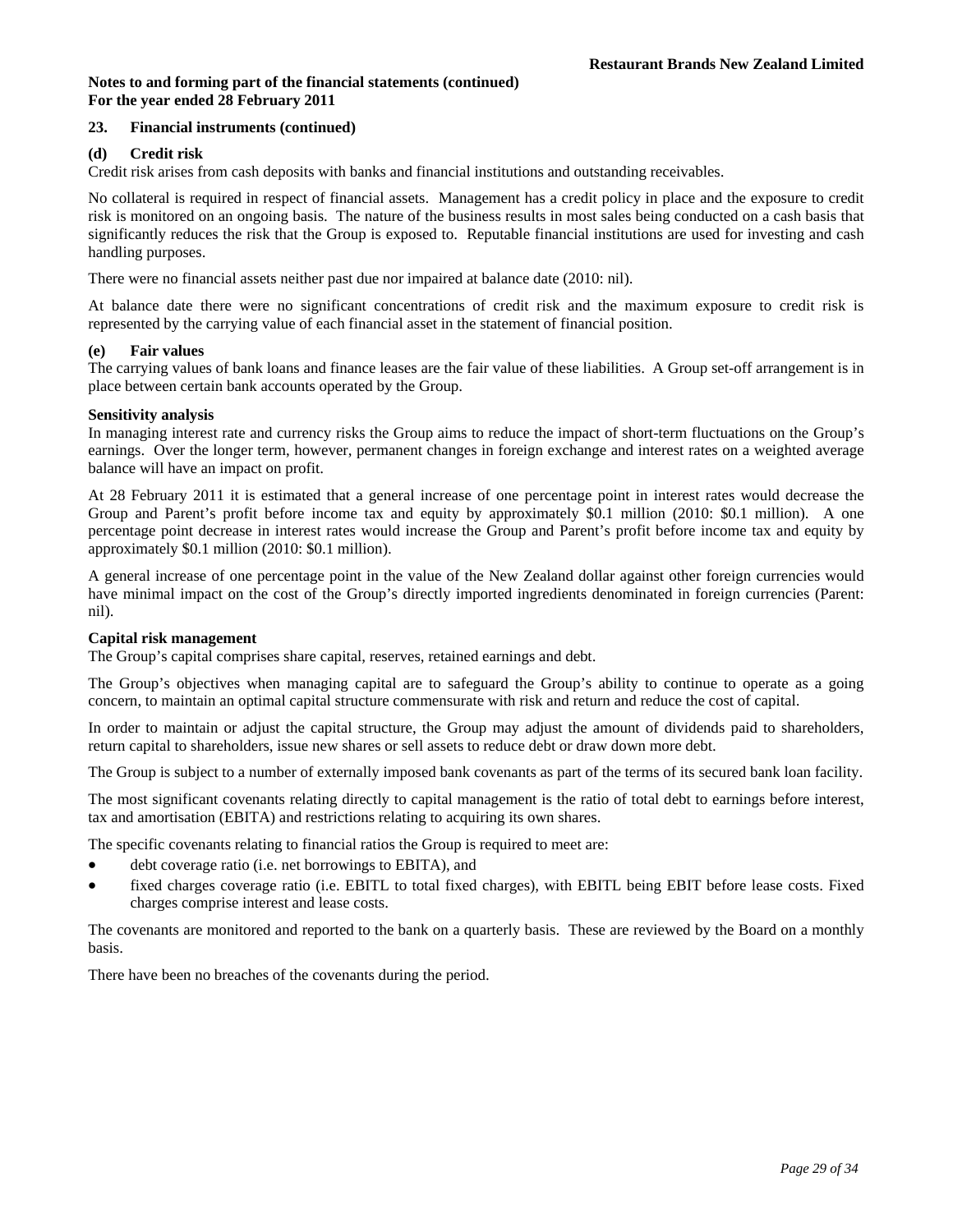# **24. Commitments**

# **(a) Capital commitments**

The Group has capital commitments which are not provided for in these financial statements, as follows:

|                   | Group |        |
|-------------------|-------|--------|
| <b>\$NZ000's</b>  | 2011  | 2010   |
| Store development | 7.588 | 11.004 |

The Parent has no capital commitments (2010: nil).

# **(b) Operating lease commitments**

Non cancellable operating lease rentals are payable as follows:

|                                                    | Group  |        |
|----------------------------------------------------|--------|--------|
| <b>\$NZ000's</b>                                   | 2011   | 2010   |
| Not later than one year                            | 16,549 | 16,187 |
| Later than one year but not later than two years   | 14,885 | 13,082 |
| Later than two years but not later than five years | 29,652 | 27,507 |
| Later than five years                              | 25,408 | 14,658 |
|                                                    | 86,494 | 71.434 |

Prior year comparative information has been restated to correct an overstatement of total operating lease commitments of \$14.9 million. This has no impact on the statement of comprehensive income or the statement of financial position and has only affected this note disclosure.

The parent has no operating lease commitments (2010: nil).

**(c) Renewal rights of operating leases** The Group has entered into a number of operating lease agreements for retail premises. The lease periods vary and many have an option to renew. Lease payments are increased in accordance with the lease agreements to reflect market rentals. The table below summarises the Group's lease portfolio.

|                                                    | <b>Right of renewal</b> |      | No right of renewal |      |
|----------------------------------------------------|-------------------------|------|---------------------|------|
|                                                    | 2011                    | 2010 | 2011                | 2010 |
| Number of leases expiring:                         |                         |      |                     |      |
| Not later than one year                            | 28                      | 40   |                     | 14   |
| Later than one year but not later than two years   | 15                      | 29   |                     |      |
| Later than two years but not later than five years | 82                      | 82   | 20                  | 15   |
| Later than five years                              | 53                      | 38   |                     | 9    |

# **(d) Finance lease commitments**

The carrying amount of finance leases in relation to computer and related equipment for the Group as at 28 February 2011 is \$0.1 million (2010: \$0.1 million).

The non cancellable finance lease rentals are payable as follows:

|                                                    | Group |      |  |
|----------------------------------------------------|-------|------|--|
| <b>\$NZ000's</b>                                   | 2011  | 2010 |  |
| Minimum lease payments of:                         |       |      |  |
| Not later than one year                            | 136   | 208  |  |
| Later than one year but not later than two years   | 131   | 39   |  |
| Later than two years but not later than five years | 76    | 50   |  |
|                                                    | 343   | 297  |  |
| Future lease finance charges                       | (46)  | (26) |  |
| Net finance lease liability                        | 297   | 271  |  |
| Current                                            | 109   | 192  |  |
| Non-current                                        | 188   | 79   |  |
|                                                    | 297   | 271  |  |

The fair value of finance leases equals their carrying amount as the impact of discounting is not significant.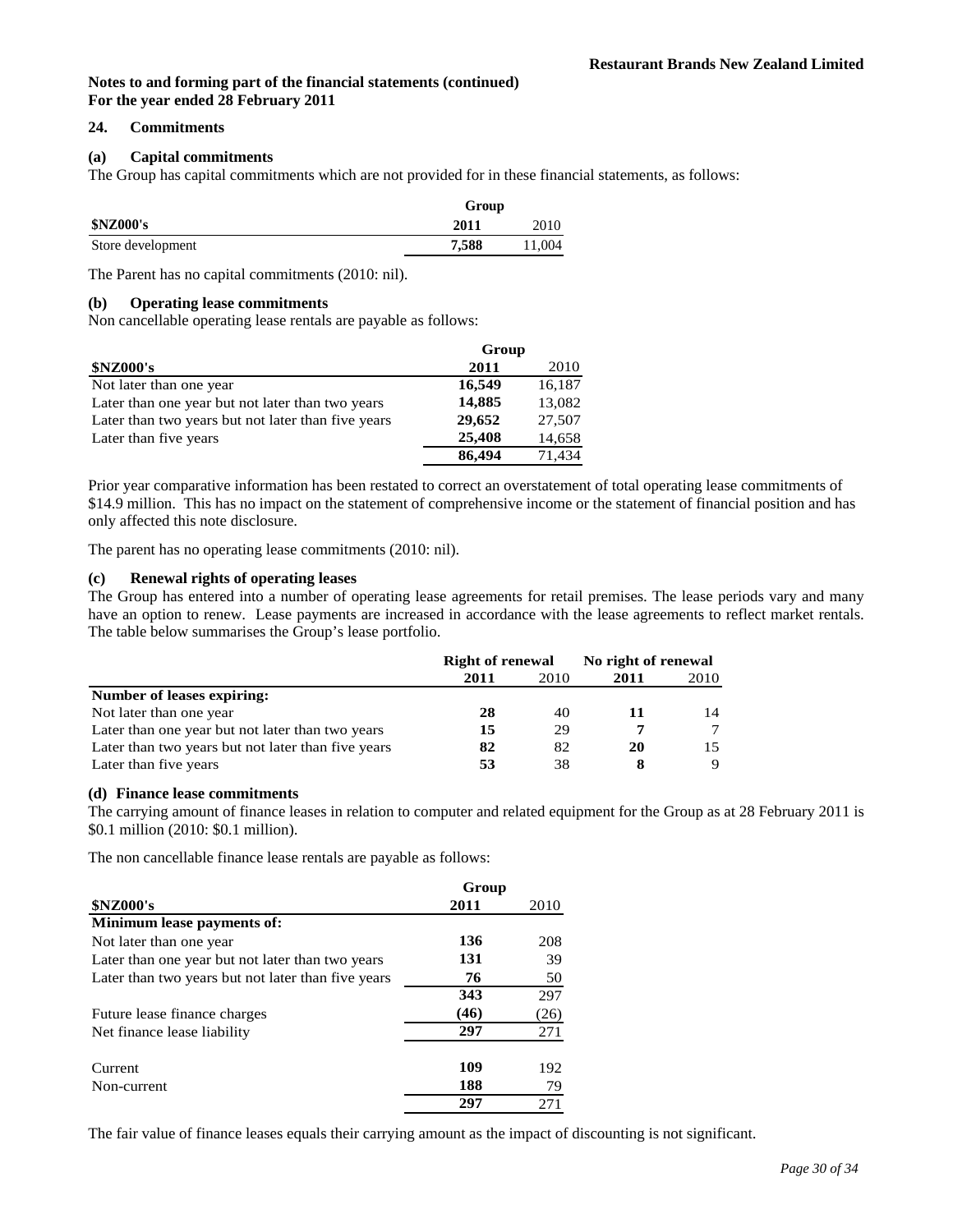# **25. Net cash flow from operating activities**

The following are definitions of the terms used in the statements of cash flows:

# *Cash and cash equivalents*

Cash and cash equivalents are comprised of cash at bank, cash on hand and overdraft balances.

# *Investing activities*

Investing activities are those activities relating to the acquisition, holding and disposal of property, plant and equipment, intangibles and investments. Investments can include securities not falling within the definition of cash.

## *Financing activities*

Financing activities are those activities which result in changes in the size and composition of the capital structure of the Company.

# *Operating activities*

Operating activities include all transactions and other events that are not investing or financing activities.

The following is a reconciliation between the surplus after taxation for the year shown in the statement of comprehensive income and the net cash flow from operating activities.

|                                                             | Group  | Company  |        |        |
|-------------------------------------------------------------|--------|----------|--------|--------|
| <b>\$NZ000's</b>                                            | 2011   | 2010     | 2011   | 2010   |
| Total profit after taxation attributable to shareholders    | 24,312 | 19,536   | 13,802 | 11,297 |
| Add items classified as investing / financing activities:   |        |          |        |        |
| Loss on disposal of property, plant and equipment           | 485    | 433      |        |        |
| Other non-operating costs of exiting Pizza Hut Victoria     |        | 38       |        |        |
|                                                             | 485    | 471      |        |        |
| Add / (less) non-cash items:                                |        |          |        |        |
| Depreciation                                                | 12,622 | 12,003   |        |        |
| Disposal of goodwill                                        | 1,000  |          |        |        |
| Increase / (decrease) in provisions                         | 118    | (119)    |        |        |
| Amortisation of intangible assets                           | 899    | 1,094    |        |        |
| Write off of franchise fees                                 | 58     | 57       |        |        |
| Impairment on property, plant and equipment                 | 898    | 396      |        |        |
| Net increase in deferred tax asset                          | (479)  | (1, 433) |        |        |
| Change in fair value of derivative financial instruments    | 157    |          | 157    |        |
| Tax effect of derivative financial instruments              | 61     | (61)     | 61     | (61)   |
|                                                             | 15,334 | 11,937   | 218    | (61)   |
| Add / (less) movement in working capital:                   |        |          |        |        |
| Decrease in inventories                                     | 33     | 276      |        |        |
| Increase in other debtors and prepayments                   | (570)  | (218)    |        |        |
| Increase / (decrease) in trade creditors and other payables | 1,040  | 3,123    | (44)   | 159    |
| (Decrease) / increase in income tax payable                 | (936)  | 2,938    |        |        |
| Decrease in income tax                                      | 901    | 650      | 901    | 650    |
|                                                             | 468    | 6,769    | 857    | 809    |
| Net cash from operating activities                          | 40,599 | 38,713   | 14,877 | 12,045 |
|                                                             |        |          |        |        |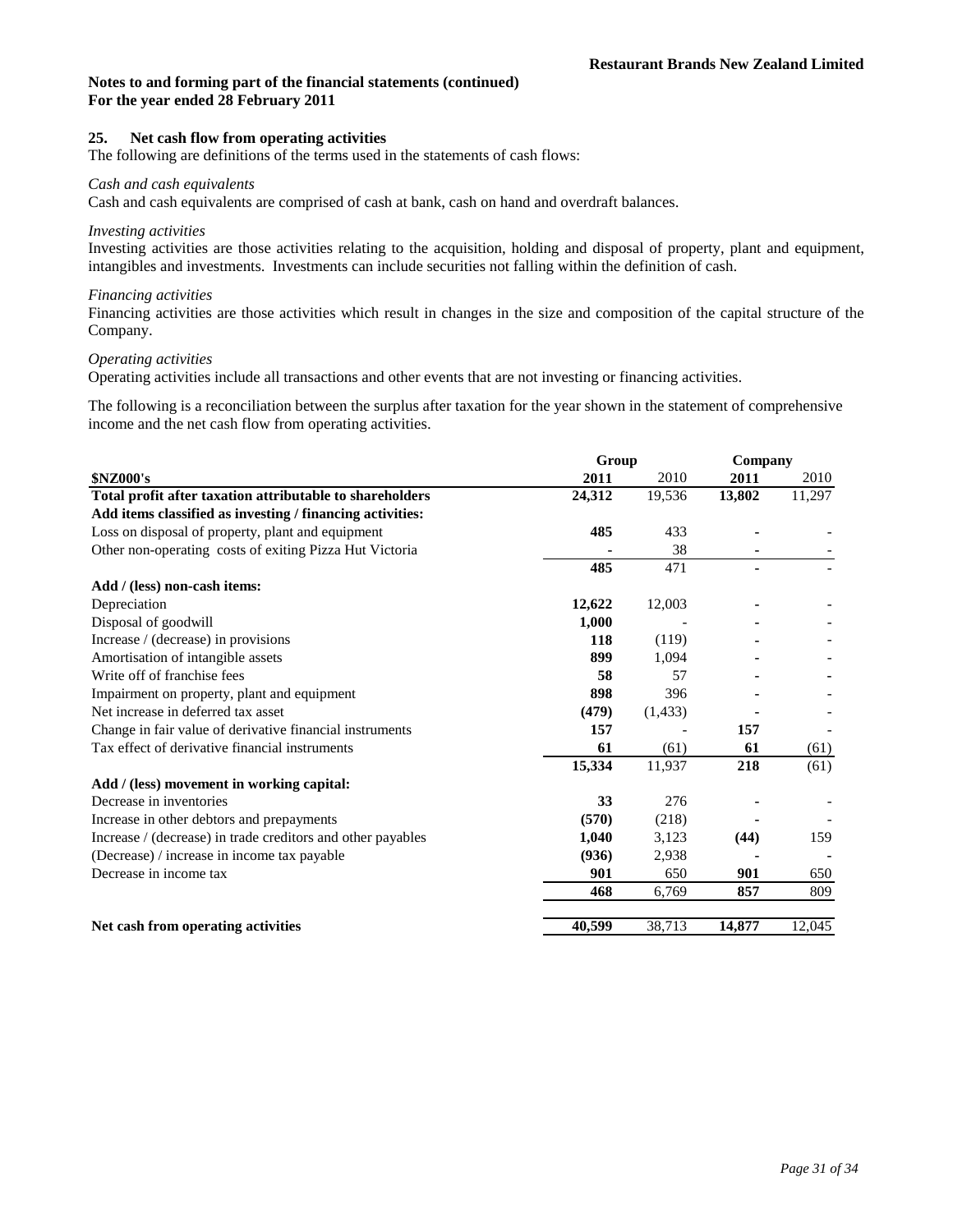# **26. Financial assets and financial liabilities by category**

|                                                                | Group  |                          | Company |         |
|----------------------------------------------------------------|--------|--------------------------|---------|---------|
| <b>\$NZ000's</b>                                               | 2011   | 2010                     | 2011    | 2010    |
| <b>Loans and receivables</b>                                   |        |                          |         |         |
| Other debtors                                                  | 2,129  | 333                      |         |         |
| Cash and cash equivalents                                      | 795    | 826                      | 39      | 92      |
|                                                                | 2,924  | 1,159                    | 39      | 92      |
| Derivatives used for hedging                                   |        |                          |         |         |
| Derivative financial instruments - assets                      |        | 203                      |         | 203     |
| Derivatives held at fair value through profit or loss          |        |                          |         |         |
| Derivative financial instruments - liabilities                 | 157    |                          | 157     |         |
|                                                                | 157    | 203                      | 157     | 203     |
| <b>Financial liabilities at amortised cost</b>                 |        |                          |         |         |
| Loans and finance leases - non current                         | 12,398 | 79                       | 12,210  |         |
| Loans and finance leases - current                             | 109    | 17,862                   |         | 17,670  |
| Creditors and accruals (excluding indirect and other taxes)    | 28,228 | 24,665                   | 75      | 119     |
| Amounts payable to subsidiary companies                        |        | $\overline{\phantom{a}}$ | 136,647 | 131,286 |
| Liabilities associated with assets classified as held for sale | 14     | 311                      |         |         |
|                                                                | 40,749 | 42,917                   | 148,932 | 149,075 |

# **27. Contingent liabilities**

There are no contingent liabilities that the directors consider will have a significant impact on the financial position of the Company and Group (2010: nil).

# **Parent and ultimate controlling party**

The immediate parent and controlling party of the Group is Restaurant Brands New Zealand Limited.

# **Identity of related parties with whom material transactions have occurred**

Note 11 identifies all entities within the Group. All of these entities are related parties of the Company.

In addition, the directors and key management personnel of the Group are also related parties.

# **28. Related party disclosures**

# **(a) Subsidiaries**

Material transactions within the Group are loans and advances to and from Group companies and dividend payments. All inter company group loans in the Parent are non interest bearing, repayable on demand and disclosed as a current liability.

During the year the Parent was advanced \$5.4 million by its subsidiary company (2010: \$13.6 million). At balance date the amount owed to subsidiary companies was \$136.6 million (2010: \$131.3 million). During the year the Parent received \$14.6 million in dividends from its subsidiary company (2010: \$12.3 million).

# **(b) Other transactions with entities with key management or entities related to them**

During the year the Group made stock purchases of \$0.2 million from Charlie's Group Limited (2010: \$0.1 million), a company of which Restaurant Brands director, Ted van Arkel is chairman. There was nil owing as at 28 February 2011 (2010: nil).

# **(c) Key management and director compensation**

Key management personnel comprises members of the Senior Leadership Team. Key management personnel compensation comprised short term benefits for the year ended 28 February 2011 of \$2.4 million (2010: \$1.5 million) and other long term benefits of \$14,000 (2010: \$11,000). Directors' fees were \$0.2 million (2010: \$0.2 million).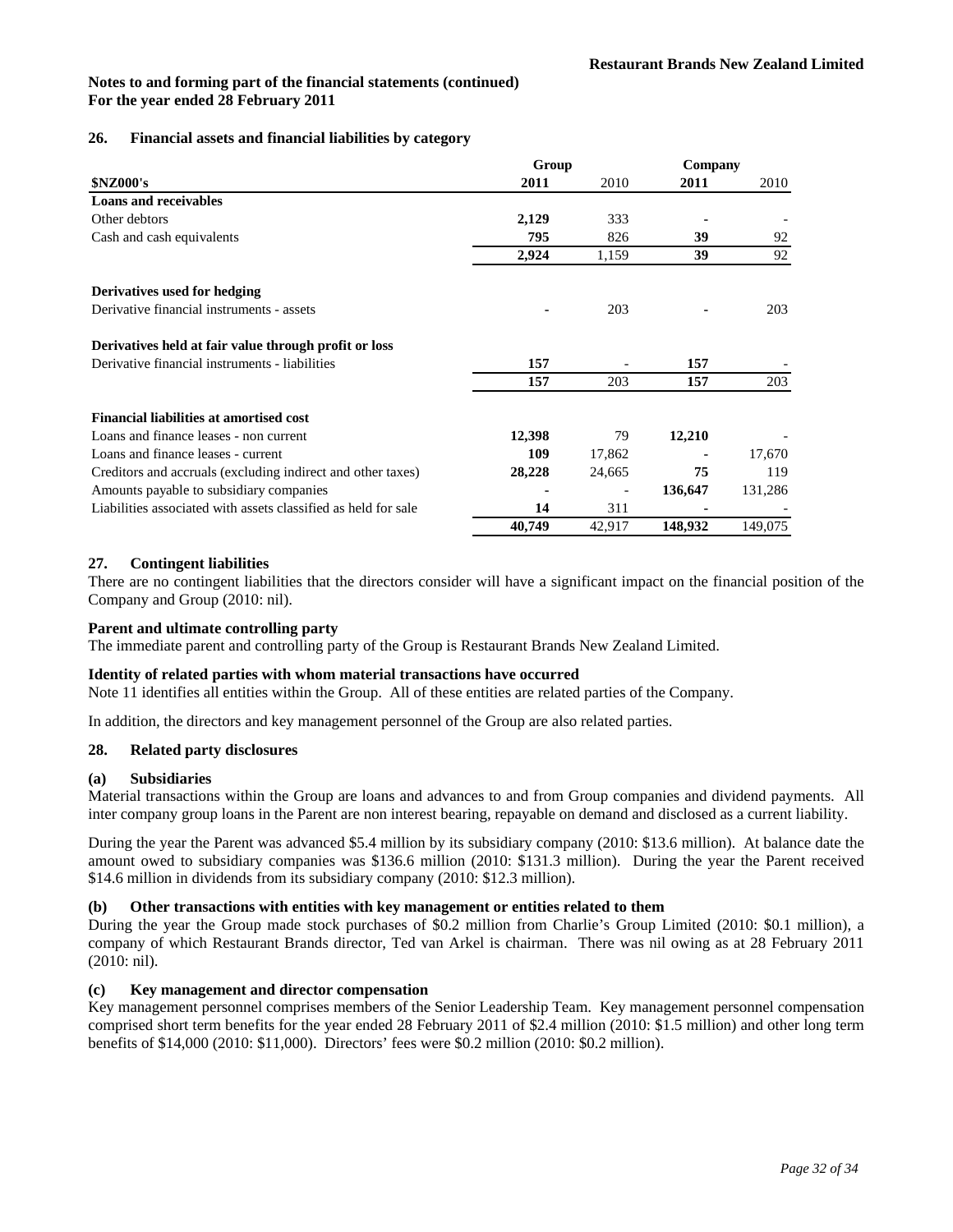# **28. Related party disclosures (continued)**

# **(d) Share options issued to key management personnel**

At balance date 31,674 options issued under the employee share option plan (refer to Note 29) to key management personnel remain outstanding (2010: 76,045). During the year 44,371 options were exercised (2010: 15,678). The table below summarises the movement in outstanding options during the year.

| Date of issue |              | <b>Exercise Outstanding Options</b> |           | <b>Exercised in Outstanding Options</b> |
|---------------|--------------|-------------------------------------|-----------|-----------------------------------------|
|               | <b>Price</b> | at                                  | Year      | at                                      |
|               |              | 28 February 2010                    |           | 28 February 2011                        |
| $12$ -Sep-01  | \$1.50       | 13,492                              | (13, 492) |                                         |
| $13-Sep-02$   | \$1.85       | 22,464                              | (11, 437) | 11,027                                  |
| $23-Sep-03$   | \$1.39       | 40,089                              | (19, 442) | 20,647                                  |
| <b>Total</b>  |              | 76,045                              | (44,371)  | 31,674                                  |

Refer to Note 20 for details regarding the guarantees between group companies.

# **29. Employee share growth share option plan**

The Company had established an employee share option plan ("the Plan") for certain employees, under which it issued options at no cost for shares in the Company to the employees. The holder of an option is entitled to subscribe for one fully paid share for each option held (adjusted for bonus share issues), at an exercise price that is determined by reference to the market price at the time of issue of the options.

On the anniversary date of issue in each subsequent year 20% of the options issued become exercisable. Options only remain exercisable (subject to certain conditions and legislative provisions) whilst holders remain employed by the Company. The options terminate 10 years from the date they are issued and are equity settled. Principal officers and employees of the Company that participated in the Plan received an annual issue of options in respect of the number of shares equal to approximately 10% of their eligible earnings divided by the exercise price per share.

# **Options issued and outstanding under the Plan**:

| Date of issue                   | <b>Exercise Price</b> | <b>Issued Outstanding Options</b> |                  | <b>Exercised in</b> | <b>Forfeited in Outstanding Options</b> |                  |
|---------------------------------|-----------------------|-----------------------------------|------------------|---------------------|-----------------------------------------|------------------|
|                                 |                       |                                   | at               | Year                | year                                    | at               |
|                                 |                       |                                   | 28 February 2010 |                     |                                         | 28 February 2011 |
| 5-Jun-97                        | \$2.20                | 546,213                           |                  |                     |                                         |                  |
| $31-Aug-98$                     | \$0.94                | 1,318,062                         |                  |                     |                                         |                  |
| 15-Sep-99                       | \$1.32                | 1,078,467                         |                  |                     |                                         |                  |
| $11-Sep-00$                     | \$1.05                | 1,494,368                         | 90,273           | (53,744)            | (36,529)                                |                  |
| $12$ -Sep-01                    | \$1.50                | 1,010,122                         | 180,530          | (134, 495)          | (3,754)                                 | 42,281           |
| $13-Sep-02$                     | \$1.85                | 905,128                           | 194,316          | (112,906)           | (11,608)                                | 69,802           |
| $23-Sep-03$                     | \$1.39                | 1,228,423                         | 285,931          | (181, 716)          | (17,196)                                | 87,019           |
| <b>Total</b>                    |                       | 7,580,783                         | 751,050          | (482, 861)          | (69,087)                                | 199,102          |
| Weighted average exercise price |                       | \$1.36                            | \$1.49           | \$1.49              | \$1.29                                  | \$1.57           |

In April 2003 the Plan was terminated and the final allocation of options was the September 2003 allocation. All existing rights with respect to options which have already been granted will be maintained.

The percentage of total shares on issue was 0.2% (2010: 0.8%).

The weighted average remaining life of outstanding options at balance date was 1.8 years (2010: 2.5 years).

In March 2000 there was a 1:12 taxable bonus share issue. Therefore options issued prior to and exercised after this date will have a corresponding adjustment to the number of shares issued.